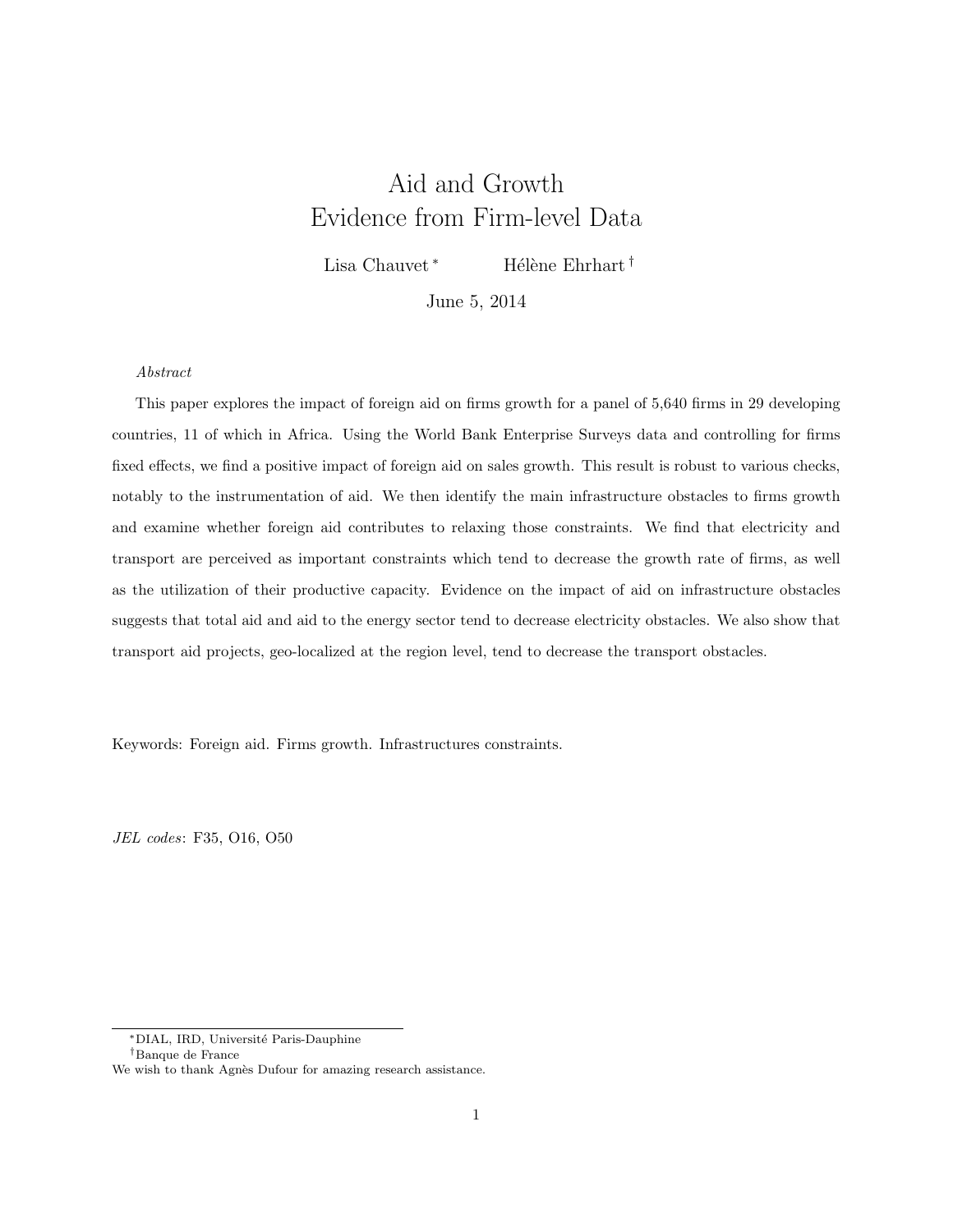## 1 Introduction

The impact of aid on growth has been highly debated over the last decade, without any consensus emerging. Some authors have argued that aid is effective in spurring economic growth depending on specific characteristics of the developing countries such as the quality of their macroeconomic policy (Burnside and Dollar, 2000), their exposure to external shocks (Guillaumont and Chauvet, 2001; Collier and Dehn, 2001), their structural handicaps (Dalgaard et al., 2004). Those studies adopt a cross-country approach and all suffer from similar methodological weaknesses, the endogeneity of aid being poorly addressed. Using a better identification strategy based on a gravity model for bilateral aid flows, Rajan and Subramanian (2008) find hardly no effect of aid on aggregate growth.

In this article, we build on the existing literature on aid effectiveness but rely on more disaggregated data to assess its impact on growth. We examine how aid affects firms growth in a panel of 29 developing countries, using the World Bank Enterprise Surveys (WBES) panel datasets.

Aid may affect firms growth by relieving different constraints faced by firms. Aid to infrastructure and aid for trade may contribute to firms getting a better access to markets. Aid to electrical infrastructure may relax the electricity shortages weighting on their production. Inversely, aid may also induce a loss of competitiveness through a Dutch disease effect, as underlined by Rajan and Subramanian (2011).

To explore the impact of aid on firms growth, we compiled a panel dataset stacking firm-level data from the WBES. It is composed of more than 5,000 firms in 29 countries, for which we have two points in time depending on the years the surveys were conducted. Those firms surveys provide information on the growth rate of sales, but also on various other characteristics of the firms - its ownership, its size, its sector of activity. Among those characteristics, the WBES also provide information on the various obstacles to their activity (infrastructure constraints, financing constraints, legal and institutional constraints). In order to assess the impact of aid on firms growth, we combine this panel of firm-level data with macroeconomic variables such as foreign aid, income per capita, the quality of institutions.

There are various sources of endogeneity in the relationship we intend to estimate. Aid is endogeneous to economic performance since donors allocate aid purposively and are likely to react to countries growth performance. One major advantage of examining the impact of aid on a disaggregated outcome such as firms growth is that it considerably attenuates this source of endogeneity concern. Reverse causality (from firms growth to aid allocation) is much less likely than when looking at aggregate growth. Moreover, stacking panel data for firms has rarely been done for developing economies and also presents important advantages when dealing with the endogeneity of aid. Indeed, firms fixed-effects allow to control for time-unvarying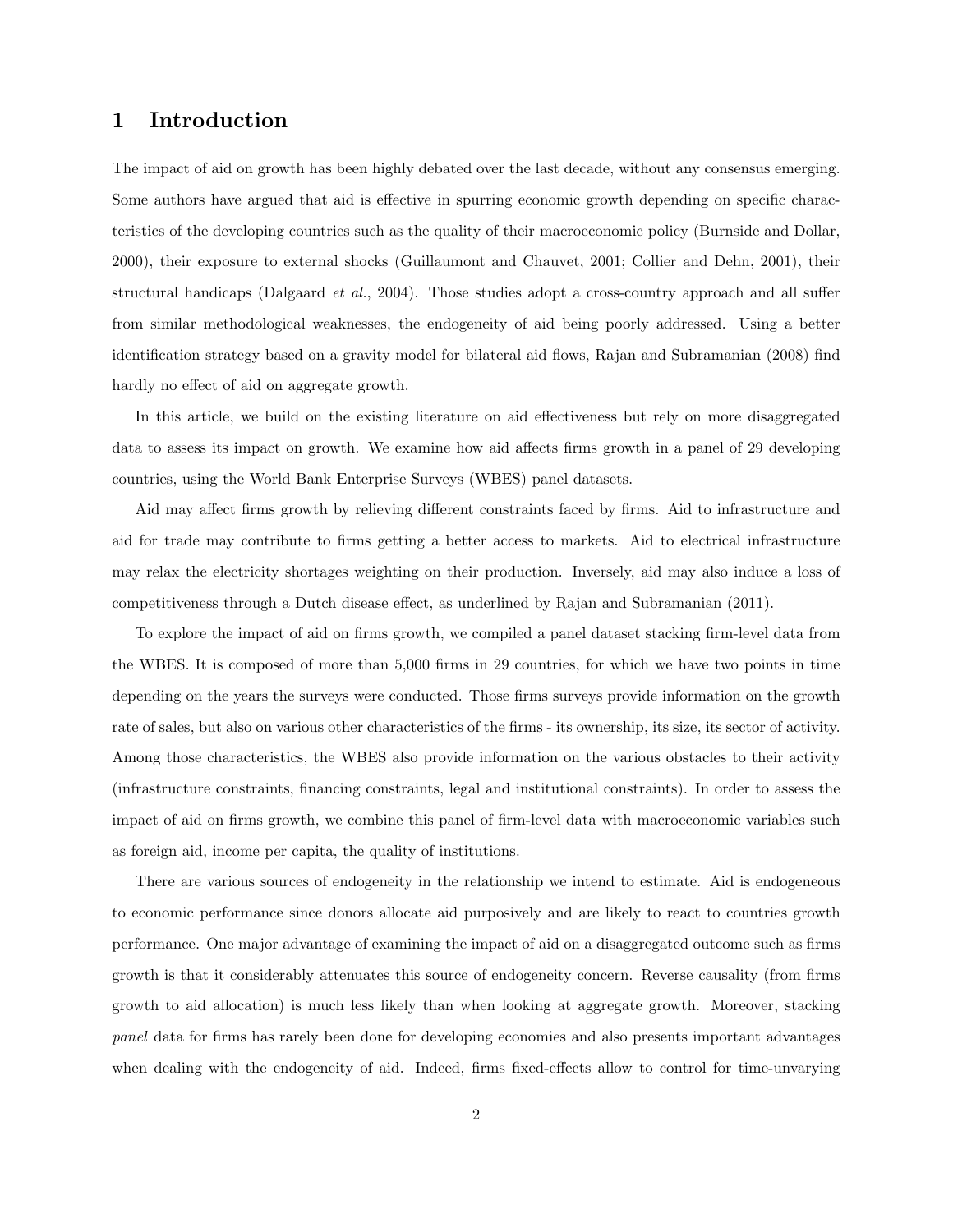heterogeneity, which may otherwise induce an endogeneity bias. The main source of endogeneity which remains is time-varying unobservable heterogeneity. To fully address the issue of aid endogeneity, we thus instrument aid. Following Rajan and Subramanian (2008) and Tavares (2003), we find an exogenous source of variation of aid in the change of total fiscal revenue of donor countries, weighted by the cultural distance between pairs of donor-receiving countries.

The article is structured as follows. After having presented the relevant literature (Section 2), we describe the model and data (Section 3). The benchmark results and various robustness checks are detailed in Section 4. Section 5 presents indirect evidence for the absence of Dutch disease. In Section 6 we examine the impact of aid on the infrastructure obstacles to firms growth. Finally, Section 7 concludes.

# 2 Aid effectiveness and the constraints on growth: a review of the debates

### 2.1 The impact of aid on growth

A large body of the literature on aid effectiveness has explored the impact of aid on aggregate growth rates at the country-level. Since the work of Burnside and Dollar (2000), a flourishing literature has emerged, examining which recipients' characteristics may make aid more or less effective in terms of growth. A large array of conditions have been found to influence aid effectiveness: the quality of policy choices (Burnside and Dollar (2000)), geography (Dalgaard et al., 2004), exposure to external shocks (Guillaumont and Chauvet, 2001; Collier and Dehn, 2001), post-conflict situations (Collier and Hoeffler, 2004), characteristics of the elite (Angeles and Neanidis, 2009), and the list is not exhaustive. The exponential number of findings on the conditions that affect the aid-growth relationship are difficult to reconcile one with the others and make it difficult to conclude about what really matters for aid effectiveness. Two contributions are particularly helpful to draw some conclusions from this literature. First, Roodman (2007) provides insightful robustness checks of the most cited studies on the conditions for aid effectiveness. He finds that post-conflict situations and geography seem to be more robust to changes in specification, changes in aid definition, extension of the sample and exclusion of outliers. Second, Hansen and Tarp (2000) and Hansen and Tarp (2001) show that the non-linearity in the aid-growth relationship is best captured by marginal decreasing returns of aid, than with any other interaction term. Thus if anything was to be concluded from this literature, it may well be that the absorptive capacity of aid is limited and that aid has marginal diminishing returns, which are better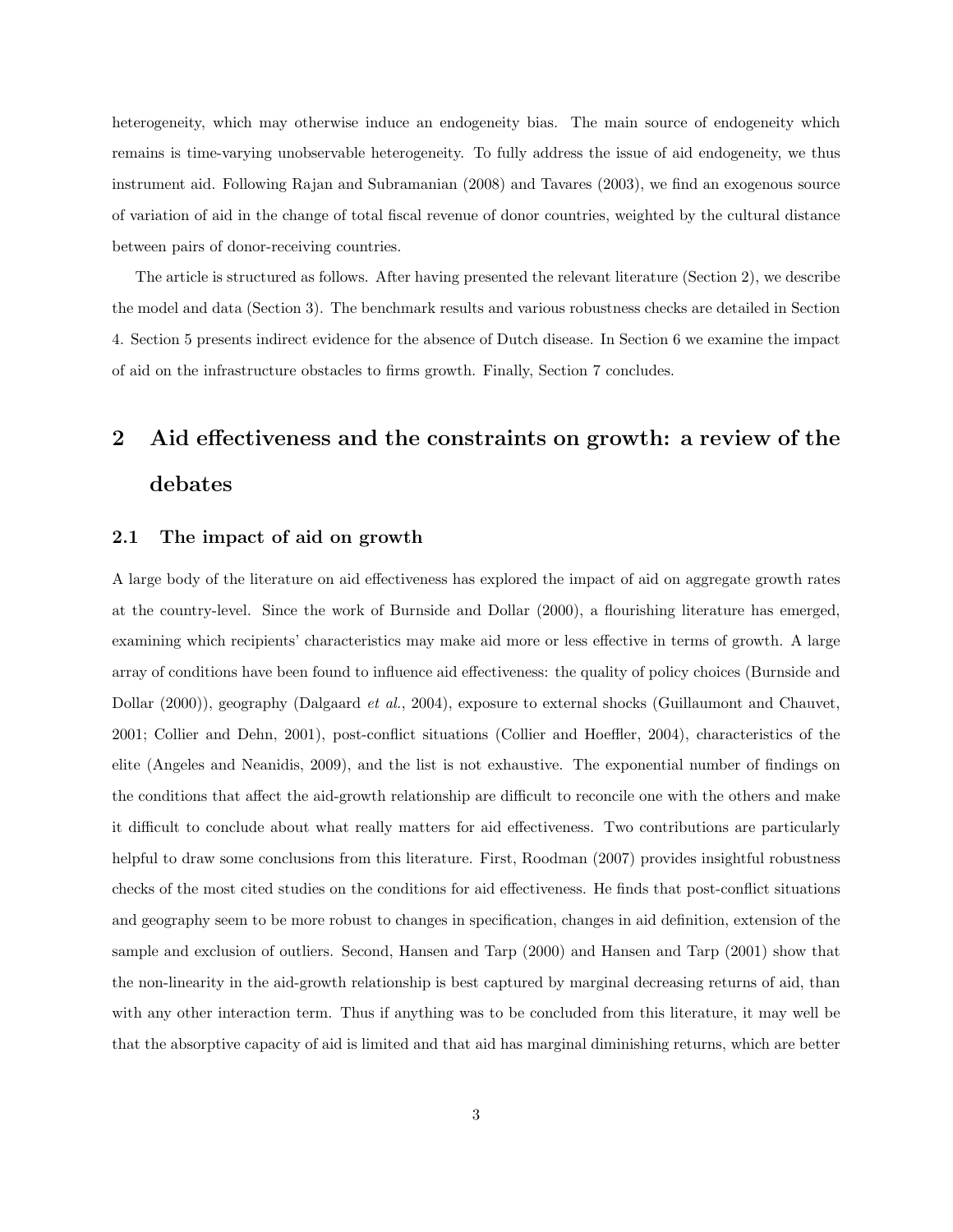captured by an aid squared term, but which may as well be proxied by the quality of policy, vulnerability of external shocks, geography etc.

This literature on the aggregate effect of aid on growth has been largely criticized for the lack of robustness of the results, on two grounds: (1) the weak treatment of the endogeneity of aid ; (2) the aggregation of aid and of the outcomes on which aid effectiveness is assessed. Both relate to the contribution of this article to the literature and are presented in what follows.

One major criticism was formulated by Rajan and Subramanian and refers to the weak treatment of endogeneity in the articles examining the aid-growth relationship. The endogeneity of aid is fully recognized: donors provide aid purposively and their aid allocation reflects their own objectives as well as the economic challenges of the receiving countries. Before the contributions of Tavares  $(2003)^{1}$  and Rajan and Subramanian (2008) the treatment of aid endogeneity was relying on instrumental variables procedures using specific characteristics of the receiving countries as instruments: dummies for colonial past, dummies for strategic interest (like 'Zone Franc', Latin America, Egypt, Israel), arms imports, child mortality, lagged income, population. But of course this set of instruments does not meet the required conditions to be considered as valuable instruments, notably the excludability condition. One solution to this problem consists in instrumenting aid using the so-called 'supply-side' instruments. Those instruments exploit the exogenous variation in aid allocation which stems from the economic or political situation in the donor countries. Tavares (2003) uses the weighted average of total aid budget of the 22 DAC donors, where the weights capture the bilateral (geographic and cultural) distance between each pair of donor-recipient. In the same vein, Rajan and Subramanian (2008) use a gravity model to estimate bilateral aid flows using structural determinants (colonial past, relative size of the recipient) and use the sum of those estimated flows as an instrument for aid received by each developing country. And the conclusion of Rajan and Subramanian's work sharply differs from what was previously found: once properly instrumented, aid has no impact on growth - or when it has, it is negative. <sup>2</sup> Their explanation for this negative impact is provided in a companion article - Rajan and Subramanian (2011) - in which they evidence the Dutch disease effect of aid using industry-level data.

The second set of criticisms that was addressed to the literature on the aggregate impact of aid on growth is that aid is composed of various heterogeneous flows which objectives are not necessarily short-term economic growth. The solutions provided so-far to tackle this issue have been three-fold: either disaggregate aid into its various components ; or disaggregate the outcome on which aid effectiveness is assessed ; or

<sup>1.</sup> In this article, Tavares (2003) is not looking at the impact of aid on growth but he rather examines the impact of aid on corruption.

<sup>2.</sup> For a criticism of Rajan and Subramanian (2008), see Arndt et al. (2010).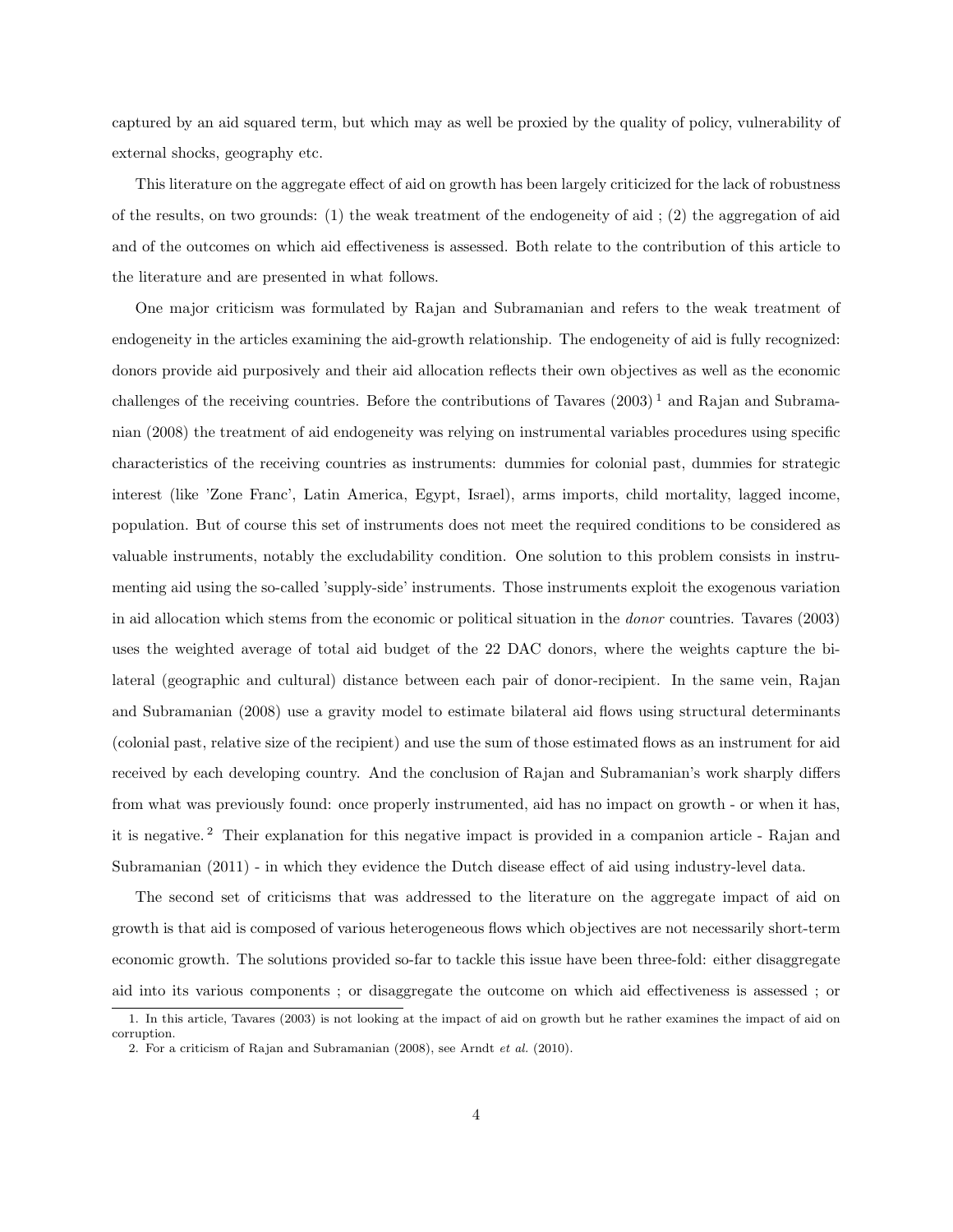both. The first attempt to disaggregate aid was provided by Clemens et al. (2012). In their article, the authors distinguish early-aid from the rest of it and find that early-aid, which is meant to improve economic growth has indeed the expected effect. <sup>3</sup> Some other authors have looked at the impact of aggregate aid on economic outcomes disaggregated at the country-level. This is for example the case of Chauvet and Mesplé-Somps (2007) and Bjørnskov (2010) who both look at the impact of aid on intra-country inequality using a panel data-set of income disaggregated by decile or quintile in more than 80 developing countries. Both articles conclude that the impact of aid on inequality depends on the characteristics of the political institutions, and whether the country is democratic or not. Finally, some authors have disaggregated aid and the outcome on which its effectiveness is assessed. Using intra-country data on health outcomes for a panel of developing countries (stacking the Demographic and Health surveys), Chauvet et al. (2013) and Ebeke and Drabo (2011) find that aid to the health sector actually improves health outcomes in receiving countries. <sup>4</sup> One shortcoming of looking at the impact of sector aid on intra-country outcomes is that aid has never so far been geo-localized on receiving countries' territory, hence attenuating the advantage of looking at intra-country variations in the outcome.

In this article, we assess aid effectiveness using firms' growth outcomes, instead of aggregated growth. Our approach is therefore close to that of Rajan and Subramanian (2011) who explore the impact of aid on the growth of value added measured at the industry-level. Because firms are geo-localized at the region-level in our dataset, we have also geo-localized part of aid projects to the infrastructure sector in order to better assess its impact on firms growth.

## 2.2 What are the impediments to firms' growth in developing countries?

The literature emphasizes three main kinds of constraints to firms' growth in developing countries: (1) financial constraints, (2) the global macroeconomic and institutional environment and business climate, and (3) infrastructure.

Using firm-level data, financial factors have been found to be a large constraint to the performance of firms in developing countries. Beck et al. (2005) show that individual financing obstacles such as credit access, collateral requirements or bank bureaucracies do constrain firms' growth. Moreover, weak access to finance reduces firms' probability to enter into the export market (Berman and Héricourt, 2010) and prevent

<sup>3.</sup> Early-aid includes "budget support or 'program' aid given for any purpose and project aid given for real sector investments for infrastructure or to directly support production in transportation (including roads), communications, energy, banking, agriculture and industry." (Clemens et al. (2012) page 598).

<sup>4.</sup> Results on the education sector go in the same direction, even though the data used to measure the education outcome do not display any intra-country variation. Michaelowa and Weber (2006) and Dreher et al. (2008) show that aid to the education sector has a positive impact on education outcomes, notably in countries where governance is of high quality.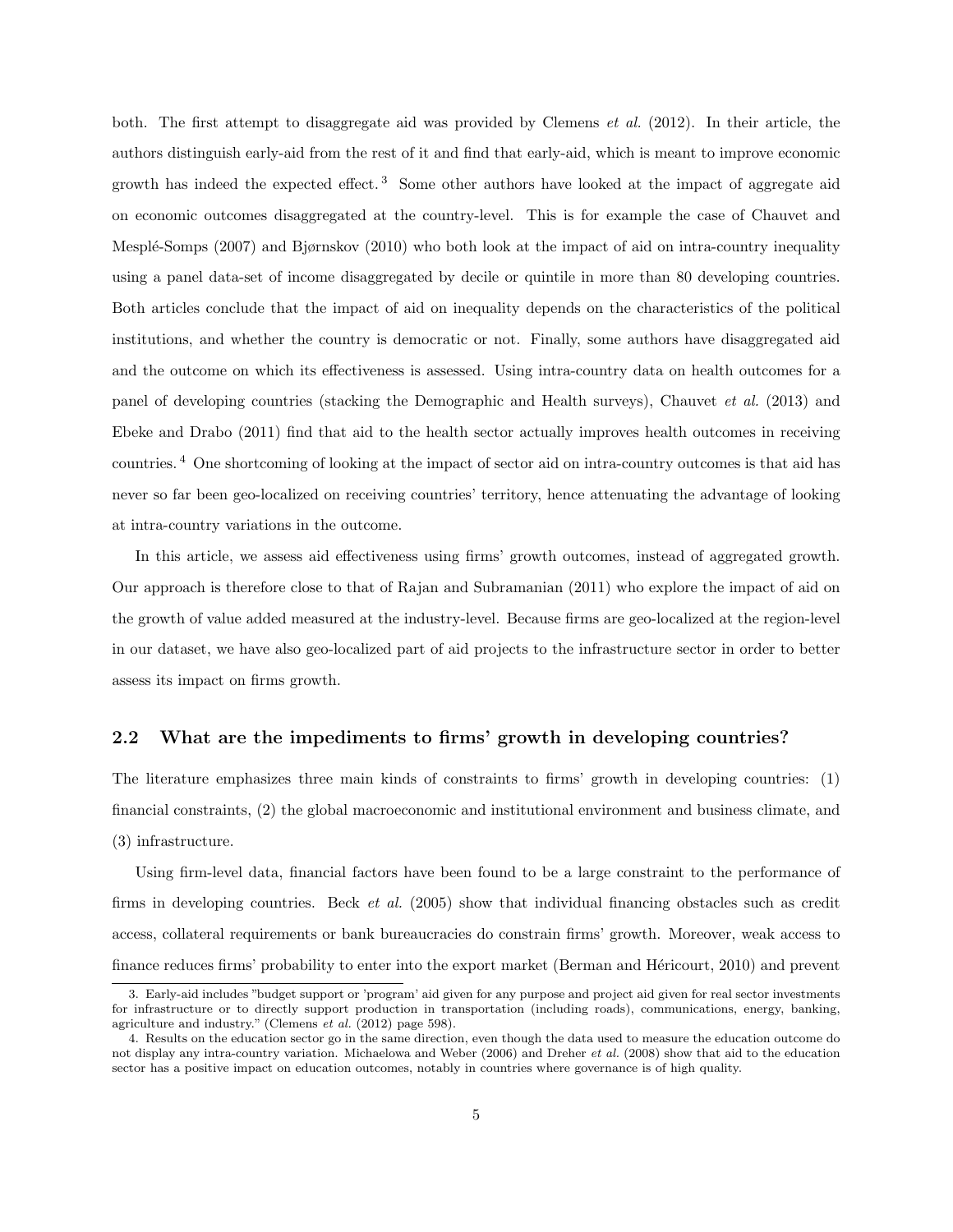them from importing needed capital goods (Bas and Berthou, 2012).

The global macroeconomic and institutional environment of a country also affects significantly the way firms can profitably develop their activities. In particular, Fisman and Svensson (2007) and Chong and Gradstein (2009) respectively show that corruption and the volatility of economic policies tend to reduce firms' growth.

A large body of the literature underlines the critical role of the provision of infrastructure, through its various dimensions of transport, energy, telecommunications and water, for economic development (see among others Calderon and Serven (2008), Rud (2012), Straub (2008)). Infrastructure have been shown to be quantitatively important in determining transport costs (Limao and Venables, 2001), and in ensuring access to the inputs and to the markets. At a more disaggregated level, several studies also found that a lack of infrastructure significantly undermines the growth of firms. Using firm-level data on Bangladesh, China, India, and Pakistan, Dollar et al. (2005) find that factor returns, growth and accumulation of firms are higher the lower the bottlenecks such as the number of days to clear goods through customs, days to get a telephone line or sales lost to power outages. Harrison et al. (2013) underline that the lack of good infrastructure, proxied by telecommunication infrastructure, is one of the key explanation of Africa's disadvantage in firms performance, compared to other regions. In these countries, indirect costs, related to infrastructure and services, represent a large burden on the competitiveness of the firms (Eifert et al., 2008). In India, Mitra et al. (2002) and Datta (2012) also evidenced that infrastructure endowment substantially fosters the performance of the industrial sector.

Given that the lack of adequate infrastructure can be such an obstacle to firms growth, and since large amounts of aid are devoted to building infrastructure, we will investigate whether aid helps foster the growth of firms through its provision of basic infrastructure.

## 3 Model and data

We investigate the impact of foreign aid on firms growth using the general following specification:

$$
Firmsgrowth_{i,k,j,t} = \alpha + \beta X_{i,k,j,t} + \gamma Y_{j,t} + \mu_i + \tau_{k,t} + \varepsilon_{i,k,j,t}
$$
\n
$$
\tag{1}
$$

where  $F \, \text{irms}$  is the average annual growth rate of the sales of firm i in industry k, country j and time t. The growth rate is computed over three years.  $X_{i,k,j,t}$  is a set of time-varying firm-level characteristics, while  $Y_{j,t}$  is a set of country-level variables including foreign aid. We include firms fixed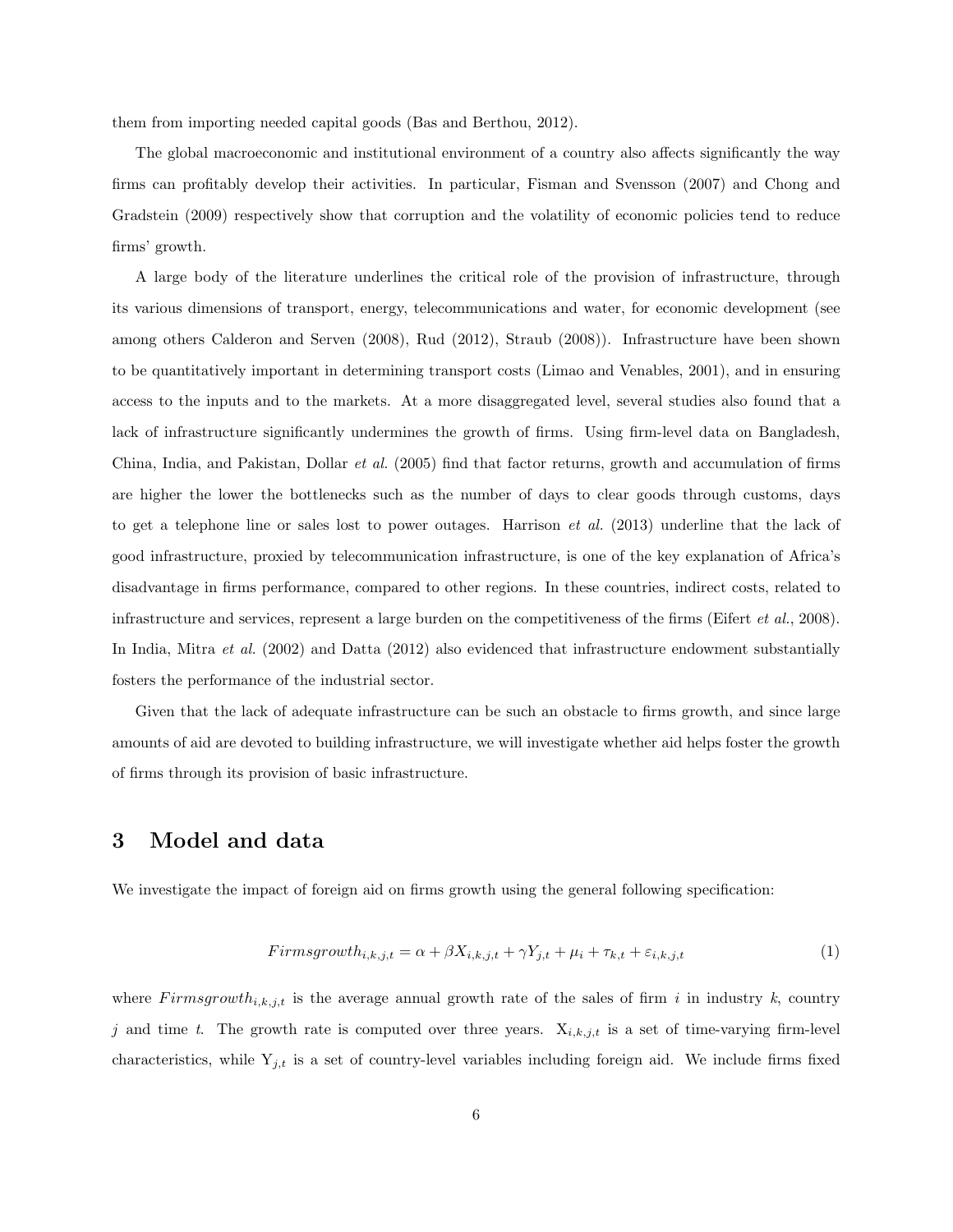effects,  $\mu_i$ , as well as industry x year dummies,  $\tau_{k,t}$ .

### 3.1 Firm-level panel data

We constructed a large dataset at the firm-level combining all the World Bank Enterprise Surveys (WBES) available in panel in September 2013.<sup>5</sup> These surveys cover a representative sample of an economy's manufacturing and services sectors. In each country, data were gathered through an extensive questionnaire answered during a face-to-face interview by business owners and top managers. They represent a comprehensive and comparable source of firm-level data since the survey questions are the same across all countries and years. The sample of countries and years is presented in Appendix 1.

Data in local currencies have been converted into US dollars and deflated using the same base year (100 = 2005). GDP deflators and exchange rates are obtained from the IMF's International Financial Statistics (IFS). After harmonization across countries, the panel dataset comprises more than 5,000 firms from 29 developing countries observed twice in time (details in Appendix 1). We did not consider surveys from Angola (2006, 2010), the Democratic Republic of Congo (2006, 2010) and Afghanistan (2005, 2009) since those three countries experienced violent events and benefited from higher than normal growth rates and/or aid amounts, driving artificially upwards our results on the effect of aid on growth. <sup>6</sup>

WBES include information on the sales in the year preceding the survey, as well as three years before. This allows us to compute the growth rate of sales over three years for each survey available. For some countries the time span is slightly different, depending on the years for which the questions have been asked. <sup>7</sup> We rely on the existing literature (see notably Beck *et al.* (2005)) and account for the following firms characteristics:

- GROWTH<sub>i,k,j,t</sub>: Growth rate of the sales of the firm computed between t and t-3. Sales are converted into US dollars and deflated.
- SALES<sub>i,k,j,t-3</sub>: Logarithm of the lagged sales. It is most of the time measured in t-3, with some exceptions. Sales are converted into US dollars and deflated.
- EXPORTS<sub>i,k,jt</sub>: Dummy variable which is equal to one when the firm is exporting part or all its sales, either directly or indirectly.

<sup>5.</sup> Since then, panel data have been compiled by the World Bank for Nepal, Rwanda, Uganda, Kenya and Tanzania, but have not yet been added to our dataset.

<sup>6.</sup> Collier and Hoeffler (2004) illustrate the higher than normal effectiveness of aid in post-conflict societies.

<sup>7.</sup> For example, the growth rate of sales covers four years for Botswana and Mali in period 1, Brazil, Pakistan, Senegal, South Africa and Zambia in period 2. It is calculated over two years for Niger in period 1.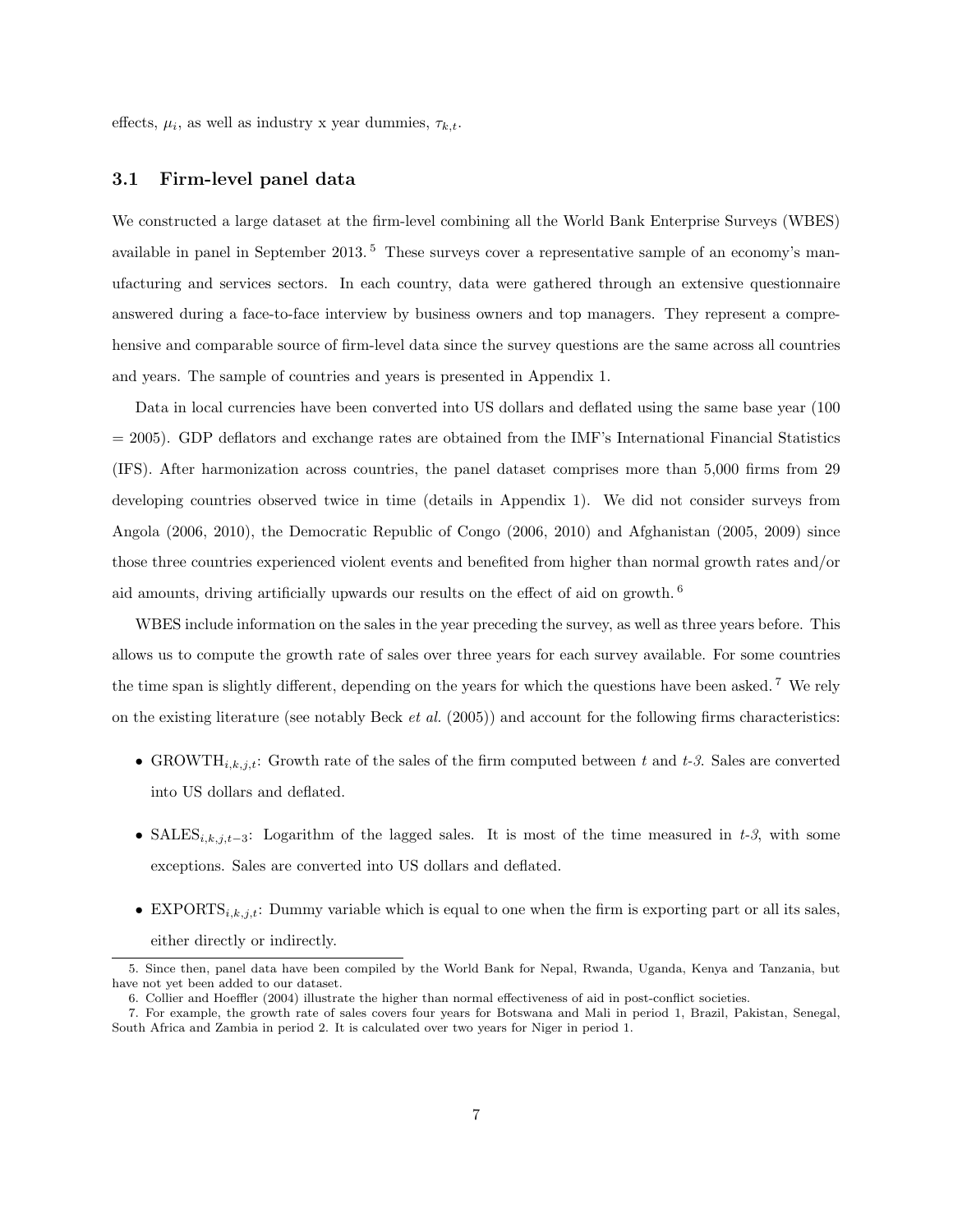- FOREIGN<sub>i,k,j,t</sub>: Dummy variable which is equal to one when part of (or all) the firm is owned by foreign individual or company.
- STATE<sub>i,k,j,t</sub>: Dummy variable which is equal to one when part of (or all) the firm is owned by the State.

#### 3.2 Country-level variables

Country-level variables are averaged over the period on which the growth of firms' sales is computed for each country. Following Beck et al.  $(2005)$  and Harrison et al.  $(2013)$ , we control for the level of development using the logarithm of income per capita, the size of the country using the logarithm of the population, and the macroeconomic growth rate of the country. We also control for the quality of economic institutions using an indicator of control of corruption:

- GDP GROWTH<sub>j,t−3</sub>: Growth rate of country j, lagged one period.
- INCOME<sub>j,t−3</sub>: Logarithm of income per capita, lagged one period.
- POPULATION<sub>j,t</sub>: Logarithm of population of country j in year t.
- CORRUPTION<sub>i,t</sub>: Indicator of the control of corruption. It ranges from approximately -2.5 (weak) to 2.5 (strong) control of corruption (Worldwide Governance Indicators, Kaufmann *et al.* (2011)).

Finally, we include aid,  $ODA_{j,t}$ , in our estimations. Aid data are from the OECD-DAC, when aggregated, but from the OECD-CRS (country reporting system) when disaggregated at the sector level. Aid is measured in percent of GDP. Table 1 presents basic summary statistics for our sample of firms.

### 3.3 Identification strategy of the impact of aid

Equation 1 is estimated using the fixed-effect estimator. This allows us to control for firm-level timeunvarying heterogeneity. To this fixed-effect setting we add industry x time dummies in order to also control for industry time-varying heterogeneity. Finally the standard errors are clustered at the country level.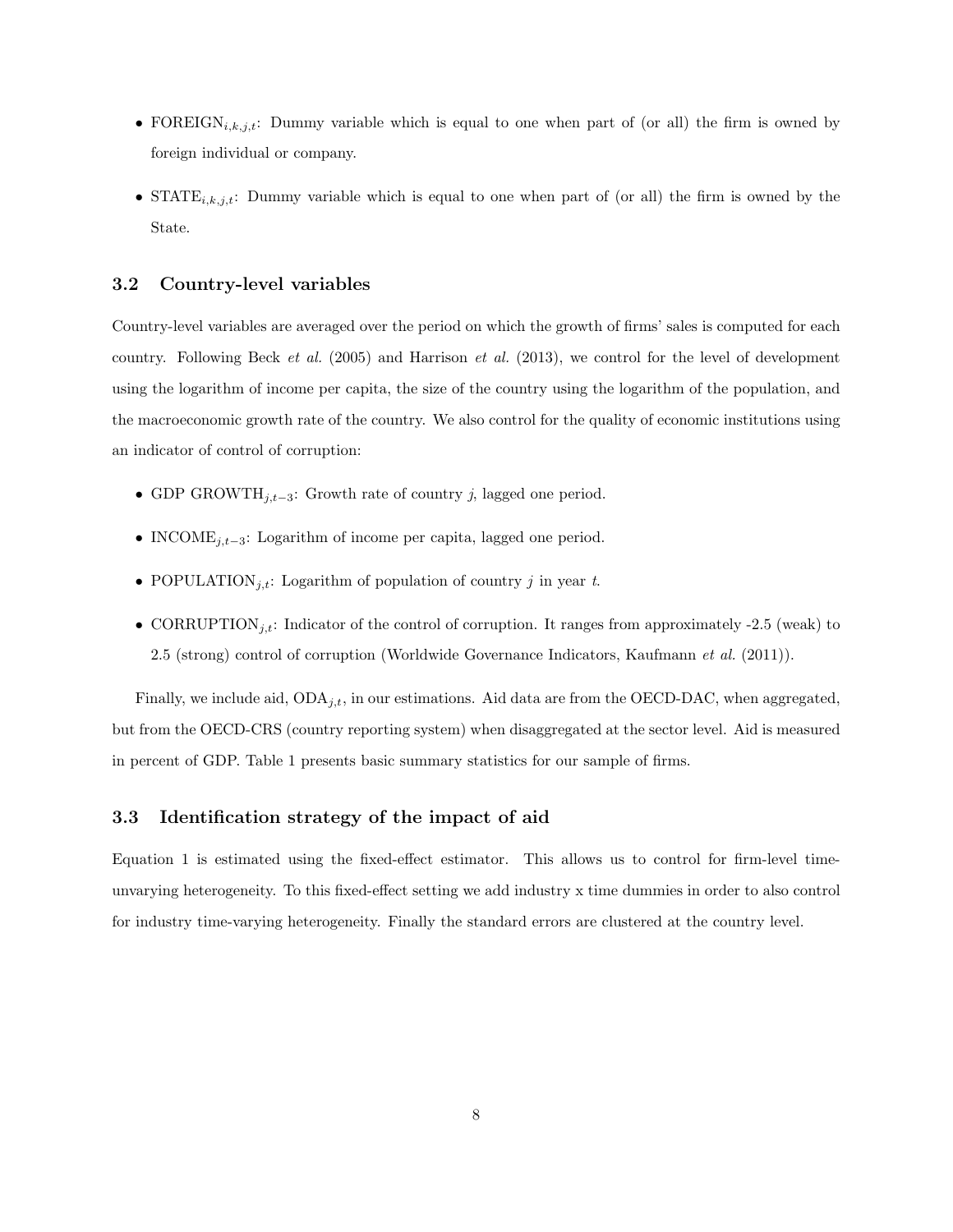Table 1: Summary statistics.

| Variables                                                                                                                                                                                                                                                                                                                                                                                                                                                                                                                                                                                                                                                                                                                                                                                                                                                                                                                                                                                                                                                                                                                                                                                                                                                                                                                                                                                                                                                                                                                                                                                                                                                                                                                                                                                                                                                                                                                                                                                                                                                                                                                                                                                                                                                                                                            |        | $\overline{\mathbf{N}}$ | mean | median | sd   | min  | max   |
|----------------------------------------------------------------------------------------------------------------------------------------------------------------------------------------------------------------------------------------------------------------------------------------------------------------------------------------------------------------------------------------------------------------------------------------------------------------------------------------------------------------------------------------------------------------------------------------------------------------------------------------------------------------------------------------------------------------------------------------------------------------------------------------------------------------------------------------------------------------------------------------------------------------------------------------------------------------------------------------------------------------------------------------------------------------------------------------------------------------------------------------------------------------------------------------------------------------------------------------------------------------------------------------------------------------------------------------------------------------------------------------------------------------------------------------------------------------------------------------------------------------------------------------------------------------------------------------------------------------------------------------------------------------------------------------------------------------------------------------------------------------------------------------------------------------------------------------------------------------------------------------------------------------------------------------------------------------------------------------------------------------------------------------------------------------------------------------------------------------------------------------------------------------------------------------------------------------------------------------------------------------------------------------------------------------------|--------|-------------------------|------|--------|------|------|-------|
| Firm's characteristics<br>859.31<br>$\text{GROWTH}_{i,k,j,t}$<br>9,970<br>3.08<br>$35.05\,$<br>$-99.65$<br>7.71<br>$SALES_{i,k,j,t-3}$<br>9,970<br>13.74<br>2.69<br>5.23<br>$28.81\,$<br>logarithm<br>13.52<br>$STATE_{i,k,j,t}$<br>9,970<br>$0.01\,$<br>0.00<br>0.08<br>0.00<br>$1.00\,$<br>dummy<br>FOREIGN <sub>i,k,j,t</sub><br>9,970<br>0.12<br>0.00<br>0.33<br>$0.00\,$<br>1.00<br>dummy<br>EXPORTS <sub>i,k,j,t</sub><br>0.34<br>dummy<br>9,970<br>$0.00\,$<br>0.47<br>$0.00\,$<br>$1.00\,$<br>$LNEXPORTS_{i,k,j,t}$<br>logarithm<br>13.52<br>1.27<br>3,400<br>13.39<br>2.82<br>27.13<br>POWER <sub>i,k,j,t</sub><br>9,630<br>0.63<br>dummy<br>$1.00\,$<br>0.48<br>0.00<br>1.00<br>$\text{ELECTRICITY}_{-d_{i,k,j,t}}$<br>9,940<br>$0.56\,$<br>$0.50\,$<br>0.00<br>dummy<br>1.00<br>1.00<br>$TRANSPORT\_m_{i,k,j,t}$<br>0.02<br>dummy<br>8,151<br>0.00<br>0.13<br>0.00<br>1.00<br>$TRANSPORT\_d_{i,k,j,t}$<br>9,876<br>0.41<br>0.00<br>dummy<br>0.00<br>0.49<br>1.00<br>UNDER_UTILIZATION $_{i,k,j,t}$<br>0.87<br>0.33<br>7,051<br>0.00<br>1.00<br>dummy<br>1.00<br>Country variables <sup><math>a</math></sup><br>Macroeconomic situation variables<br>$INCODE_{j,t-3}$<br>logarithm<br>$58\,$<br>7.46<br>5.27<br>7.40<br>1.15<br>9.51<br>POPULATION <sub>j,t</sub><br>logarithm<br>13.05<br>58<br>16.53<br>16.43<br>1.32<br>19.05<br>GDP GROWTH $_{j,t-3}$<br>$58\,$<br>$-34.74$<br>$-1.28$<br>1.80<br>8.41<br>10.08<br>58<br>CORRUPTION <sub>it</sub><br>$-0.32$<br>$-0.44$<br>0.66<br>$-1.44$<br>1.38<br>Aid variables<br>%GDP<br>$ODA_{i,t}$ (net)<br>58<br>5.17<br>1.24<br>6.60<br>$-0.10$<br>21.73<br>%GDP<br>58<br>7.45<br>1.66<br>0.02<br>$ODA_{j,t}$ (gross)<br>10.74<br>$57.12\,$<br>%GDP<br>PRODUCTION <sub>j,t</sub> (gross)<br>58<br>0.45<br>$0.09\,$<br>$0.65\,$<br>2.76<br>0.00<br>ENERGY <sub>j,t</sub> (gross)<br>%GDP<br>58<br>0.05<br>0.01<br>0.09<br>0.42<br>0.00<br>TRANSPORT GEOLOC <sub>j,r,t</sub> (gross)<br>%GDP<br>0.02<br>58<br>0.00<br>0.07<br>0.00<br>0.48<br>%GDP<br>0.28<br>2.42<br>TRANSPORT NOT GEOLOC <sub>it</sub> (gross)<br>58<br>0.07<br>0.44<br>0.00<br>Infrastructure variables<br>logarithm<br>6.77<br>ELECTRICITY <sub>j,t</sub><br>48<br>6.74<br>0.92<br>4.82<br>8.45<br>logarithm<br>$33\,$<br>8.06<br>7.69<br>1.35<br>$5.82\,$<br>10.48<br>$\text{RAIL}_{j,t}$ |        |                         |      |        |      |      |       |
|                                                                                                                                                                                                                                                                                                                                                                                                                                                                                                                                                                                                                                                                                                                                                                                                                                                                                                                                                                                                                                                                                                                                                                                                                                                                                                                                                                                                                                                                                                                                                                                                                                                                                                                                                                                                                                                                                                                                                                                                                                                                                                                                                                                                                                                                                                                      |        |                         |      |        |      |      |       |
|                                                                                                                                                                                                                                                                                                                                                                                                                                                                                                                                                                                                                                                                                                                                                                                                                                                                                                                                                                                                                                                                                                                                                                                                                                                                                                                                                                                                                                                                                                                                                                                                                                                                                                                                                                                                                                                                                                                                                                                                                                                                                                                                                                                                                                                                                                                      |        |                         |      |        |      |      |       |
|                                                                                                                                                                                                                                                                                                                                                                                                                                                                                                                                                                                                                                                                                                                                                                                                                                                                                                                                                                                                                                                                                                                                                                                                                                                                                                                                                                                                                                                                                                                                                                                                                                                                                                                                                                                                                                                                                                                                                                                                                                                                                                                                                                                                                                                                                                                      |        |                         |      |        |      |      |       |
|                                                                                                                                                                                                                                                                                                                                                                                                                                                                                                                                                                                                                                                                                                                                                                                                                                                                                                                                                                                                                                                                                                                                                                                                                                                                                                                                                                                                                                                                                                                                                                                                                                                                                                                                                                                                                                                                                                                                                                                                                                                                                                                                                                                                                                                                                                                      |        |                         |      |        |      |      |       |
|                                                                                                                                                                                                                                                                                                                                                                                                                                                                                                                                                                                                                                                                                                                                                                                                                                                                                                                                                                                                                                                                                                                                                                                                                                                                                                                                                                                                                                                                                                                                                                                                                                                                                                                                                                                                                                                                                                                                                                                                                                                                                                                                                                                                                                                                                                                      |        |                         |      |        |      |      |       |
|                                                                                                                                                                                                                                                                                                                                                                                                                                                                                                                                                                                                                                                                                                                                                                                                                                                                                                                                                                                                                                                                                                                                                                                                                                                                                                                                                                                                                                                                                                                                                                                                                                                                                                                                                                                                                                                                                                                                                                                                                                                                                                                                                                                                                                                                                                                      |        |                         |      |        |      |      |       |
|                                                                                                                                                                                                                                                                                                                                                                                                                                                                                                                                                                                                                                                                                                                                                                                                                                                                                                                                                                                                                                                                                                                                                                                                                                                                                                                                                                                                                                                                                                                                                                                                                                                                                                                                                                                                                                                                                                                                                                                                                                                                                                                                                                                                                                                                                                                      |        |                         |      |        |      |      |       |
|                                                                                                                                                                                                                                                                                                                                                                                                                                                                                                                                                                                                                                                                                                                                                                                                                                                                                                                                                                                                                                                                                                                                                                                                                                                                                                                                                                                                                                                                                                                                                                                                                                                                                                                                                                                                                                                                                                                                                                                                                                                                                                                                                                                                                                                                                                                      |        |                         |      |        |      |      |       |
|                                                                                                                                                                                                                                                                                                                                                                                                                                                                                                                                                                                                                                                                                                                                                                                                                                                                                                                                                                                                                                                                                                                                                                                                                                                                                                                                                                                                                                                                                                                                                                                                                                                                                                                                                                                                                                                                                                                                                                                                                                                                                                                                                                                                                                                                                                                      |        |                         |      |        |      |      |       |
|                                                                                                                                                                                                                                                                                                                                                                                                                                                                                                                                                                                                                                                                                                                                                                                                                                                                                                                                                                                                                                                                                                                                                                                                                                                                                                                                                                                                                                                                                                                                                                                                                                                                                                                                                                                                                                                                                                                                                                                                                                                                                                                                                                                                                                                                                                                      |        |                         |      |        |      |      |       |
|                                                                                                                                                                                                                                                                                                                                                                                                                                                                                                                                                                                                                                                                                                                                                                                                                                                                                                                                                                                                                                                                                                                                                                                                                                                                                                                                                                                                                                                                                                                                                                                                                                                                                                                                                                                                                                                                                                                                                                                                                                                                                                                                                                                                                                                                                                                      |        |                         |      |        |      |      |       |
|                                                                                                                                                                                                                                                                                                                                                                                                                                                                                                                                                                                                                                                                                                                                                                                                                                                                                                                                                                                                                                                                                                                                                                                                                                                                                                                                                                                                                                                                                                                                                                                                                                                                                                                                                                                                                                                                                                                                                                                                                                                                                                                                                                                                                                                                                                                      |        |                         |      |        |      |      |       |
|                                                                                                                                                                                                                                                                                                                                                                                                                                                                                                                                                                                                                                                                                                                                                                                                                                                                                                                                                                                                                                                                                                                                                                                                                                                                                                                                                                                                                                                                                                                                                                                                                                                                                                                                                                                                                                                                                                                                                                                                                                                                                                                                                                                                                                                                                                                      |        |                         |      |        |      |      |       |
|                                                                                                                                                                                                                                                                                                                                                                                                                                                                                                                                                                                                                                                                                                                                                                                                                                                                                                                                                                                                                                                                                                                                                                                                                                                                                                                                                                                                                                                                                                                                                                                                                                                                                                                                                                                                                                                                                                                                                                                                                                                                                                                                                                                                                                                                                                                      |        |                         |      |        |      |      |       |
|                                                                                                                                                                                                                                                                                                                                                                                                                                                                                                                                                                                                                                                                                                                                                                                                                                                                                                                                                                                                                                                                                                                                                                                                                                                                                                                                                                                                                                                                                                                                                                                                                                                                                                                                                                                                                                                                                                                                                                                                                                                                                                                                                                                                                                                                                                                      |        |                         |      |        |      |      |       |
|                                                                                                                                                                                                                                                                                                                                                                                                                                                                                                                                                                                                                                                                                                                                                                                                                                                                                                                                                                                                                                                                                                                                                                                                                                                                                                                                                                                                                                                                                                                                                                                                                                                                                                                                                                                                                                                                                                                                                                                                                                                                                                                                                                                                                                                                                                                      |        |                         |      |        |      |      |       |
|                                                                                                                                                                                                                                                                                                                                                                                                                                                                                                                                                                                                                                                                                                                                                                                                                                                                                                                                                                                                                                                                                                                                                                                                                                                                                                                                                                                                                                                                                                                                                                                                                                                                                                                                                                                                                                                                                                                                                                                                                                                                                                                                                                                                                                                                                                                      |        |                         |      |        |      |      |       |
|                                                                                                                                                                                                                                                                                                                                                                                                                                                                                                                                                                                                                                                                                                                                                                                                                                                                                                                                                                                                                                                                                                                                                                                                                                                                                                                                                                                                                                                                                                                                                                                                                                                                                                                                                                                                                                                                                                                                                                                                                                                                                                                                                                                                                                                                                                                      |        |                         |      |        |      |      |       |
|                                                                                                                                                                                                                                                                                                                                                                                                                                                                                                                                                                                                                                                                                                                                                                                                                                                                                                                                                                                                                                                                                                                                                                                                                                                                                                                                                                                                                                                                                                                                                                                                                                                                                                                                                                                                                                                                                                                                                                                                                                                                                                                                                                                                                                                                                                                      |        |                         |      |        |      |      |       |
|                                                                                                                                                                                                                                                                                                                                                                                                                                                                                                                                                                                                                                                                                                                                                                                                                                                                                                                                                                                                                                                                                                                                                                                                                                                                                                                                                                                                                                                                                                                                                                                                                                                                                                                                                                                                                                                                                                                                                                                                                                                                                                                                                                                                                                                                                                                      |        |                         |      |        |      |      |       |
|                                                                                                                                                                                                                                                                                                                                                                                                                                                                                                                                                                                                                                                                                                                                                                                                                                                                                                                                                                                                                                                                                                                                                                                                                                                                                                                                                                                                                                                                                                                                                                                                                                                                                                                                                                                                                                                                                                                                                                                                                                                                                                                                                                                                                                                                                                                      |        |                         |      |        |      |      |       |
|                                                                                                                                                                                                                                                                                                                                                                                                                                                                                                                                                                                                                                                                                                                                                                                                                                                                                                                                                                                                                                                                                                                                                                                                                                                                                                                                                                                                                                                                                                                                                                                                                                                                                                                                                                                                                                                                                                                                                                                                                                                                                                                                                                                                                                                                                                                      |        |                         |      |        |      |      |       |
|                                                                                                                                                                                                                                                                                                                                                                                                                                                                                                                                                                                                                                                                                                                                                                                                                                                                                                                                                                                                                                                                                                                                                                                                                                                                                                                                                                                                                                                                                                                                                                                                                                                                                                                                                                                                                                                                                                                                                                                                                                                                                                                                                                                                                                                                                                                      |        |                         |      |        |      |      |       |
|                                                                                                                                                                                                                                                                                                                                                                                                                                                                                                                                                                                                                                                                                                                                                                                                                                                                                                                                                                                                                                                                                                                                                                                                                                                                                                                                                                                                                                                                                                                                                                                                                                                                                                                                                                                                                                                                                                                                                                                                                                                                                                                                                                                                                                                                                                                      |        |                         |      |        |      |      |       |
|                                                                                                                                                                                                                                                                                                                                                                                                                                                                                                                                                                                                                                                                                                                                                                                                                                                                                                                                                                                                                                                                                                                                                                                                                                                                                                                                                                                                                                                                                                                                                                                                                                                                                                                                                                                                                                                                                                                                                                                                                                                                                                                                                                                                                                                                                                                      |        |                         |      |        |      |      |       |
|                                                                                                                                                                                                                                                                                                                                                                                                                                                                                                                                                                                                                                                                                                                                                                                                                                                                                                                                                                                                                                                                                                                                                                                                                                                                                                                                                                                                                                                                                                                                                                                                                                                                                                                                                                                                                                                                                                                                                                                                                                                                                                                                                                                                                                                                                                                      |        |                         |      |        |      |      |       |
|                                                                                                                                                                                                                                                                                                                                                                                                                                                                                                                                                                                                                                                                                                                                                                                                                                                                                                                                                                                                                                                                                                                                                                                                                                                                                                                                                                                                                                                                                                                                                                                                                                                                                                                                                                                                                                                                                                                                                                                                                                                                                                                                                                                                                                                                                                                      |        |                         |      |        |      |      |       |
|                                                                                                                                                                                                                                                                                                                                                                                                                                                                                                                                                                                                                                                                                                                                                                                                                                                                                                                                                                                                                                                                                                                                                                                                                                                                                                                                                                                                                                                                                                                                                                                                                                                                                                                                                                                                                                                                                                                                                                                                                                                                                                                                                                                                                                                                                                                      |        |                         |      |        |      |      |       |
|                                                                                                                                                                                                                                                                                                                                                                                                                                                                                                                                                                                                                                                                                                                                                                                                                                                                                                                                                                                                                                                                                                                                                                                                                                                                                                                                                                                                                                                                                                                                                                                                                                                                                                                                                                                                                                                                                                                                                                                                                                                                                                                                                                                                                                                                                                                      |        |                         |      |        |      |      |       |
| $\text{ROAD}_{j,t}$                                                                                                                                                                                                                                                                                                                                                                                                                                                                                                                                                                                                                                                                                                                                                                                                                                                                                                                                                                                                                                                                                                                                                                                                                                                                                                                                                                                                                                                                                                                                                                                                                                                                                                                                                                                                                                                                                                                                                                                                                                                                                                                                                                                                                                                                                                  |        | 49                      | 3.92 | 2.23   | 4.27 | 0.28 | 18.69 |
| $\text{ROAD}_{j,t-1}$                                                                                                                                                                                                                                                                                                                                                                                                                                                                                                                                                                                                                                                                                                                                                                                                                                                                                                                                                                                                                                                                                                                                                                                                                                                                                                                                                                                                                                                                                                                                                                                                                                                                                                                                                                                                                                                                                                                                                                                                                                                                                                                                                                                                                                                                                                | lagged | $54\,$                  | 3.87 | 2.26   | 4.74 | 0.06 | 23.11 |

<sup>a</sup> Number of observations at the country-level.

Endogeneity concerns are largely attenuated by the fact that foreign aid is measured at the country level while the outcome, sales growth, is measured at the firm level. Moreover, our framework allows us to account for part of observable heterogeneity - using a large set of control variables both at the firm and country level - and for unobservable heterogeneity - using firms fixed-effects and industry-year dummies.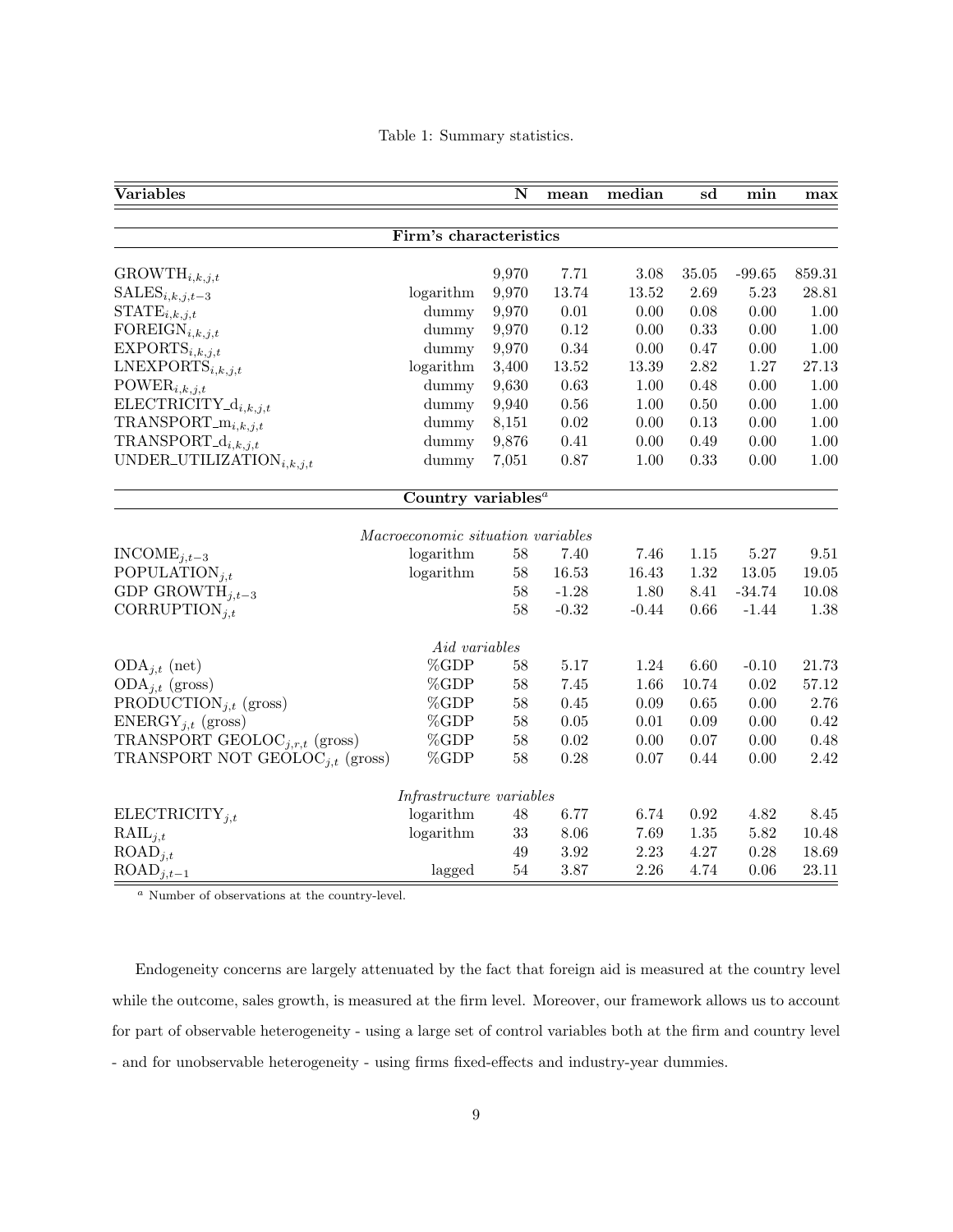However, the estimated correlation between foreign aid and firms' growth could still be biased through mainly one remaining endogeneity channel: the existence of time-varying unobservable heterogeneity. Firms that are in countries which receive higher amounts of aid may well have unobservable time-varying characteristics correlated with their growth rates. To account for this issue, we rely on an instrumentation procedure based on 'supply-side' determinants of aid allocation in the tradition of Tavares (2003) and Rajan and Subramanian (2008). More specifically, we find a source of exogenous variation of aid in changes in donors' economic environment, weighted by cultural and historic proximity between donors and receiving countries. More aid-prone donor environment is captured using the total amount of fiscal revenue (as a share of donors' GDP), FISCAL<sub>j,t</sub>. Our instrument is then the weighted average of FISCAL<sub>j,t</sub> for the 24 CAD donors. We use two different variables to calculate the weighted sum of  $FISCAL<sub>j,t</sub>$ : (1) either a dummy for whether the donor and the receiving country have the same religion - cultural distance ; or (2) a dummy for whether the receiving country is a former colony of the donor country - historic distance. We end up with two instruments for aid:

$$
FISCAL_{j,t} \times RELIGION_{i,j} = \sum_{j=1}^{24} FISCAL_{j,t} \times RELIGION_{i,j}
$$
 (2)

$$
FISCAL_{j,t} \times COLONYi, j = \sum_{j=1}^{24} FISCAL_{j,t} \times COLONYi, j
$$
\n(3)

## 4 The impact of aid on firms growth

#### 4.1 Benchmark results

Before turning to our core results, we look at the results when the OLS estimator is used. In this case, Equation 1 is estimated without the firms fixed-effects  $(\mu_i)$ , but including country dummies and industry x year dummies. The standard errors are clustered at the firm level. The results are presented in Table 2.

Using the OLS estimator, we do not need to restrict ourselves to the 5,640 firms for which we have panel data. Column (1) shows the results when all 20,732 firms are used. Then Column (2) shows the same estimation on the sample of firms for which we have two points in time. Finally, Column (3) shows the results when aid is instrumented. In all three estimations, the coefficient of  $SALES_{i,k,j,t-3}$  suggests a catching up effect: firms with lower levels of sales in  $t-3$  tend to have higher growth rates in t than firms that already sale a lot.  $STATE_{i,k,j,t}$  is never significant, suggesting that when firms are owned or partly owned by the state, their growth rate is not significantly different.  $\text{FOREIGN}_{i,k,j,t}$  and  $\text{EXPORTS}_{i,k,j,t}$  both have positive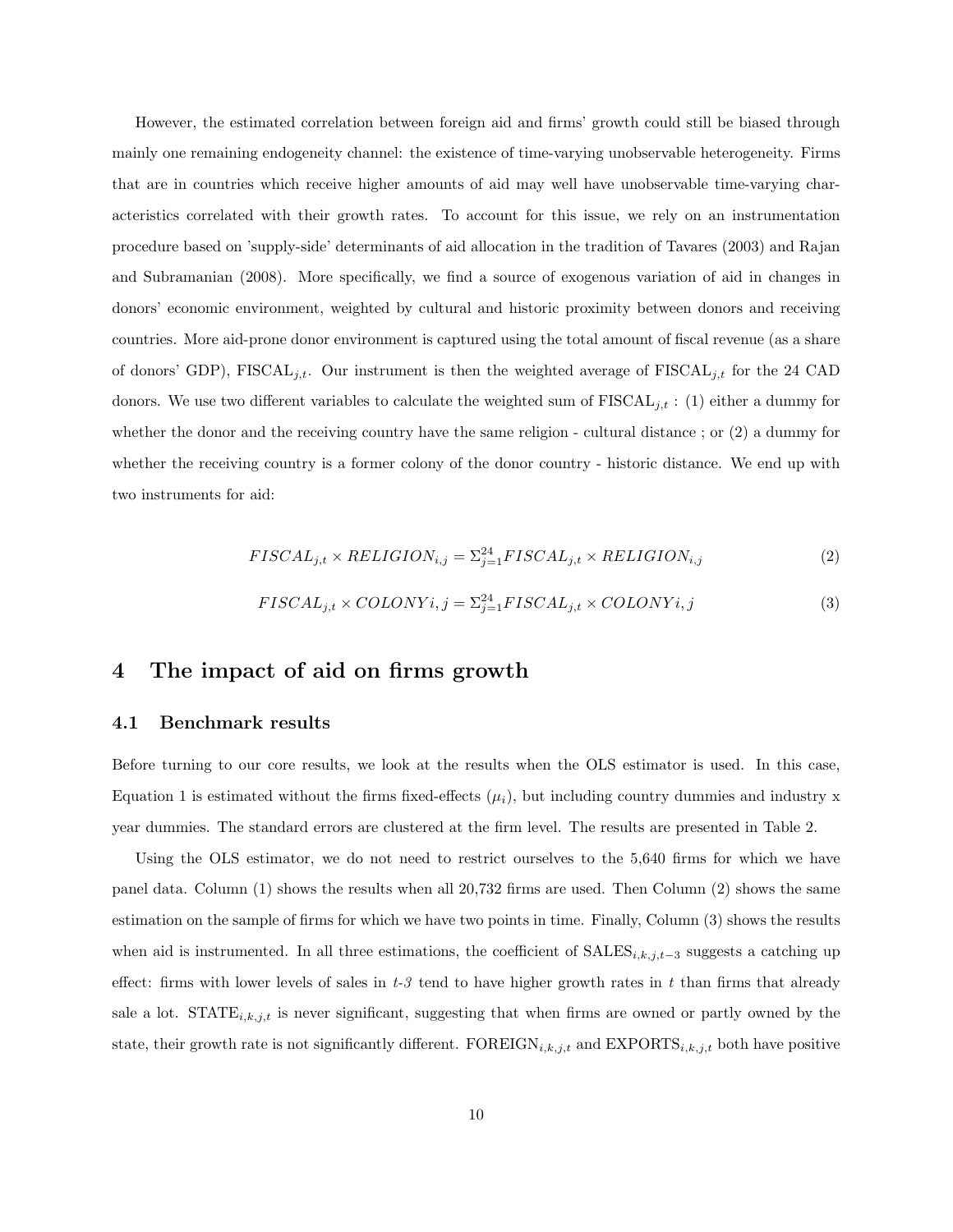and significant coefficients suggesting that outward-looking firms and firms which are foreignly owned have a higher growth rate. Turning to the country-level variables, Table 2 shows that the level of development is positively correlated with firms growth: lagged income per capita has a positive and significant coefficient, which may proxy for the fact that higher income countries have a better business environment. The size of the population is also displaying a positive correlation with firms' growth, which reflects the fact that the size of the market is larger in bigger countries. GDP GROWTH $_{j,t-3}$  is not significant in OLS estimations. Finally, countries with a better control of corruption tend to have more performing firms.

Turning to the correlation of foreign aid with firms growth, regressions (1) to (3) show a positive and significant coefficient for aid, suggesting that a one percent increase in the share of aid in GDP would induce an increase in sales growth of around 1.2 percentage points.

The instruments used for aid in regression (3) seem to perform fairly well. They both have a significant coefficient in the first-step regression, with the expected sign. The Sargan over-identification test and the under-identification test are satisfactory.

Columns (4) to (6) display the results when firms fixed-effects are accounted for. Country dummies are now dropped and the standard errors are clustered at the country-level. When enterprises fixed-effects are introduced, some of the firm-level variables have to be abandoned. This is the case of  $STATE_{i,k,j,t}$  and FOREIGN<sub>i,k,j,t</sub> which do not sufficiently vary through time. Only 21 firms have a switch in STATE<sub>i,k,j,t</sub>  $(0.42\%$  of the observations) from period one to period two; and 206 firms have a switch in FOREIGN<sub>i,k,j,t</sub>  $(4.13\% \text{ of the observations}).$  EXPORTS<sub>i,k,j,t</sub> is kept in the estimation because almost 10% of the firms (920) switched from no exports to exporting (or the reverse) between period one and two.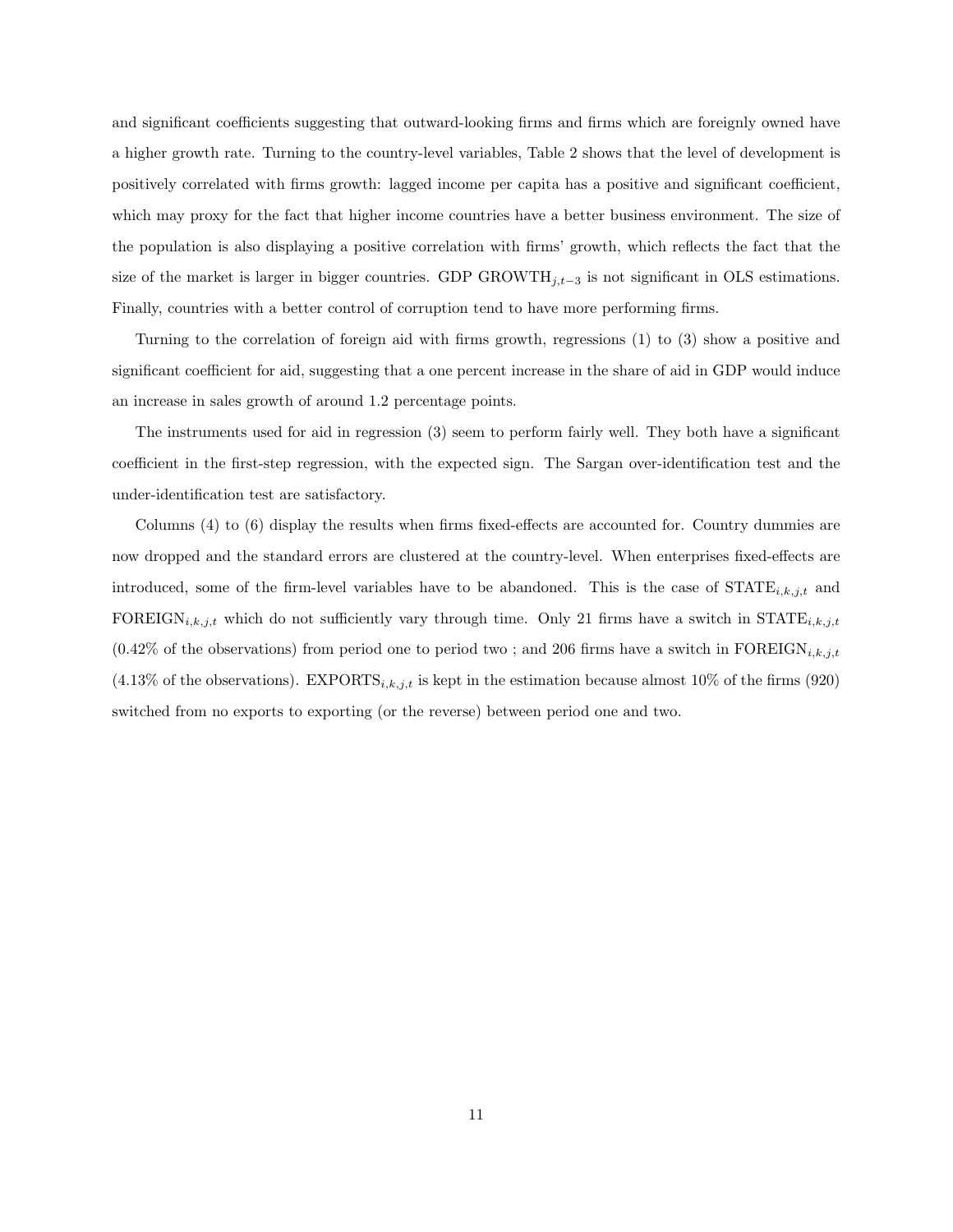| Dependent variable:                      | $\overline{(1)}$ | $\overline{(2)}$ | $\overline{(3)}$ | (4)                 | $\overline{(5)}$             | $\overline{(6)}$    |
|------------------------------------------|------------------|------------------|------------------|---------------------|------------------------------|---------------------|
| Sales growth                             | <b>OLS</b>       | <b>OLS</b>       | IV               | $\rm FE$            | IV FE                        | $\rm FE$            |
|                                          |                  |                  |                  |                     |                              |                     |
| $SALES_{i,k,j,t-3}$                      | $-4.008***$      | $-4.540***$      | $-4.540***$      | $-11.16***$         | $-11.18***$                  | $-11.16***$         |
|                                          | (0.169)          | (0.278)          | (0.276)          | (2.088)             | (2.046)                      | (2.089)             |
| $STATE_{i,k,j,t}$                        | 4.389            | 6.188            | 6.174            |                     |                              |                     |
|                                          | (2.976)          | (6.592)          | (6.550)          |                     |                              |                     |
| FOREIGN <sub>i,k,j,t</sub>               | $6.137***$       | $6.523***$       | $6.524***$       |                     |                              |                     |
|                                          | (0.655)          | (1.088)          | (1.081)          |                     |                              |                     |
| EXPORTS <sub>i,k,j,t</sub>               | $6.828***$       | $6.563***$       | $6.563***$       | $5.216***$          | $5.260***$                   | $5.216***$          |
|                                          | (0.513)          | (0.817)          | (0.813)          | (1.423)             | (1.373)                      | (1.424)             |
| $INCODE_{i,t-3}$                         | $23.55***$       | $31.03***$       | $30.94***$       | 57.56***            | 58.04***                     | $57.56***$          |
|                                          | (2.605)          | (5.199)          | (5.151)          | (18.56)             | (18.52)                      | (18.57)             |
| GDP GROWTH <sub>i.t-3</sub>              | 0.0132           | 0.276            | 0.259            | $1.080*$            | $1.037*$                     | $1.080*$            |
|                                          | (0.0783)         | (0.184)          | (0.173)          | (0.623)             | (0.584)                      | (0.623)             |
| CORRUPTION <sub>i,t</sub>                | 52.06***         | $60.03***$       | $60.77***$       | 69.08***            | $74.32***$                   | 69.08***            |
|                                          | (4.568)          | (7.511)          | (7.083)          | (12.21)             | (13.40)                      | (12.22)             |
| POPULATION <sub>it</sub>                 | $138.0***$       | 228.6***         | $219.2***$       | $288.0**$           | 263.6***                     | $288.0**$           |
|                                          | (28.91)          | (44.48)          | (42.20)          | (114.4)             | (100.6)                      | (114.5)             |
| $ODA_{i,t}, %GDP$                        | $1.220***$       | $1.346**$        | $1.655**$        | $1.770**$           | $3.423**$                    | $1.770**$           |
|                                          | (0.407)          | (0.568)          | (0.782)          | (0.641)             | (1.429)                      | (0.642)             |
|                                          |                  |                  |                  |                     |                              |                     |
| First-step results                       |                  |                  |                  |                     |                              |                     |
|                                          |                  |                  |                  |                     |                              |                     |
| $FISCAL_{i,t} \times COLONY_{i,j}$       |                  |                  | $1.832***$       |                     | $1.745***$                   |                     |
|                                          |                  |                  | (0.0545)         |                     | (0.521)                      |                     |
| $FISCAL_{i,t}$ x RELIGION <sub>i,j</sub> |                  |                  | $0.195***$       |                     | 0.182                        |                     |
|                                          |                  |                  | (0.0179)         |                     | (0.139)                      |                     |
| Observations                             | 25,062           | 9,970            | 9,970            | 9,970               | 8,660                        | 8,660               |
| R-squared                                | 0.126            | 0.134            | 0.134            | 0.244               | 0.243                        | 0.244               |
| Number of firms                          | 20,732           | 5,640            | 5,640            | 5,640               | 4,330                        | 4,330               |
| Firms FE                                 |                  |                  |                  |                     |                              |                     |
| Industry x Year dummies                  | $\mathbf{no}$    | $\mathbf{no}$    | $\mathbf{no}$    | yes                 | yes                          | yes                 |
| Level of se clustering                   | yes              | yes              | yes              | yes                 | yes                          | yes                 |
| Country dummies                          | firm             | firm             | firm             | country             | country                      | country             |
| Sargan (p-value)                         | yes              | yes              | yes<br>0.815     | $\operatorname{no}$ | $\operatorname{no}$<br>0.212 | $\operatorname{no}$ |
|                                          |                  |                  | 769.63           |                     | 9.45                         |                     |
| F-test (stat)                            |                  |                  |                  |                     |                              |                     |
| Under id. test (p-value)                 |                  |                  | $0.000\,$        |                     | 0.000                        |                     |

Table 2: Benchmark estimations of the impact of aid on firms' growth.

Columns (1) and (2) are estimated using the OLS estimator, with country and industry x year dummies and standard errors clustered at the firm level. Columns (3) is estimated using the TSLS estimator, with country and industry x year dummies and standard errors clustered at the firm level. Columns (4) and (6) are estimated using the within estimator, with firms fixed-effects, industry x year dummies and clustered standard errors at the country level. Column (5) is estimated using the TSLS estimator with firms fixed effects, industry x year dummies and clustered standard errors at the country level. \*\*\*p<0.01, \*\*p<0.05, \*p<0.1.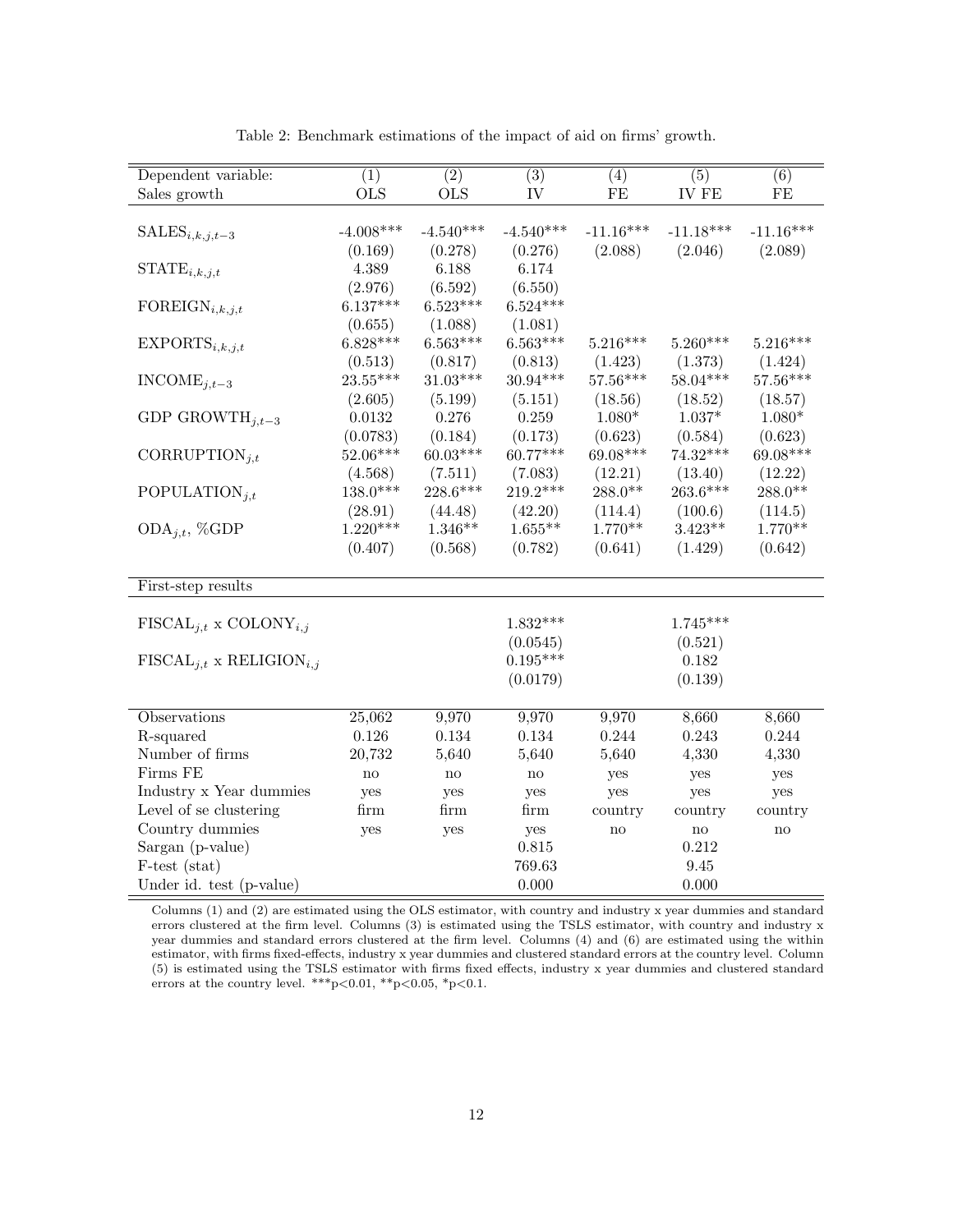The results of regression (4) are very similar to those obtained in OLS. The only difference is that the country's GDP growth rate si now significantly and positively correlated with firms growth. The coefficient for aid is slightly higher than in the OLS estimation, but very close to the TSLS coefficient for aid in regressions (3). It implies that firms in countries where aid is increased by 1% would see their growth increased by around 1.7 percentage point. In Column (5), the IV estimation when fixed-effects are accounted for are also very similar to the previous result. The Sargan over-identification test, the F-test and the underidentification test all provide satisfactory results. One of the two instruments used loses its significance  $(FISCAL<sub>j,t</sub> x COLONY<sub>i,j</sub>)$ , but we keep it in order to be able to display the over-identification test. The results are unaltered when this instrument is dropped. The only concern is that the coefficient of aid is now almost doubled, suggesting that the exclusion conditions may not be fully satisfied.

In regression (5), 1,310 enterprises are dropped because they only have one observation instead of two. The panel is therefore balanced, compared to the previous regressions in which it is unbalanced. We therefore re-estimate our core regression on this balanced sample to check that the results are not modified. The results are presented in Column (6) of Table 2 and confirm those of Column (4). The loss of 1,310 enterprises is a fairly high price to pay for having a balanced panel and the remaining of our analysis will therefore rely on the complete unbalanced panel.

### 4.2 Robustness checks

In what follows we present various robustness checks for the benchmark results. First, we address the issue of the potential endogeneity of the firm-level control variables. As is common in the literature on firms growth, the firm-level variables can be re-aggregated on cells at the industry-region-size level in each country (see Harrison et al. (2013)). We apply this method to  $EXPORTS_{i,k,j,t}$ ,  $FOREIGN_{i,k,j,t}$  and  $STATE_{i,k,j,t}$ . On the sample of firms in panel, some of the cells are likely to be very small. When the cells include less than 5 firms, we set the aggregation level at the industry-region level. For those cells which remain too small (less than five firms), we set the aggregation level at the industry level. The three following variables are computed:

- sh\_EXPORTS<sub>i,k,j,t</sub>: Share of firms in the industry-region-size cell that are exporting part or all its sales, either directly or indirectly.
- sh\_FOREIGN<sub>i,k,j,t</sub>: Share of firms in the industry-region-size cell that are partly or fully owned by foreign individual or company.
- sh\_STATE $i, k, j, t$ : Share of firms in the industry-region-size cell that are partly or fully owned by the State.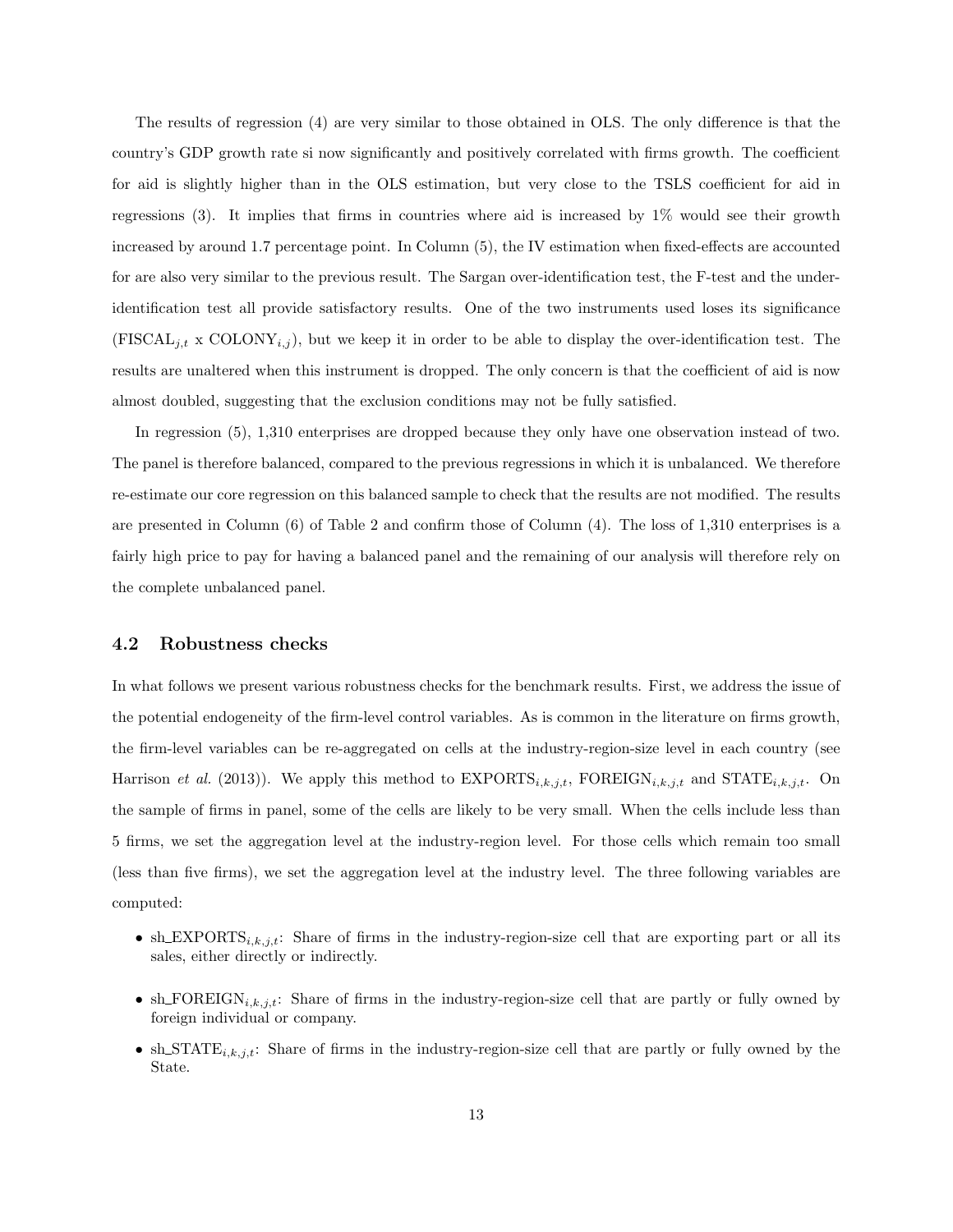| Dependent variable:                               | $\overline{(1)}$ | $\overline{(2)}$ | $\overline{(3)}$ | (4)           | $\overline{(5)}$ | (6)         |
|---------------------------------------------------|------------------|------------------|------------------|---------------|------------------|-------------|
| Sales growth                                      | <b>OLS</b>       | <b>OLS</b>       | IV               | $\rm FE$      | <b>IV FE</b>     | FE          |
|                                                   |                  |                  |                  |               |                  |             |
| $SALES_{i,k,j,t-3}$                               | $-4.228***$      | $-4.656***$      | $-4.658***$      | $-11.13***$   | $-11.16***$      | $-11.13***$ |
|                                                   | (0.172)          | (0.279)          | (0.277)          | (2.083)       | (2.043)          | (2.085)     |
| sh_STAT $E_{i,k,j,t}$ , indus-region-size         | $19.19**$        | 10.87            | 11.05            |               |                  |             |
|                                                   | (8.748)          | (15.25)          | (15.13)          |               |                  |             |
| sh_FOREIGN <sub>i,k,j,t</sub> , indus-region-size | $15.00***$       | 16.65***         | $16.64***$       |               |                  |             |
|                                                   | (1.693)          | (2.639)          | (2.622)          |               |                  |             |
| sh_EXPORTS <sub>i,k,j,t</sub> , indus-region-size | $14.53***$       | $13.22***$       | $13.23***$       | 7.039         | 7.264            | 7.039       |
|                                                   | (1.083)          | (1.705)          | (1.696)          | (4.763)       | (4.621)          | (4.767)     |
| $INCODE_{i,t-3}$                                  | $23.16***$       | 29.95***         | $29.90***$       | 57.09***      | $57.57***$       | 57.09***    |
|                                                   | (2.601)          | (5.139)          | (5.101)          | (18.46)       | (18.41)          | (18.47)     |
| GDP GROWTH <sub>i.t-3</sub>                       | 0.0410           | 0.280            | 0.261            | $1.073*$      | $1.030*$         | $1.073*$    |
|                                                   | (0.0779)         | (0.182)          | (0.173)          | (0.615)       | (0.576)          | (0.615)     |
| CORRUPTION <sub>i,t</sub>                         | $51.17***$       | $59.63***$       | $61.19***$       | $68.53***$    | $73.76***$       | $68.53***$  |
|                                                   | (4.583)          | (7.573)          | (7.129)          | (12.17)       | (13.32)          | (12.18)     |
| POPULATION <sub>it</sub>                          | $142.6***$       | 230.3***         | $222.9***$       | $287.0**$     | 262.7***         | $287.0**$   |
|                                                   | (28.86)          | (44.33)          | (43.62)          | (113.0)       | (99.54)          | (113.1)     |
| $ODA_{j,t}, %GDP$                                 | $1.114***$       | $1.335**$        | $1.823**$        | $1.780***$    | $3.431**$        | $1.780***$  |
|                                                   | (0.407)          | (0.569)          | (0.782)          | (0.641)       | (1.390)          | (0.641)     |
|                                                   |                  |                  |                  |               |                  |             |
| First-step results                                |                  |                  |                  |               |                  |             |
|                                                   |                  |                  |                  |               |                  |             |
| $FISCAL_{i,t}$ x COLONY <sub>i,j</sub>            |                  |                  | $1.832***$       |               | $1.744***$       |             |
|                                                   |                  |                  | (0.0545)         |               | (0.521)          |             |
| $FISCAL_{i,t}$ x RELIGION <sub>i,j</sub>          |                  |                  | $0.195***$       |               | 0.182            |             |
|                                                   |                  |                  | (0.0178)         |               | (0.139)          |             |
|                                                   |                  |                  |                  |               |                  |             |
| Observations                                      | 25,062           | 9,970            | 9,970            | 9,970         | 8,660            | 8,660       |
| R-squared                                         | 0.128            | $0.135\,$        | $0.135\,$        | 0.243         | 0.242            | 0.243       |
| Number of firms                                   | 20,732           | 5,640            | 5,640            | 5,640         | 4,330            | 4,330       |
| Firms FE                                          | $\rm{no}$        | $\mathbf{no}$    | $\rm {no}$       | yes           | yes              | yes         |
| Industry x Year dummies                           | yes              | yes              | yes              | yes           | yes              | yes         |
| Level of se clustering                            | firm             | firm             | firm             | country       | country          | country     |
| Country dummies                                   | yes              | yes              | yes              | $\mathbf{no}$ | no               | no          |
| Sargan (p-value)                                  |                  |                  | 0.858            |               | 0.529            |             |
| F-test (stat)                                     |                  |                  | 769.32           |               | 9.48             |             |
| Under id. test (p-value)                          |                  |                  | 0.000            |               | 0.234            |             |

Table 3: Measuring firm-level control variables on industry-region-size cells.

Columns (1) and (2) are estimated using the OLS estimator, with country and industry x year dummies and standard errors clustered at the firm level. Columns (3) is estimated using the TSLS estimator, with country and industry x year dummies and standard errors clustered at the firm level. Columns (4) and (6) are estimated using the within estimator, with firms fixed-effects, industry x year dummies and clustered standard errors at the country level. Column (5) is estimated using the TSLS estimator with firms fixed effects, industry x year dummies and clustered standard errors at the country level.  $***p<0.01$ ,  $**p<0.05$ ,  $*p<0.1$ .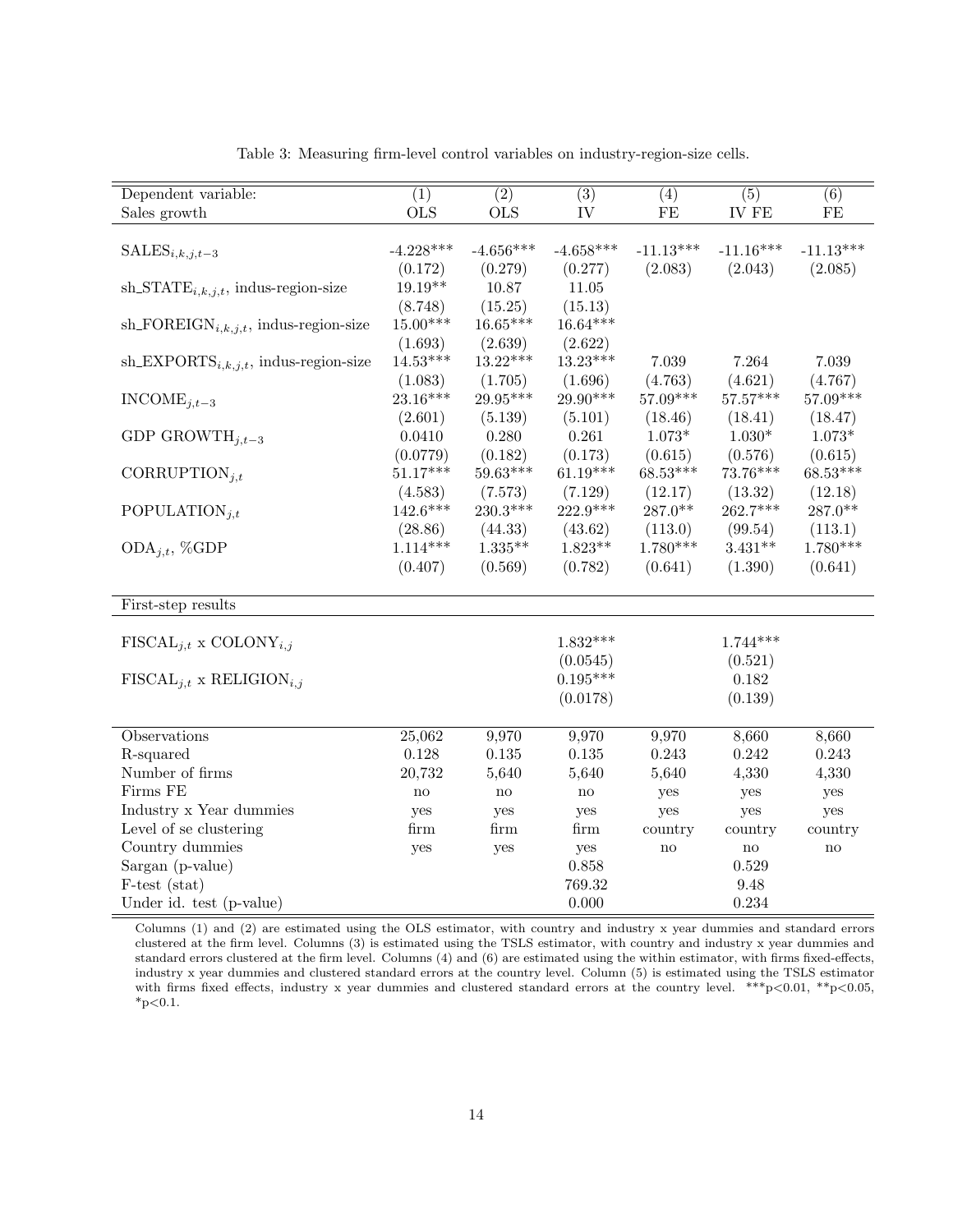Table 3 displays the results when those three firm-level controls are replaced by their aggregation on industry-region-size. It highlights that the coefficient for foreign aid is unaltered by this change. Moreover, the effect of sh EXPORTS<sub>i,k,j,t</sub>, sh FOREIGN<sub>i,k,j,t</sub> and sh STATE<sub>i,k,j,t</sub> on firms growth is similar to the effect of  $\text{EXPORTS}_{i,k,j,t}$ , FOREIGN $_{i,k,j,t}$  and  $\text{STATE}_{i,k,j,t}$ .

The second robustness check consists in examining the stability of the results when using aid gross disbursements instead of aid net disbursements, which are net of repayments. The correlation between net and gross disbursements is quite high  $(0.95, p-value = 0.000)$ , and we would expect both variables to have a similar impact on firms growth. However, they do not measure the same thing: gross disbursements are a good proxy for the level of investments of donors in receiving countries while net disbursements are a good proxy for the financing capacity of the receiving countries. This robustness check is particularly important in our analysis. As discussed below, in order to understand the mechanisms through which aid flows influence firms growth, we will be looking at the impact of various sector aid variables on the constraints they face. Those sector aid variables are only available for gross disbursement and the remaining of our analysis will therefore switch from using net disbursements to using gross disbursements.

Table 4 reproduces our benchmark results with gross disbursements and underlines the stability of the results to changing the definition of aid. Column (4) of Table 4 reproduces our core estimation with gross disbursements. It suggests that a one percent increase in aid gross disbursements would lead to an increase of around 1.5 percentage point of the growth rate of enterprises in the receiving countries.

The results in Column (5) suggest that the instruments perform more poorly for gross disbursements than for net disbursements. As for net disbursements, the instrument  $FISCAL_{j,t}$  x RELIGION<sub>i,j</sub> is not significant in the first -step, but it implies a drop in the F-test which gets to the low value of 2.7. However, when we exclude this instrument, and only keep  $\text{FISCAL}_{i,t} \times \text{COLONY}_{i,j}$ , the first-step results are better.<sup>8</sup> The correlation of  $FISCAL_{j,t} \times COLONY_{i,j}$  with gross disbursements in the first-step is 3.935 (p-value = 0.009) and the first-step F-test is 7.94 (p-value  $= 0.009$ ). The impact of aid on growth in the second-step is virtually unchanged, the coefficient being  $2.064$  (p-value  $= 0.027$ ).

A last robustness check consists in addressing the issue of sample-dependence. Table 10 in Appendix 2 presents the results obtained for the fixed-effect and IV fixed-effect estimations when each country is excluded one at the time. Columns (1) and (2) present the coefficient of net disbursements. Columns (3) and (4) present the coefficients of gross disbursements. Fixed-effects estimations of the coefficient of aid (net or gross) are unchanged by the exclusion of one country at the time. When Malawi and Niger are excluded, the

<sup>8.</sup> In this case we are no longer able to compute a Sargan over-identification test.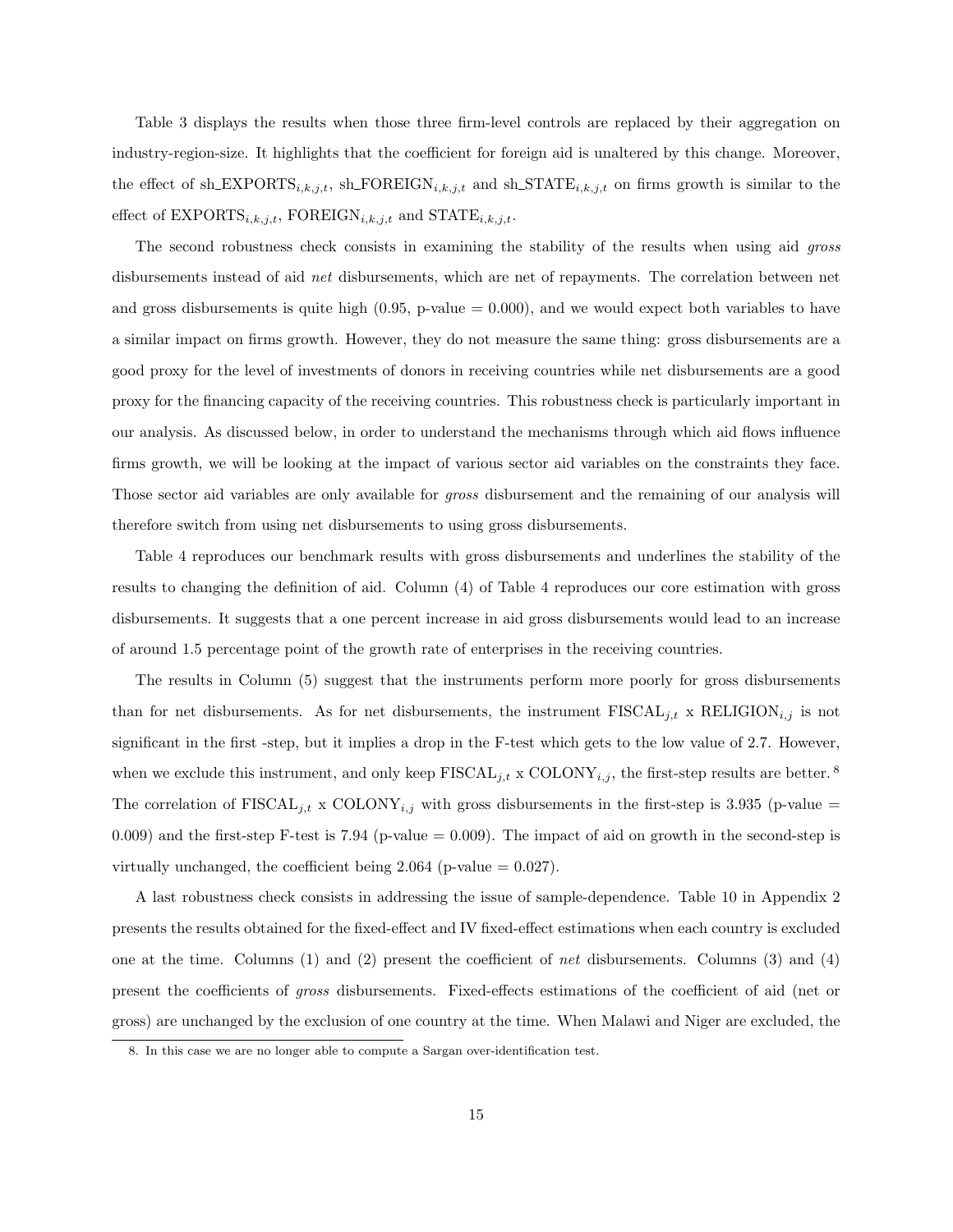IV results lose significance (but remain borderline significant with t-student statistics around 1.4). When South Africa is excluded from the sample, the coefficient of net disbursements estimated in IV is no longer significant. It remains, however significant for gross disbursements, as well as in fixed effects estimations. Excluding any other country of the sample does not alter the benchmark results.

| Dependent variable:                      | $\left( 1\right)$ | (2)        | $\overline{(3)}$ | $\left( 4\right)$ | (5)                 | (6)       |
|------------------------------------------|-------------------|------------|------------------|-------------------|---------------------|-----------|
| Sales growth                             | <b>OLS</b>        | <b>OLS</b> | IV               | FE                | IV FE               | FE        |
|                                          |                   |            |                  |                   |                     |           |
| ODA <sub>j,t</sub> gross, %GDP           | $0.826***$        | $0.943***$ | $0.836**$        | $1.501**$         | $1.665**$           | $1.501**$ |
|                                          | (0.204)           | (0.267)    | (0.387)          | (0.555)           | (0.649)             | (0.555)   |
|                                          |                   |            |                  |                   |                     |           |
| First-step results                       |                   |            |                  |                   |                     |           |
|                                          |                   |            |                  |                   |                     |           |
| $FISCAL_{i,t} \times COLONY_{i,j}$       |                   |            | $3.582***$       |                   | $3.108*$            |           |
|                                          |                   |            | (0.164)          |                   | (1.568)             |           |
| $FISCAL_{i,t}$ x RELIGION <sub>i,j</sub> |                   |            | $0.413***$       |                   | 0.453               |           |
|                                          |                   |            | (0.0641)         |                   | (0.468)             |           |
|                                          |                   |            |                  |                   |                     |           |
| Observations                             | 25,062            | 9,970      | 9,970            | 9,970             | 8,660               | 8,660     |
| R-squared                                | 0.126             | 0.135      | 0.135            | 0.247             | 0.247               | 0.247     |
| Number of firms                          | 20,732            | 5,640      | 5,640            | 5,640             | 4,330               | 4,330     |
| Firms FE                                 | no                | no         | no               | yes               | yes                 | yes       |
| Countries FE                             | yes               | yes        | yes              | no                | no                  | no        |
| Industry x Year dummies                  | yes               | yes        | yes              | yes               | yes                 | yes       |
| Level of se clustering                   | firm              | firm       | firm             | country           | country             | country   |
| Firm-level controls                      | yes               | yes        | yes              | yes               | yes                 | yes       |
| Country-level controls                   | yes               | yes        | yes              | yes               | yes                 | yes       |
| Sargan (p-value)                         |                   |            | 0.780            |                   | 0.124               |           |
| $F-test (stat)$                          |                   |            | 275.26           |                   | 2.7 ( $p = 0.084$ ) |           |
| Under-identification (p-value)           |                   |            | 0.000            |                   | 0.059               |           |

Table 4: Replacing net aid disbursements with gross aid disbursements.

Columns (1) and (2) are estimated using the OLS estimator, with country and industry x year dummies and standard errors clustered at the firm level. Columns (3) is estimated using the TSLS estimator, with country and industry x year dummies and standard errors clustered at the firm level. Column (4) is estimated using the within estimator, with firms fixed-effects, industry x year dummies and clustered standard errors at the country level. Column (5) is estimated using the TSLS estimator with firms fixed effects, industry x year dummies and clustered standard errors at the country level. \*\*\*p<0.01, \*\*p<0.05, \*p<0.1.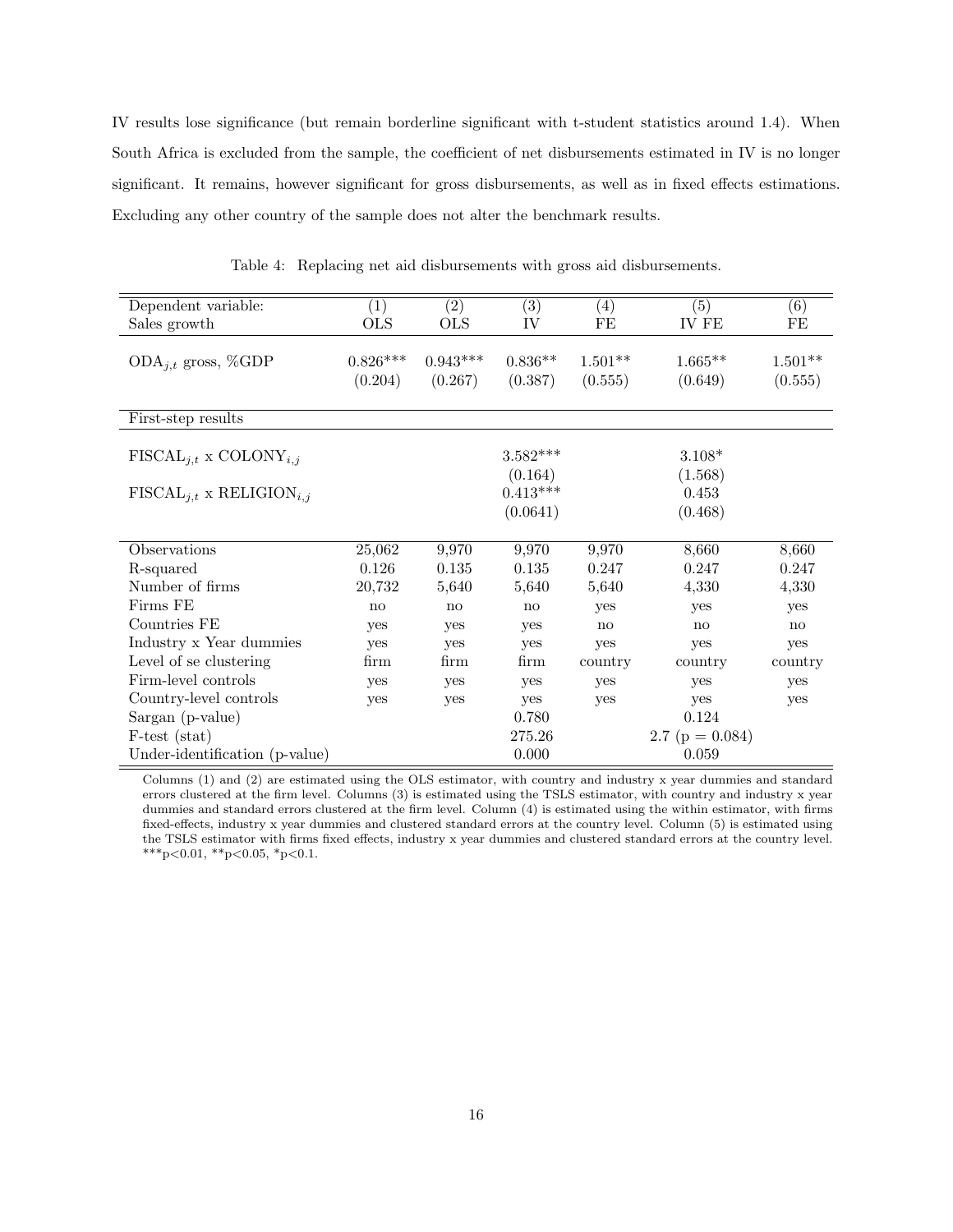# 5 Is aid enhancing the productive capacity of firms? Indirect evidence of the absence of Dutch disease

The set of previous results suggest that aid tends to enhance firms growth. The literature has highlighted some mechanisms through which aid may positively affect firms performance. Foreign aid may overall increase the productive capacity of the country, either by financing basic infrastructure or investing in human capital. However, evidence on how aid may relieve the infrastructure constraints is still scarce.

If aid were to increase the productive capacity of firms, then we should expect that it does not induce, as contrarily argued by Rajan and Subramanian (2011), a decrease in the competitiveness of firms, the so-called Dutch disease. Indeed, this is the lack of absorptive capacity of aid that is at the heart of the Dutch disease mechanism: the increase in demand provoked by aid inflows is not met by an increase in supply, hence increasing prices. If aid allows firms to increase their supply, then the pressures on prices should be lower, hence attenuating Dutch disease.

So far, our results contradict those of Rajan and Subramanian (2008) who find that aid has no impact on aggregate growth. Rajan and Subramanian (2011) explain the absence of aid impact on growth by the fact that aid induces Dutch disease, i.e. a loss of competitiveness of the firms that are most likely to export. The evidence they provide on the Dutch disease effect of aid is indirect. Building on the approach adopted by Rajan and Zingales (1998), they look at the effect of aid on industry growth rate for those industries that are more prone to export.

In what follows, we explore the Dutch disease effect of aid, or, more specifically the absence of Dutch disease. We interpret this absence of Dutch disease effect of aid as an indirect evidence that aid contributes to the adjustment of the supply side to the increase in demand, notably by increasing the productive capacity of the firms.

We follow Rajan and Subramanian (2011) and explore whether aid has a distinct impact on exporting firms. We therefore interact aid with a measure of 'exportability' of the firms. Like them we construct various measures of 'exportability', the most direct being a dummy for whether the firm exports its production, or part of it -  $EXPORTS_{i,k,j,t}$ . This measure is complemented with an indicator of  $EXPORTABLEITY_{i,k,j,t}$ , which is equal to one if the firm exports more than country average.<sup>9</sup>

The results are presented in Table 5. Columns (1) and (2) highlight that foreign aid has a positive impact

<sup>9.</sup> We tested the robustness of the results to alternative definitions of 'exportability', using EXPORTABILITY2<sub>i,k,j,t</sub> (a dummy variable which is equal to one if the firm exports more than the median of its industry in its country) and EXPORTABILITY3<sub>i,k,j,t</sub> (a dummy variable which is equal to one if the firm exports more than the median of all firms of the sample). Both indicators of 'exportability' lead to similar results as those presented in Table 5.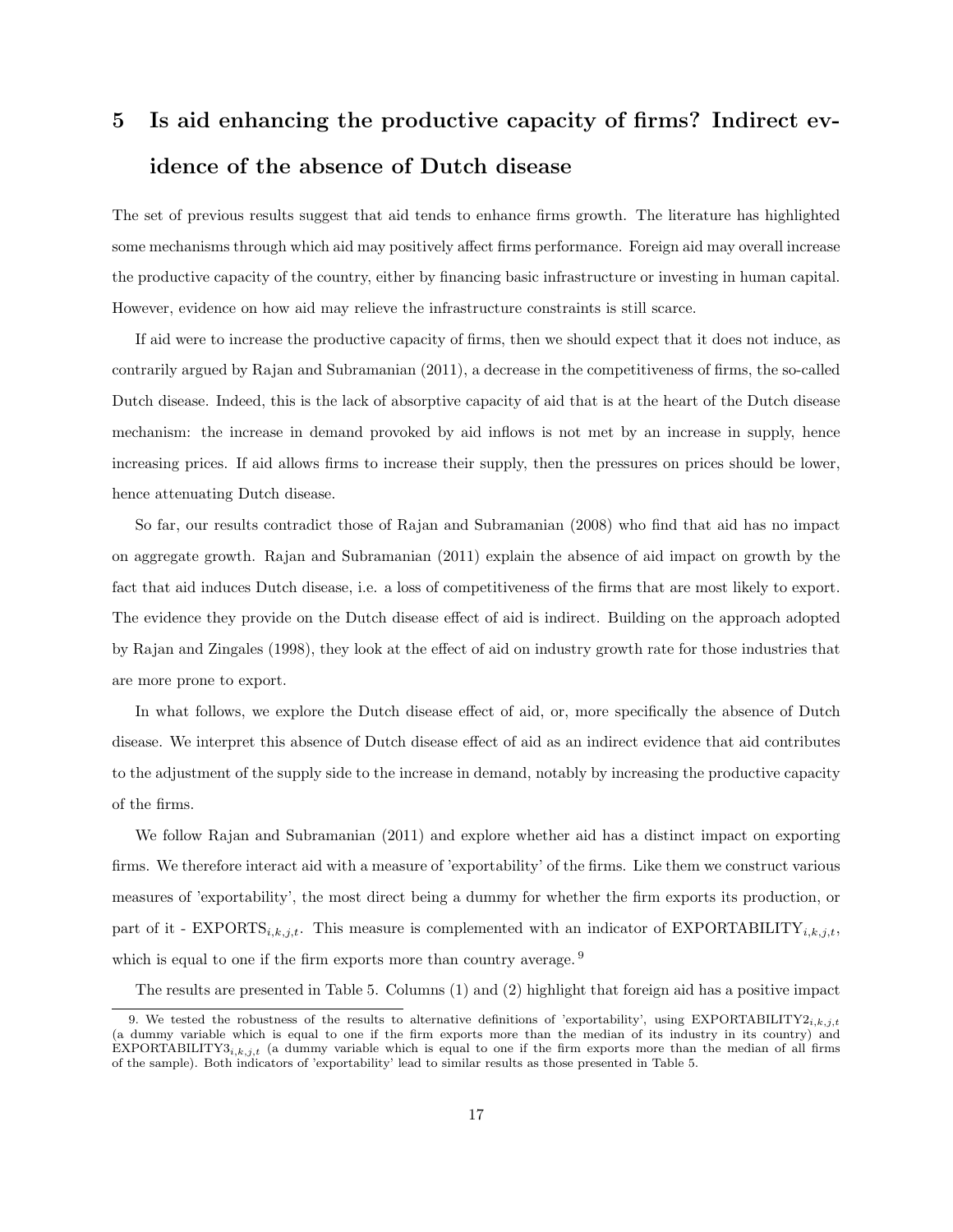on firms growth independently of their proneness to export, measured either by  $EXPORTS_{i,k,j,t}$  (Column (1)) or EXPORTABILITY<sub>i,k,j,t</sub> (Column (2)). This implies that the impact of aid is not different for those firms that export, indirectly suggesting the absence of Dutch disease mechanism. In Columns (3) and (4) of Table 5, we exclude from the sample the firms of the service sectors, since they are less likely to have an outward-orientation than the firms of the manufacturing sector. The results are overall consistent with the results on the full sample.

Overall, the results of the four first Columns of Table 5 provide indirect evidence for the absence of Dutch disease i.e. absence of a negative impact of aid on the outward-looking enterprises. One reason for the discrepancy between our results and those of Rajan and Subramanian (2011) may be that they aggregate their data at the industry level, while we work at the firm level. Moreover, the samples of countries are very different, which may also induce large differences in the results.

| Dependent variable:                           | Full sample |           | Without services |                  |             | Depending on capacity |          |               |
|-----------------------------------------------|-------------|-----------|------------------|------------------|-------------|-----------------------|----------|---------------|
| Sales growth                                  |             |           |                  |                  | Full        | No Full               | Full     | No Full       |
|                                               |             |           |                  |                  | $=100\%$    | ${<}100%$             | $> 90\%$ | $< \!\! 90\%$ |
|                                               | (1)         | (2)       | (3)              | $\left(4\right)$ | (5)         | (6)                   | (7)      | (8)           |
|                                               |             |           |                  |                  |             |                       |          |               |
|                                               | $1.501**$   |           |                  |                  |             | $3.669**$             |          |               |
| $ODA_{j,t}$ (gross)                           |             | $1.453**$ | $1.824**$        | $1.783**$        | $-6.293***$ |                       | 2.564    | $4.190**$     |
|                                               | (0.563)     | (0.560)   | (0.709)          | (0.710)          | (2.071)     | (1.631)               | (2.178)  | (1.693)       |
| $ODA_{j,t}$ xEXPORTS <sub>i,k,j,t</sub>       | $-0.00199$  |           | 0.00647          |                  |             |                       |          |               |
|                                               | (0.119)     |           | (0.106)          |                  |             |                       |          |               |
|                                               |             |           |                  |                  |             |                       |          |               |
| $EXPORTS_{i,k,j,t}$                           | $5.376***$  |           | $4.727***$       |                  |             |                       |          |               |
|                                               | (1.471)     |           | (1.560)          |                  |             |                       |          |               |
|                                               |             |           |                  |                  |             |                       |          |               |
| $ODA_{j,t}$ xEXPORTABILITY <sub>i,k,j,t</sub> |             | 0.185     |                  | 0.124            |             |                       |          |               |
|                                               |             | (0.164)   |                  | (0.155)          |             |                       |          |               |
|                                               |             |           |                  |                  |             |                       |          |               |
| EXPORTABILITY <sub>i,k,j,t</sub>              |             | $4.622*$  |                  | $5.355*$         |             |                       |          |               |
|                                               |             | (2.299)   |                  | (2.811)          |             |                       |          |               |
|                                               |             |           |                  |                  |             |                       |          |               |
| Observations                                  | 9,970       | 9,970     | 7,450            | 7,450            | 890         | 6,161                 | 1,779    | 5,272         |
| R-squared                                     | 0.247       | 0.247     | 0.256            | 0.257            | 0.778       | 0.236                 | 0.432    | 0.241         |
| Number of firms                               | 5,640       | 5,640     | 4,152            | 4,152            | 818         | 3,855                 | 1,509    | 3,529         |
| Number of countries                           | 29          | 29        | 29               | 29               | 25          | 26                    | 25       | 26            |
| Firms FE                                      | yes         | yes       | yes              | yes              | yes         | yes                   | yes      | yes           |
| Industry x Year dummies                       | yes         | yes       | yes              | yes              | yes         | yes                   | yes      | yes           |

Table 5: Absence of Dutch disease and firms productive capacity, indirect evidence.

Columns (1) to (8) are estimated using the within estimator, with firms fixed-effects, industry x year dummies and clustered standard errors at the country level. \*\*\*p $<0.01$ , \*\*p $<0.05$ , \*p $<0.1$ .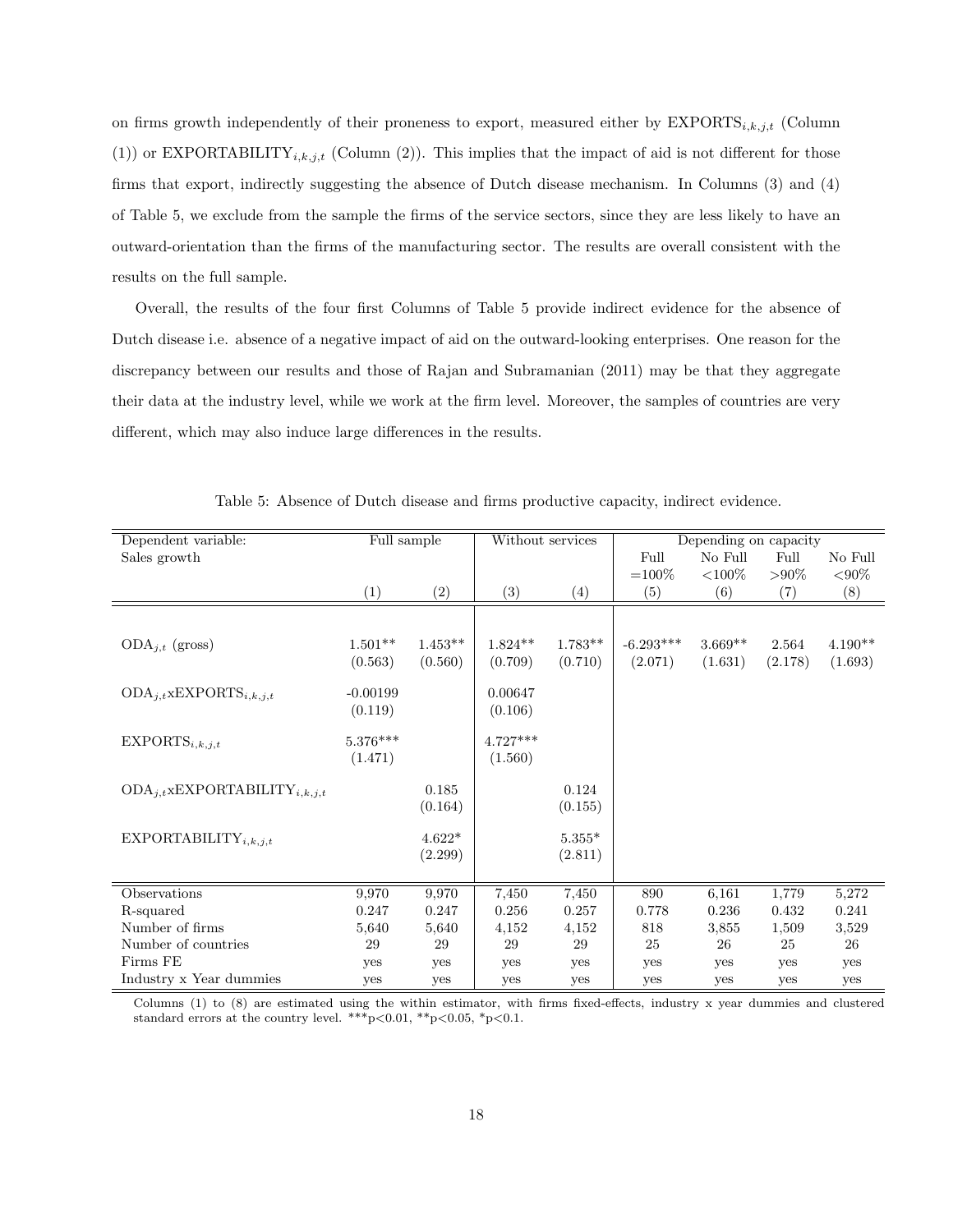The absence of evidence on a Dutch disease effect of aid suggests that the supply-side has managed to adjust to the increase in demand induced by aid inflows. This may notably be the case if aid contributes to increasing the productive capacity of the firms. As underlined by Guillaumont and Guillaumont Jeanneney (2007) the appreciation of the real exchange rate is likely to occur in the cases where the productive capacity is fully utilized. In cases where the productive capacity is under-utilized, the supply elasticity may be relatively high allowing for an adjustment of the supply-side, hence avoiding the loss of competitiveness (see Guillaumont and Guillaumont Jeanneney (2007), page 7).

The WBES provide information on the share of the productive capacity that is used by firms. The average percentage of utilization of the capacity is 70% for our sample of firms. It is 72% on average in Africa and in Latin America, and only 58% in the two Asian countries of the sample (Pakistan and Bangladesh).

Table 5 reports the results when we distinguish the impact of aid on growth according to whether the firm's productive capacity is fully utilized or not. The impact of aid on growth is estimated on two separate sub-samples: (1) the sub-sample of firms which declare using 100% of their productive capacity (Full) ; (2) the sub-sample of firms which declare using less than 100% of their productive capacity (No full). Columns (5) and (6) display the results and suggest that the positive impact of aid on growth is mainly at play for firms which are under-utilizing their productive capacity. It is significantly negative when estimated on the sample of firms which declare using 100% of their capacity, consistently with the Dutch disease hypothesis. In the last two Columns of Table 5 we test the robustness of the results to changing the threshold for underutilization of capacity, in order to have more balanced sub-samples. We divide the sample using 90% of capacity utilization as the threshold. Lowering the threshold for full capacity induces a loss of significance of the coefficient of aid, which no longer has a significantly negative effect (even if under-utilization of capacity is only 10%, there is prospect for supply-side adjustment). The impact of aid on firms which utilize less than 90% of their capacity (Column (6)) remains significantly positive.

## 6 Does aid relax the constraints on growth?

In the last Section of this article, we examine the mechanisms which may explain the positive impact of aid on growth and the absence of Dutch disease. One way through which aid may increase the productive capacity of the enterprises is by relaxing the infrastructure constraints that they face. We explore this mechanism and focus on two potential infrastructure constraints: access to electricity and transports. Those two constraints may be particularly acute for manufacturing firms, those whose activity is more intensive in electricity and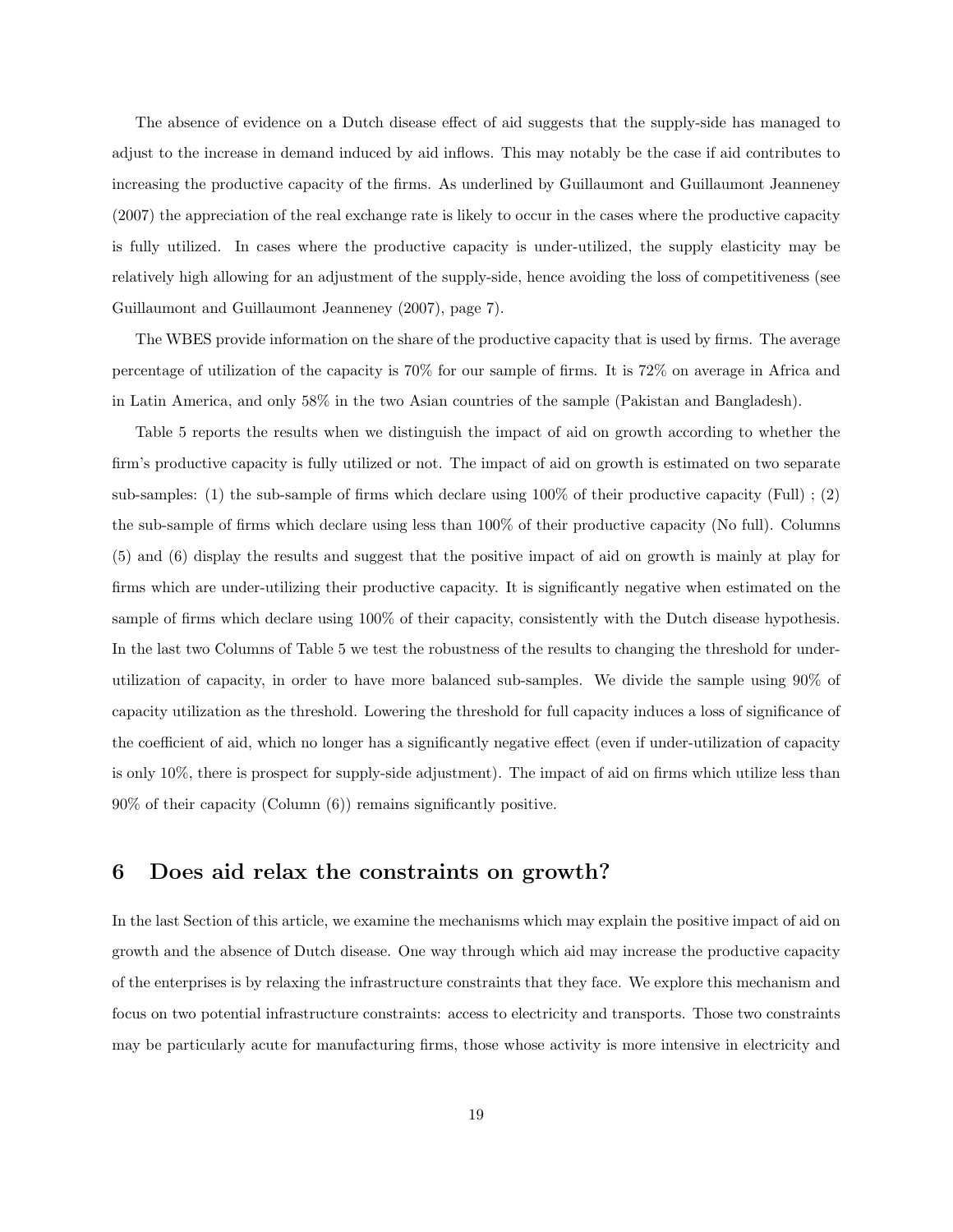transports.

One way to look at whether the impact of aid on growth goes through infrastructure constraints is to include them into the baseline estimations and examine whether the impact of aid is modified. If relieving the infrastructure constraint is a channel through which aid is effective then its impact should disappear, or at least diminish.

We use the following three aggregate variables for infrastructure from the World Development Indicators (2013):

- ELECTRICITY<sub>j,t</sub>: Electric power consumption, kwh per capita, in logarithm.
- RAIL $_{i,t}$ : km of railways, in logarithm.
- ROAD<sub>j,t</sub>: Km of paved roads, in percentage of total area.
- LAGGED ROAD $_{i,t-1}$ : Km of paved roads, in percentage of total area, lagged one period.

Those infrastructure variables have a lot of missing values, implying the loss of many observations. For example, introducing  $\text{RAIL}_{j,t}$  into the estimation induces the loss of 10 countries and an overall loss of 3,156 observations. The same applies to all four infrastructure variables, at various degrees. Because we want to look at how the coefficient of aid evolves when the infrastructure variables are added to the baseline model, we first reproduce the baseline estimation on the restricted samples corresponding to each infrastructure variables. The results are presented in Panel A of Table 6.

Despite the change in sample, the impact of aid on firms growth remains significantly positive. Its magnitude is substantially modified by the fact that it is estimated on smaller samples - it even reaches 10,16 % in Column (2) when estimated on the (very restricted) sample of  $\text{RAIL}_{j,t}$ .

Panel B of Table 6 presents the results when the infrastructure variables are introduced into the baseline estimations, and  $ODA_{j,t}$  is dropped. We find that both proxies for electricity and railways infrastructure are positive and significantly correlated with firms growth. The proxy for road infrastructure is not significant and negative. Data on roads have become poorer recently and it is therefore possible to have a better panel of countries when lagging this variable by one period. The results when LAGGED ROAD<sub>j,t</sub> is substituted for  $\text{ROAD}_{i,t}$  are presented in Column (4) of Table 6. Of course, if we want to compare the impact of aid with and without LAGGED  $\text{ROAD}_{j,t}$ , contemporary aid is not relevant and the right variable to use is LAGGED  $ODA_{i,t}$ . Column (4) suggests that the density of paved road is significantly and positively correlated with firms performances in the following period. <sup>10</sup>

<sup>10.</sup> The fact that LAGGED ROAD<sub>j,t</sub> is significant, while  $ROAD_{j,t}$  is not is mainly due to the change in sample. When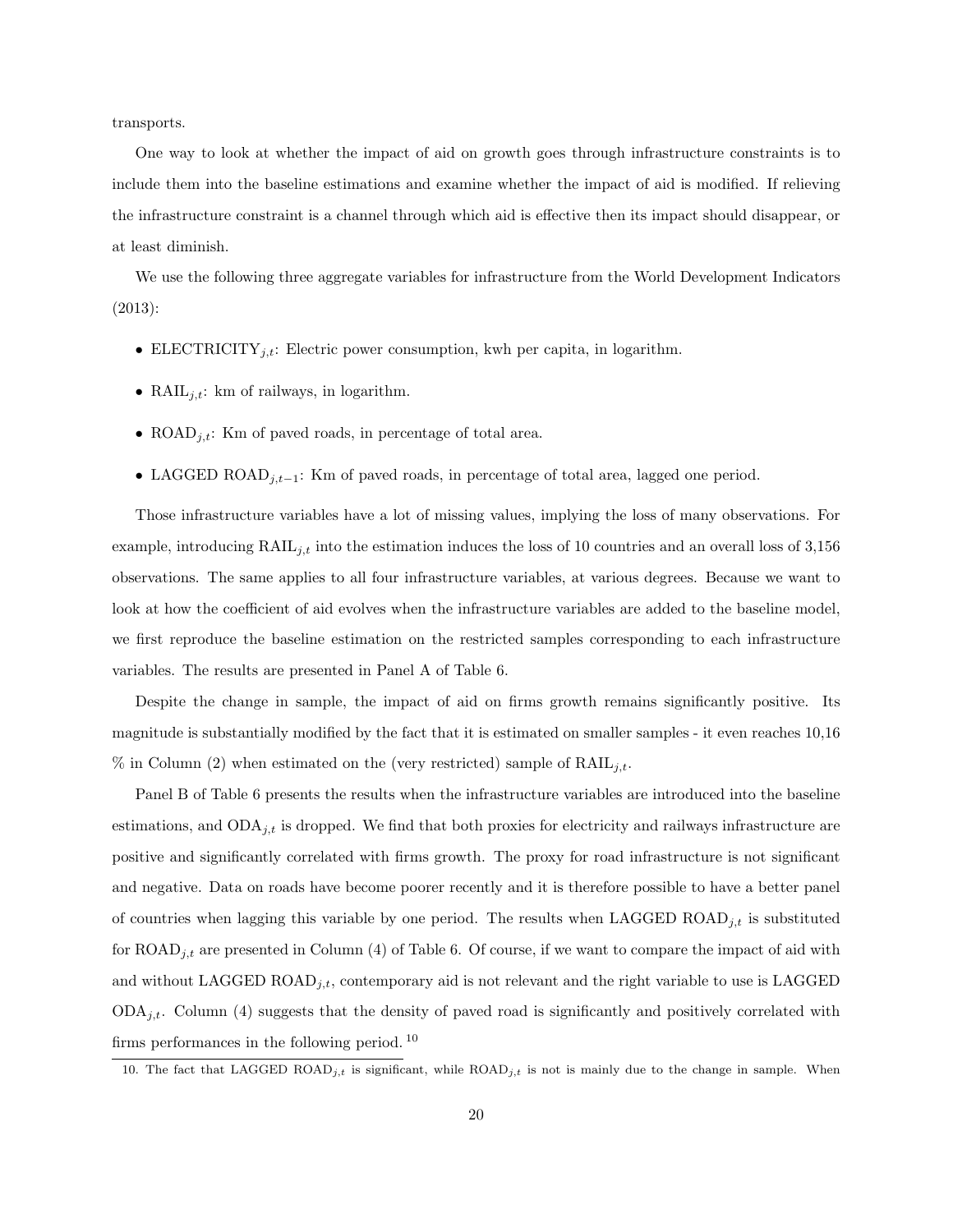Finally, Panel C of Table 6 presents the results when  $ODA_{j,t}$  and the infrastructure variables are introduced simultaneously. Overall, the impact of aid remains significant, but the magnitude of the impact is reduced. In Column (1), introducing  $\text{ELECTRICITY}_{j,t}$  into the baseline estimation induces a drop in the coefficient of  $ODA_{j,t}$  from 2.63 to 2.42. In Column (2) the coefficient of  $ODA_{j,t}$  drops from 10.15 to 7.93. Finally, in Column (4), the coefficient of LAGGED  $ODA_{j,t}$  is reduced from 1.99 to 1.72. The coefficient of LAGGED ROAD<sub>j,t</sub> is now only borderline significant (p-value = 0.115).

Table 6: Infrastructure as a channel of the aid impact on firms growth using country-level variables

| Dependent variable: Sales growth<br>INFRASTRUCTURE: | (1)<br><b>ELECTRICITY</b> | $\overline{(2)}$<br>RAIL | $\overline{(3)}$<br><b>ROAD</b> | (4)<br>LAGGED ROAD |
|-----------------------------------------------------|---------------------------|--------------------------|---------------------------------|--------------------|
|                                                     |                           |                          |                                 |                    |
| Panel A                                             |                           |                          |                                 |                    |
| ODA <sub>j,t</sub> gross disb., $\%$ GDP            | $2.634^{\ast\ast\ast}$    | $10.155**$               | $1.588*$                        | $2.215***$         |
|                                                     | (0.869)                   | (4.437)                  | (0.843)                         | (0.781)            |
| Lagged ODA <sub>j</sub> , $t-1$ gross disb., % GDP  |                           |                          |                                 | $1.999**$          |
|                                                     |                           |                          |                                 | (0.756)            |
|                                                     |                           |                          |                                 |                    |
|                                                     |                           |                          |                                 |                    |
| Panel B                                             | $52.053^{**}$             | $171.550***$             | $-1.512$                        | $8.543**$          |
| INFRASTRUCTURE <sub>i.t</sub>                       |                           |                          |                                 |                    |
|                                                     | (25.143)                  | (57.646)                 | (2.972)                         | (3.828)            |
|                                                     |                           |                          |                                 |                    |
| Panel C                                             |                           |                          |                                 |                    |
| ODA <sub>j,t</sub> gross disb., $\%$ GDP            | $2.415***$                | $7.930***$               | $1.684*$                        | $1.468**$          |
|                                                     | (0.796)                   | (2.340)                  | (0.900)                         | (0.716)            |
| INFRASTRUCTURE <sub>i.t</sub>                       | 47.186*                   | $130.485***$             | $-2.330$                        | 6.783              |
|                                                     | (23.084)                  | (36.027)                 | (2.727)                         | (4.172)            |
| LAGGED ODA <sub>i</sub> , $t-1$ gross disb., % GDP  |                           |                          |                                 | $1.719**$          |
|                                                     |                           |                          |                                 | (0.720)            |
|                                                     |                           |                          |                                 |                    |
| Observations                                        | 9220                      | 6814                     | 8657                            | 9529               |
| Number of firms                                     | 5212                      | 4120                     | 5368                            | 5577               |
| Number of countries                                 | 24                        | 19                       | 28                              | 29                 |
| Firms FE                                            | yes                       | yes                      | yes                             | yes                |
| Industry x Year dummies                             | yes                       | yes                      | yes                             | yes                |
| Level of se clustering                              | country                   | country                  | country                         | country            |
| Firm-level controls                                 | yes                       | yes                      | yes                             | yes                |
| Country-level controls                              | yes                       | yes                      | yes                             | yes                |

Columns (1) to (4) are estimated using the within estimator, with firms fixed-effects, industry x year dummies and clustered standard errors at the country level. INFRASTRUCTURE $_{j,t}$  is either ELECTRICITY (Column (1)), RAIL (Column (2)), ROAD (Column (3)), or LAGGED ROAD (Column (4)).  $***p<0.01$ ,  $**p<0.05$ ,  $*p<0.1$ .

estimated on the sample of  $ROAD_{j,t}$ , LAGGED  $ROAD_{j,t}$  loses its significance (p-value = 0.282).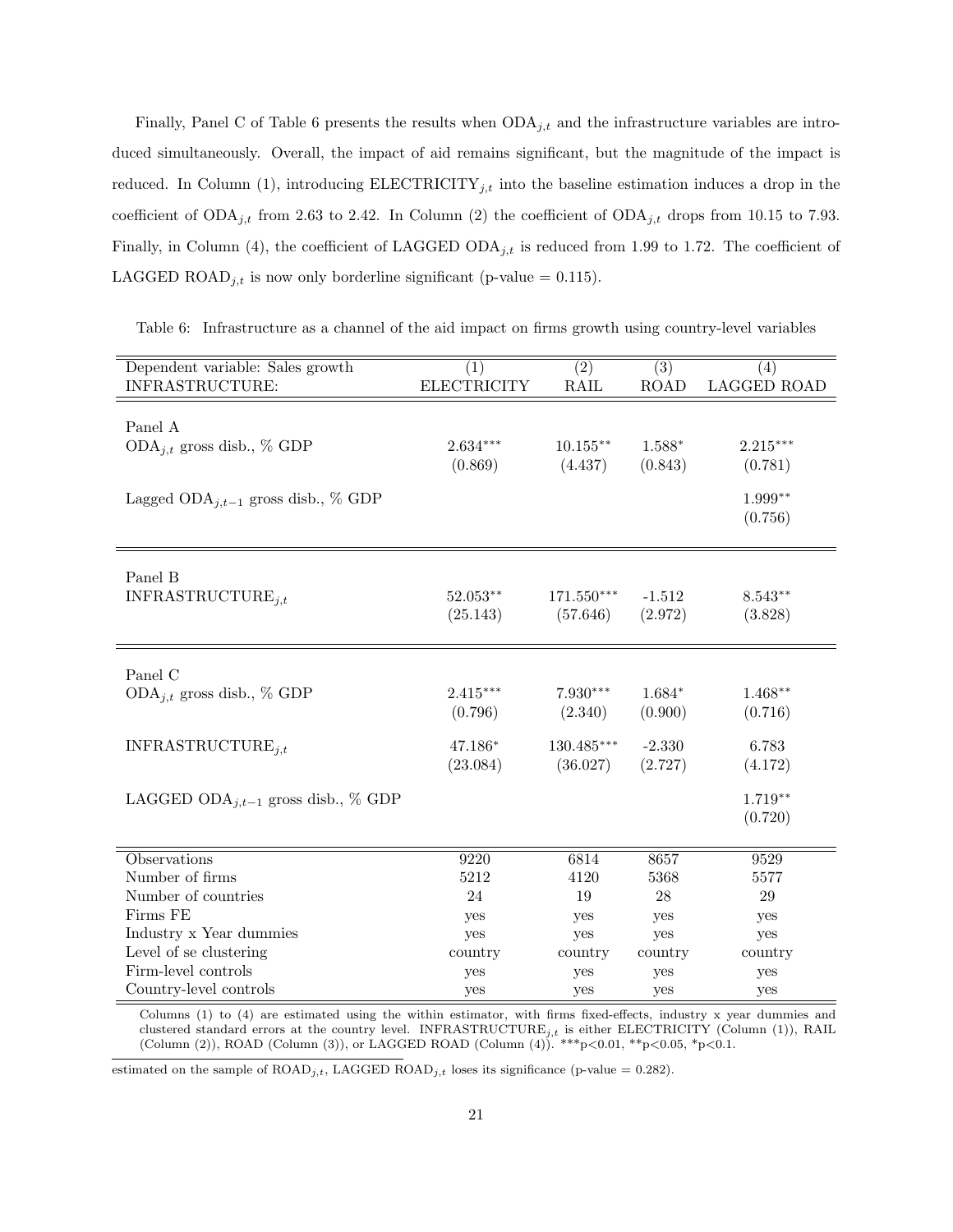Overall, the results of Table 6 suggest that the level of development of infrastructure is spurring firms growth in developing countries. The results are also consistent with the idea that part of aid's impact on sales growth is channeled through infrastructure.

We now turn to looking more directly at the impact of aid on firms infrastructure constraints. We proceed in two steps. First, we look at how the infrastructure constraints, measured at the firm level, influence their growth performance and the probability that the enterprise is under-utilizing its productive capacity. Second, we look at the impact of aid on those constraints.

#### 6.1 Impact of infrastructure obstacles on firms growth and capacity

The WBES provide an assessment of the obstacles faced by firms. Indeed, the respondents are asked the kind of problem they face in their activity. Some of those assessments are more objective than others. For example, whether or not the firm had to face power outages is obviously more objective than the perception by the manager of the electricity problems faced by his firm. Those perception variables are also more prone to endogeneity issues since the firms with lower performance may be likely to have a rougher assessment of the infrastructure constraints. We therefore use various measures to provide a picture as broad as possible of the different constraints weighing on firms growth. We use the following firm-level variables to proxy the infrastructure obstacles faced by firms:

- ELECTRICITY<sub>-di,k,j,t</sub>: dummy variable which is equal to one if the firm considers electricity as a major or severe obstacle.
- POWER<sub>i,k,j,t</sub>: dummy variable which is equal to one if the firm had to face power outages during the fiscal year.
- TRANSPORT<sub>-di,k,j,t</sub>: dummy variable which is equal to one if the firm considers transport as a major or severe obstacle.
- TRANSPORT<sub>-mi,k,j,t</sub>: dummy variable which is equal to one if the firm considers transport as its main obstacle.

Despite the fact that they are all supposed to measure the infrastructure obstacles to firms activity, those four variables tend to be weakly correlated one with the others. For example, ELECTRICITY  $d_{i,k,j,t}$  and POWER<sub>i,k,j,t</sub> have a correlation of 0.21 (p-value = 0.000). The correlation is even weaker (0.098, p-value = 0.000) for TRANSPORT<sub>-di,k,j,t</sub> and TRANSPORT<sub>-mi,k,j,t</sub>. The perception variables of the infrastructure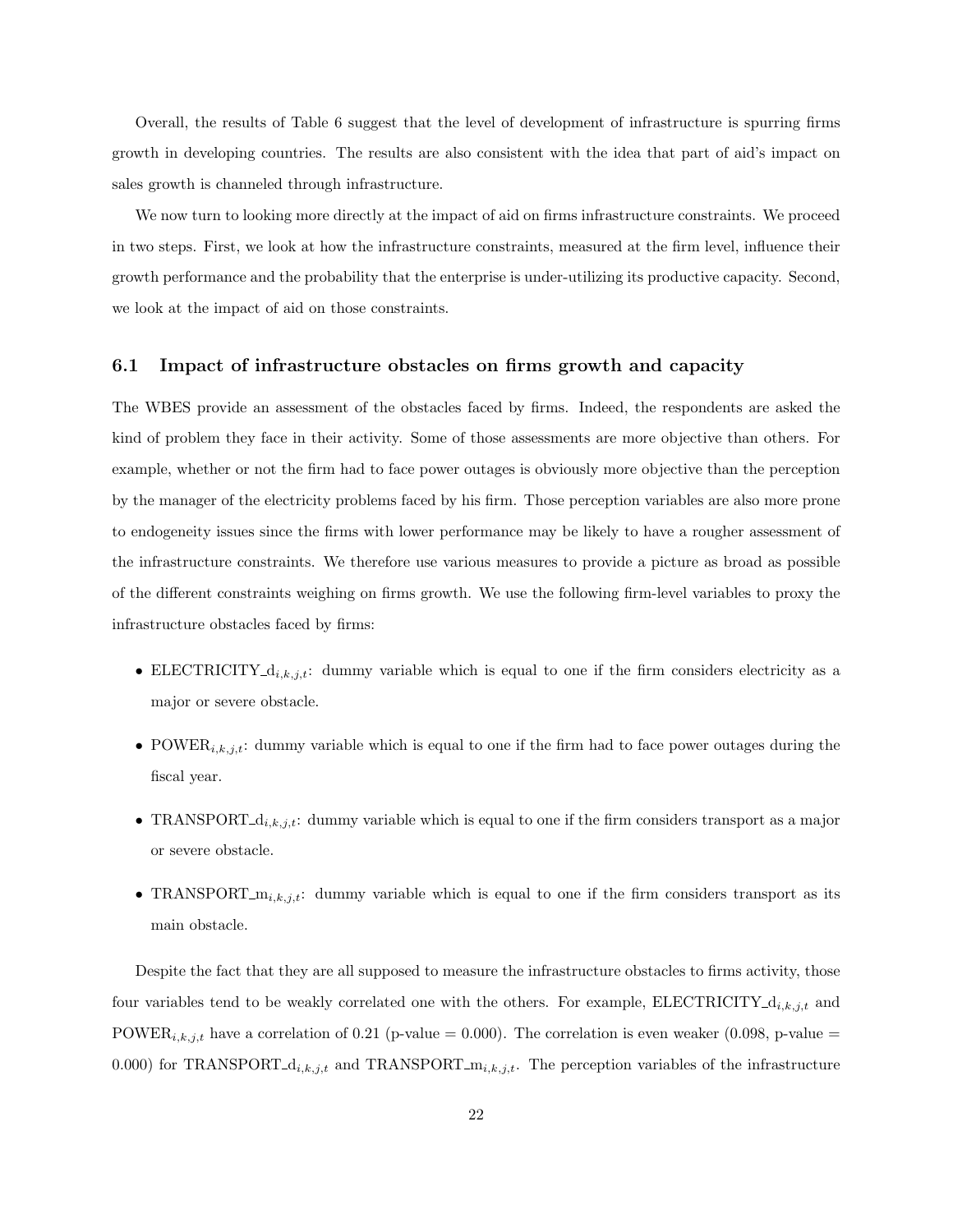obstacles are those which are the most correlated: ELECTRICITY  $d_{i,k,j,t}$  and TRANSPORT  $d_{i,k,j,t}$  have a correlation of  $0.26$  (p-value =  $0.000$ ).

Panel A of Table 7 presents the effect of each of the constraints, introduced sequentially, on both sales growth and capacity under-utilization. When looking at the impact of the firm-level infrastructure obstacles on growth and under-capacity we exclude aid from the regressions. Indeed, infrastructure obstacles and aid are correlated which blurs the results when looking at the impact of any of these variables on growth. <sup>11</sup> In columns (1) to (4), where the outcome is sales growth, we can see that not all the variables capturing the constraints at the firm-level have a significant effect on growth. However, both electricity and transport infrastructure seem to matter for firms growth. Electricity problems, captured by  $\text{POWER}_{i,k,j,t}$ , significantly decrease the growth rate. Transport obstacles, as measured by TRANSPORT<sub>-mi,k,j,t</sub>, also significantly decrease the growth rate of firms.

Not all the firms have answered to the questions on the obstacles to their activity. Depending on the variable used to capture the constraints, we therefore loose some observations. To check whether the results are not driven by this reduction in sample, we therefore replace the missing observations by zero and create a dummy which is equal to one when the missing point was replaced. The results are displayed in Panel B of Table 7. They are not changed by this procedure, except for TRANSPORT<sub>- $m_{i,k,j,t}$ </sub> which looses significance  $(p-value = 0.129)$ .

In Columns (5) to (8) of Table 7, we explore the impact of the infrastructure obstacles measured at the firm-level on whether firms under-utilize their capacity. Indeed, if we assume that aid increases the productive capacity of firms by relaxing the constraints they face, then it is important to check that those constraints do indeed imply a lower productive capacity. The dependent variable in columns (5) to (8) - UNDER-CAPACITY  $d_{i,k,j,t}$  - is a dummy variable which is equal to one whenever the capacity utilization is lower than 100%. We therefore switch from the within estimator to the probit estimator. In the probit estimations, along the firm-level and country-level control variables  $^{12}$ , we also control for country dummies, industries x year dummies, and cluster the standard errors at the firm-level. Panel A of Table 7 suggests that, again both electricity (captured by POWER<sub>i,k,j,t</sub>) and transport (captured by TRANSPORT<sub>-d<sub>i,k,j,t</sub>)</sub> obstacles increase the probability that the firm will be under-utilizing its productive capacity. The results are confirmed in Panel B, when the missing observations are replaced by zero, suggesting that they are not driven by the reduction in sample due to missing observations for obstacles.

<sup>11.</sup> The correlation of gross disbursements with  $\text{POWER}_{i,k,j,t}$  is 0.194\*\*\*. It is 0.074\*\*\* with ELECTRICITY- $d_{i,k,j,t}$ , 0.059\*\*\* with TRANSPORT<sub>-mi,k,j,t</sub> and 0.019\*\*\* with TRANSPORT<sub>-di,k,j,t</sub>.

<sup>12.</sup> The control variables introduced in the probit estimations are the same as those introduced in the OLS estimations of Table 2.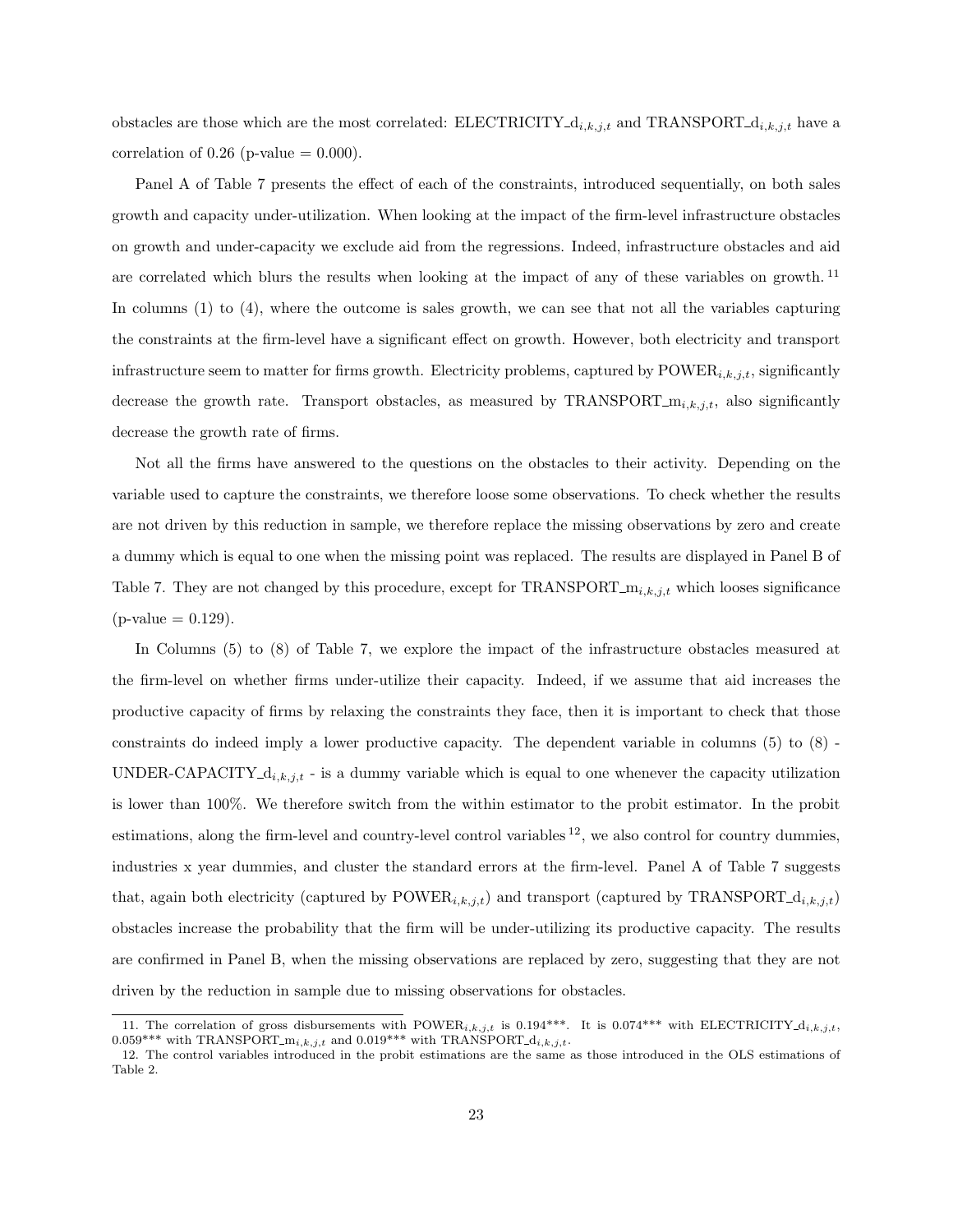| Dependent variable:                          |                  |                  | GROWTH (fixed-effect estimations) |                                  |                        |                     | UNDER-CAPACITY (probit estimations) |                             |
|----------------------------------------------|------------------|------------------|-----------------------------------|----------------------------------|------------------------|---------------------|-------------------------------------|-----------------------------|
|                                              | $\overline{(1)}$ | $\overline{(2)}$ | $\overline{(3)}$                  | $\overline{(4)}$                 | (5)                    | (6)                 | (7)                                 | $\overline{(8)}$            |
| Panel A                                      | $-2.311***$      |                  |                                   |                                  | $0.095***$             |                     |                                     |                             |
| $\text{POWER}_{i,k,j,t}$                     | (1.041)          |                  |                                   |                                  | (0.046)                |                     |                                     |                             |
| $ELECTRICITY_{d_{i,k,j,t}}$                  |                  | 0.219<br>(1.028) |                                   |                                  |                        | 0.037<br>(0.044)    |                                     |                             |
| $TRANSPORT_{i,k,j,t}$                        |                  |                  | $-11.785*$<br>(5.796)             |                                  |                        |                     | $-0.191$<br>(0.170)                 |                             |
| $TRANSPORT_d_{i,k,j,t}$                      |                  |                  |                                   | 1.585<br>(1.016)                 |                        |                     |                                     | $0.077*$<br>(0.043)         |
| Observations                                 | 9630             | 9940             | 8151                              | 9876                             | 6828                   | 7034                | 5296                                | 7017                        |
| Number of firms                              | 5617             | 5632             | 5497                              | 5623                             | 4040                   | 4051                | 3896                                | 4050                        |
| Number of countries                          | $\,29$           | $\,29$           | $\,29$                            | $\,29$                           | 26                     | 26                  | ${\bf 26}$                          | $26\,$                      |
| Panel B                                      |                  |                  |                                   |                                  |                        |                     |                                     |                             |
| $\text{POWER}_{i,k,j,t}$                     | $-2.293**$       |                  |                                   |                                  | $0.079*$               |                     |                                     |                             |
|                                              | (1.032)          |                  |                                   |                                  | (0.044)                |                     |                                     |                             |
| Missing POWER <sub>i,k,j,t</sub>             | 3.465<br>(7.038) |                  |                                   |                                  | $-0.313***$<br>(0.132) |                     |                                     |                             |
| $ELECTRICITY_d_{i,k,j,t}$                    |                  | 0.166<br>(1.035) |                                   |                                  |                        | $-0.006$<br>(0.043) |                                     |                             |
| Missing ELEC <sub>-d<sub>i,k,j,t</sub></sub> |                  | 7.188<br>(7.763) |                                   |                                  |                        | $-0.386$<br>(0.344) |                                     |                             |
| $TRANSPORT_m$ <sub>i,k,j,t</sub>             |                  |                  | $-8.960$<br>$(5.732)$ $p=0.13$    |                                  |                        |                     | $-0.182$<br>(0.166)                 |                             |
| Missing TRANS_ $m_{i,k,j,t}$                 |                  |                  | $17.063**$<br>(7.779)             |                                  |                        |                     | $0.233***$<br>(0.086)               |                             |
| $TRANSPORT_d_{i,k,i,t}$                      |                  |                  |                                   | 1.362                            |                        |                     |                                     | $0.110***$                  |
| Missing TRANS_ $d_{i,k,j,t}$                 |                  |                  |                                   | (1.027)<br>$-17.063$<br>(11.972) |                        |                     |                                     | (0.042)<br>0.151<br>(0.278) |
| Observations                                 | 9970             | 9970             | 9970                              | 9970                             | 7051                   | 7051                | 7051                                | 7051                        |
| Number of firms                              | 5640             | 5640             | 5640                              | 5640                             | 4054                   | 4054                | 4054                                | 4054                        |
| Number of countries                          | 29               | 29               | 29                                | 29                               | 26                     | 26                  | 26                                  | 26                          |
| Firms FE                                     | yes              | yes              | yes                               | yes                              | no                     | $\mathbf{no}$       | $\mathbf{n}\mathbf{o}$              | $\mathbf{n}\mathbf{o}$      |
| Country dummies                              | $\rm{no}$        | $\rm{no}$        | $\rm {no}$                        | $\mathbf{n}$                     | yes                    | yes                 | yes                                 | yes                         |
| Industry x Year dummies                      | yes              | yes              | yes                               | yes                              | yes                    | yes                 | yes                                 | yes                         |
| Clustering of st. errors                     | country          | country          | country                           | country                          | firm                   | firm                | firm                                | firm                        |
| Firm-level controls                          | yes              | yes              | yes                               | yes                              | yes                    | yes                 | yes                                 | yes                         |
| Country-level controls                       | yes              | yes              | yes                               | yes                              | yes                    | yes                 | yes                                 | yes                         |

## Table 7: Impact of infrastructure constraints on firms growth and capacity

Columns (1) to (4) are estimated using the within estimator, with firms fixed-effects, industry x year dummies and clustered standard errors at the country level. Columns (5) to (8) are estimated using the probit estimator, with country and industry x year dummies and clustered at the firm level. \*\*\*p<0.01, \*\*p<0.05, \*p<0.1.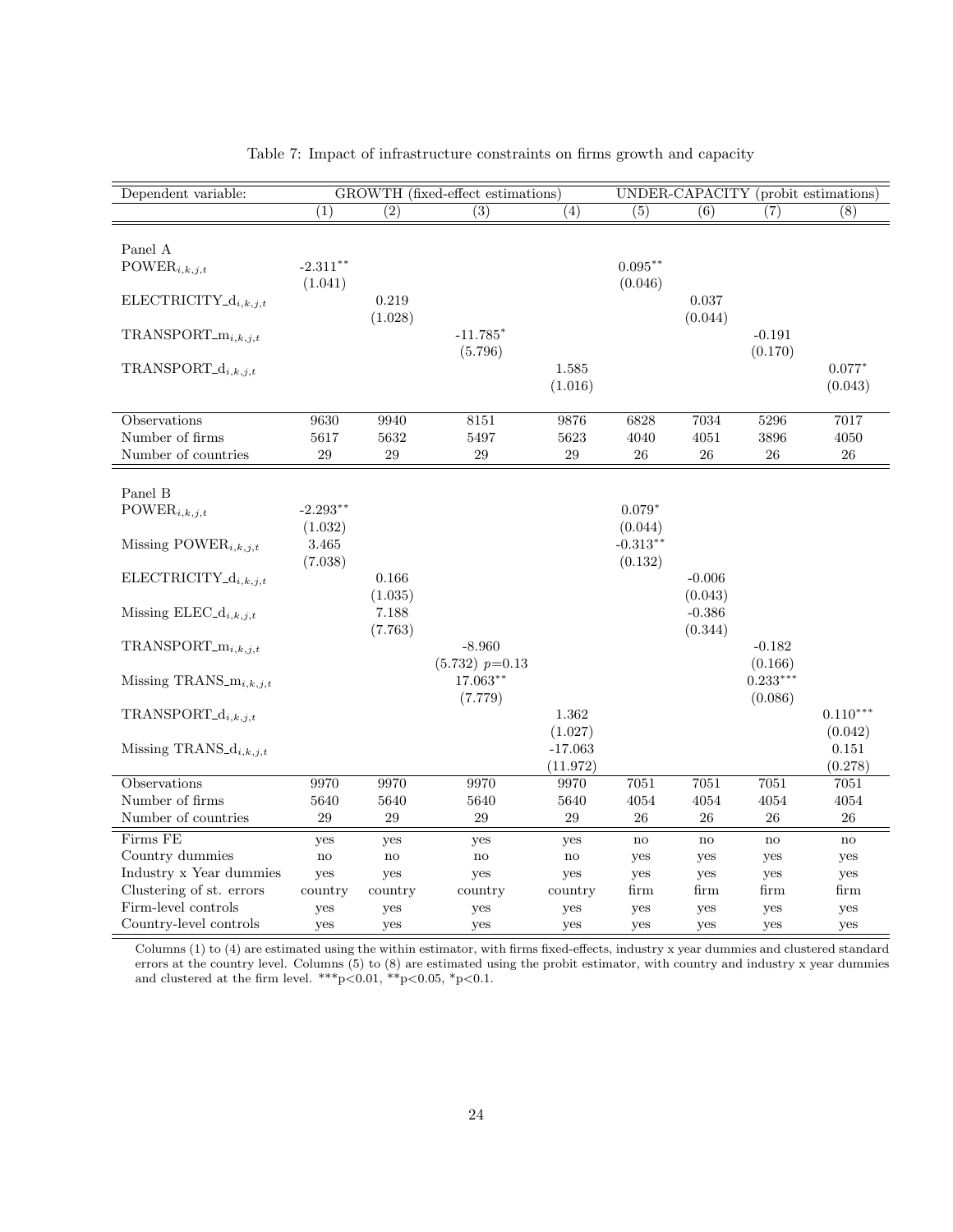#### 6.2 Impact of aid on firms' infrastructure constraints

We now examine the impact of aid on the various infrastructure constraints measured at the firm-level. In Table 8 the dependent variables are now alternatively  $\text{POWER}_{i,k,j,t}$ , ELECTRICITY\_ $d_{i,k,j,t}$ , TRANSPORT\_ $m_{i,k,j,t}$ and TRANSPORT<sub>-di,k,j,t</sub>. We use the probit estimator, controlling for firm-level and country-level characteristics, with country dummies and industry x year dummies (the standard errors are clustered at the firm-level). Panel A of Table 8 explores the impact of aggregate gross aid disbursements on those infrastructure obstacles. In Panel B to Panel D, we then turn to more disaggregated measures of aid. We use sector-level flows of gross disbursements of aid provided by the OECD-CRS.

Total sector allocable gross disbursements are disaggregated into the following broad sectors: social, economic, production and multi-sector. The so-called economic aid is further disaggregated into transport and storage, communication, energy, banking and aid to business. Given the infrastructure obstacles examined, we will focus our analysis on aid provided to the energy sector -  $ENERGY_{j,t}$  - and transport and storage sector. Aid to transport and storage is further disaggregated into aid that was geolocalized on the territory of the countries (at the region level) - TRANSPORT GEOLOC. $i_{i,t,r}$  - and aid which we were not able to geolocalize - TRANSPORT NOT GEOLOC. $_{i,t}$ . To geolocalize the transport and storage aid projects we used the information contained in the description of the projects provided by the OECD-CRS. Those descriptions sometimes include information on the city or region targeted.<sup>13</sup> For roads linking two cities in two different regions, the project was associated to the most landlocked region. Since the WBES provide information on the region where the firms are located within the country, we were then able to merge the geo-localized aid projects with the firms (at the region level). On average, we managed to geo-localize 10.6% of the 2434 transport and storage aid projects. It was easier for some countries than others, as described in Table 11 in Appendix 3. In some countries, we were not able to geo-localize any project. This is the case in Cameroon, Venezuela and Uruguay. In other countries we managed to geo-localize more than 15% of the projects: this is the case in Cap Verde, Malawi, Zambia, Chile, Columbia, Honduras, Panama.

As indicated in Table 1,  $\text{ENERGY}_{j,t}$  accounts on average for only 0.05% of the GDP of receiving countries. Despite the small volume of aid represented by  $\text{ENERGY}_{i,t}$ , the number of projects in this sector is very large: 2,333. Aid to transport and storage has a higher volume (on average 0.3% of GDP) and include 2,434 projects, among which 257 project where geo-localized. <sup>14</sup>

Because the share of  $\text{ENERGY}_{j,t}$  in total aid is small, we also explore the impact of aid to the production

<sup>13.</sup> For example, "Rehabilitation of the Faidherbe bridge in Saint-Louis in Sénégal", "Road Kati-Kita II in Mali".

<sup>14.</sup> Those 257 projects account for 8.9% of the volume of aid to transport and storage.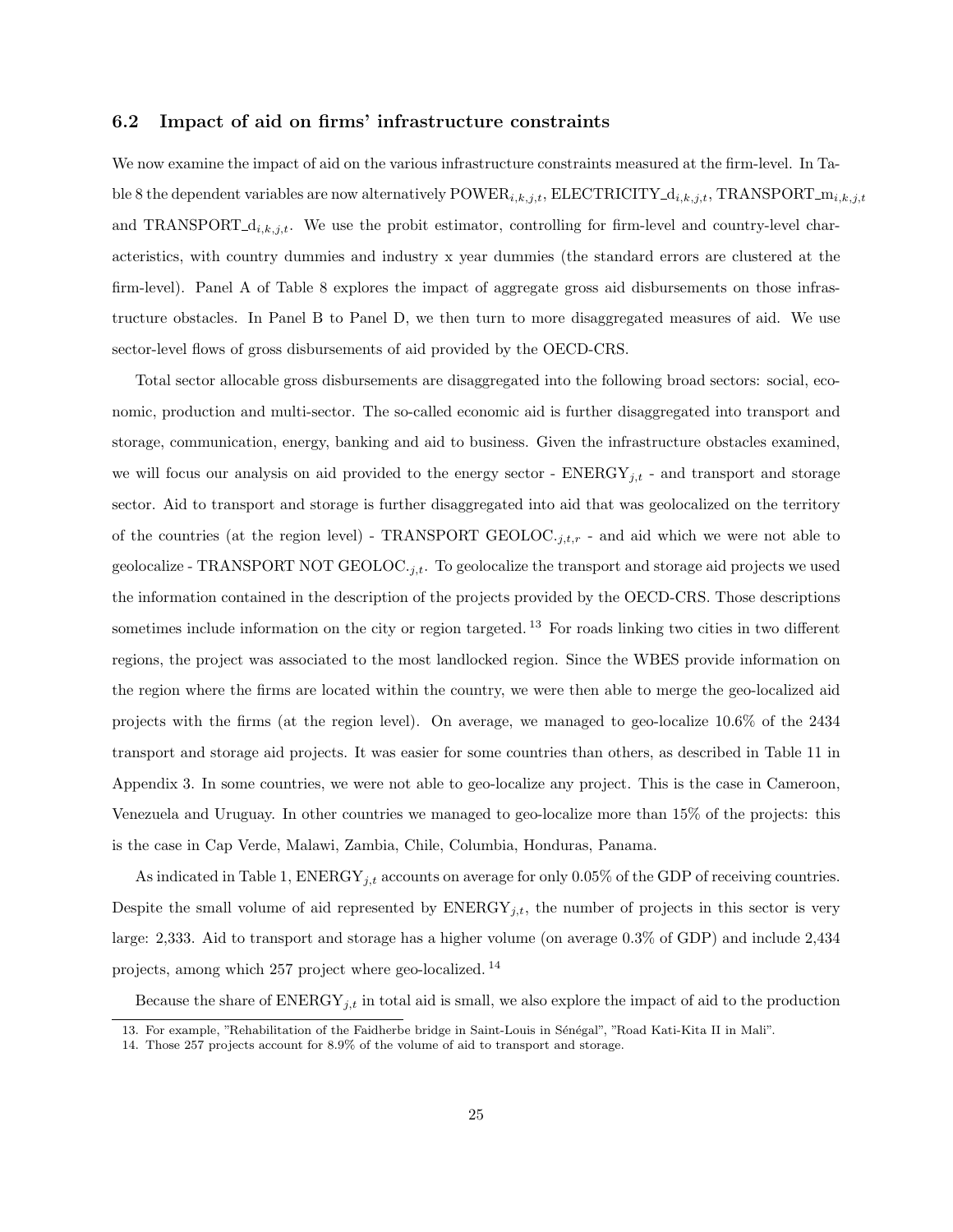sector - PRODUCTION<sub>j,t</sub> - on electricity constraints. The main difference between economic and production aid projects is that economic aid is not devoted to a specific industry or economic activity. Its aim is more the development of broad infrastructure. Production aid is sector and activity specific, but it may still impact the electricity constraints met by firms since its objective is to help the enterprises to increase their capacity. Some projects sometimes include providing generators or connecting to the electrical grids, for example. PRODUCTION<sub>j,t</sub> represents, on average,  $0.45\%$  of the GDP of receiving countries, and includes 8,411 projects.

Table 8 below presents the results of the effect of both aggregate aid disbursements (Panel A) and sector aid (Panels B, C and D) on both electricity and transport problems. When sector aid is included, we also control for other aid, which is constructed as total gross disbursements minus aid targeted to the specific sector. The probit estimations for  $\text{ELECTRICITY}_{d_i,k,j,t}$  seems to give the best results. The regression results presented in Column (2) suggest that total gross disbursements, PRODUCTION<sub>j,t</sub> and ENERGY<sub>j,t</sub> all tend to reduce the perception by firms that electricity is a major or severe obstacle to their activity. Only PRODUCTION<sub>j,t</sub> seems to influence the more objective measure of firms electricity obstacles, POWER<sub>i,k,j,t</sub>.

We next turn to the impact of gross disbursements, and sector aid on transport obstacles. Contrary to their impact on electricity obstacles, total gross disbursements do not influence the level of transport obstacles. In the Panel D, we include TRANSPORT GEOLOC. $_{i,r,t}$ , non geo-localized aid to transport (TRANSPORT NOT GEOLOC.<sub>j,t</sub>), and other gross disbursements. We find that when aid projects to transport are located in the same region as the firm' region, then it is significantly and negatively correlated with the perception of transport as being a severe obstacle to the firm activity. This result appears for both variables measuring transport problems in columns (3) and (4).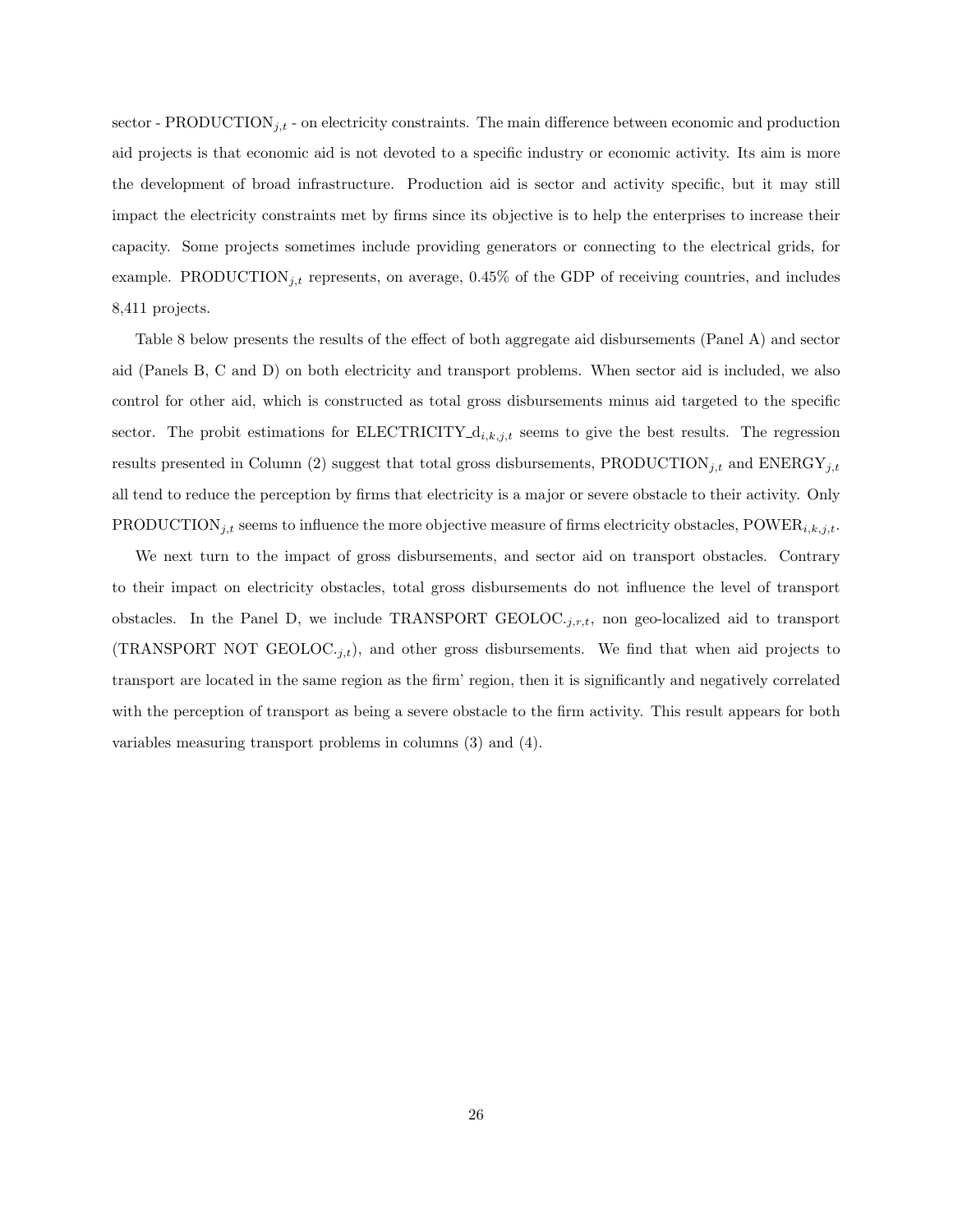|                                                                                                                                                                                                                                                                                                                        | POWER<br>$\bigoplus$ | ELECTRICITY_d<br>$\widehat{\odot}$ | TRANSPORT_m<br>$\widehat{S}$     | TRANSPORT <sub>-d</sub><br>$\bigoplus$ |
|------------------------------------------------------------------------------------------------------------------------------------------------------------------------------------------------------------------------------------------------------------------------------------------------------------------------|----------------------|------------------------------------|----------------------------------|----------------------------------------|
| $%$ GDP)<br>$ODA_{j,t}$ Gross, (<br>Panel A                                                                                                                                                                                                                                                                            | (0.018)<br>$-0.008$  | $-0.019*$<br>(0.011)               | (0.022)<br>$-0.003$              | (0.010)<br>$0.006\,$                   |
| $PRODUCTION_{j,t},\ (\%\text{GDP})$<br>Panel B                                                                                                                                                                                                                                                                         | $-0.850*$<br>(0.506) | $-3.015***$<br>(0.414)             |                                  |                                        |
| $GDP$ )<br>OTHER, $_{j,t}$ , $($ %                                                                                                                                                                                                                                                                                     | (0.020)<br>$0.017\,$ | $0.042***$<br>(0.013)              |                                  |                                        |
| $GDP$ )<br>ENERGY <sub>j,t</sub> , $\%$<br>Panel <sup></sup>                                                                                                                                                                                                                                                           | (1.118)              | $-2.412***$<br>(0.894)             |                                  |                                        |
| GDP)<br>OTHER, $_{j,t}$ , $(\%$                                                                                                                                                                                                                                                                                        | (0.016)<br>$-0.001$  | $-0.028***$<br>(0.010)             |                                  |                                        |
| $GEOLOC_{\cdot j,r,t},$ $(\%$ $GDP)$<br>TRANSPORT<br>Panel D                                                                                                                                                                                                                                                           |                      |                                    | $-5.377$ <sup>*</sup><br>(2.758) | $-0.761***$<br>(0.380)                 |
| TRANSPORT NOT GEOLOC.j,t, $(\%$ GDP)                                                                                                                                                                                                                                                                                   |                      |                                    | $(0.787$<br>$787$                | $(0.229)$<br>$(0.210)$                 |
| GDP)<br>OTHER $_{j,t}$ , $($ % (                                                                                                                                                                                                                                                                                       |                      |                                    | (0.022)<br>$0.004\,$             | (0.009)<br>$0.008\,$                   |
| Observations                                                                                                                                                                                                                                                                                                           | 9571                 | 9880                               | 8151                             | 9876<br>5623                           |
| Number of firms                                                                                                                                                                                                                                                                                                        | 5617                 | 5632                               | 5497                             |                                        |
| Number of countries                                                                                                                                                                                                                                                                                                    | 29                   | 29                                 | 29                               | 29                                     |
| Country dummies                                                                                                                                                                                                                                                                                                        | yes                  | yes                                | $y$ es                           | yes                                    |
| dummies<br>Industry $x$ Year                                                                                                                                                                                                                                                                                           | yes                  | yes                                | yes                              | yes                                    |
| Regressions are estimated using the probit estimator, with country and industry $x$ year dummies and clustered at the firm-level. The same<br>firm-level and country-level control variables as in the OLS regressions of Table 2 are introduced in all regressions. *** $p < 0.01$ , ** $p < 0.05$ ,<br>$*_{p<0.1}$ . |                      |                                    |                                  |                                        |

Table 8: Impact of aid on obstacles, probit estimations Table 8: Impact of aid on obstacles, probit estimations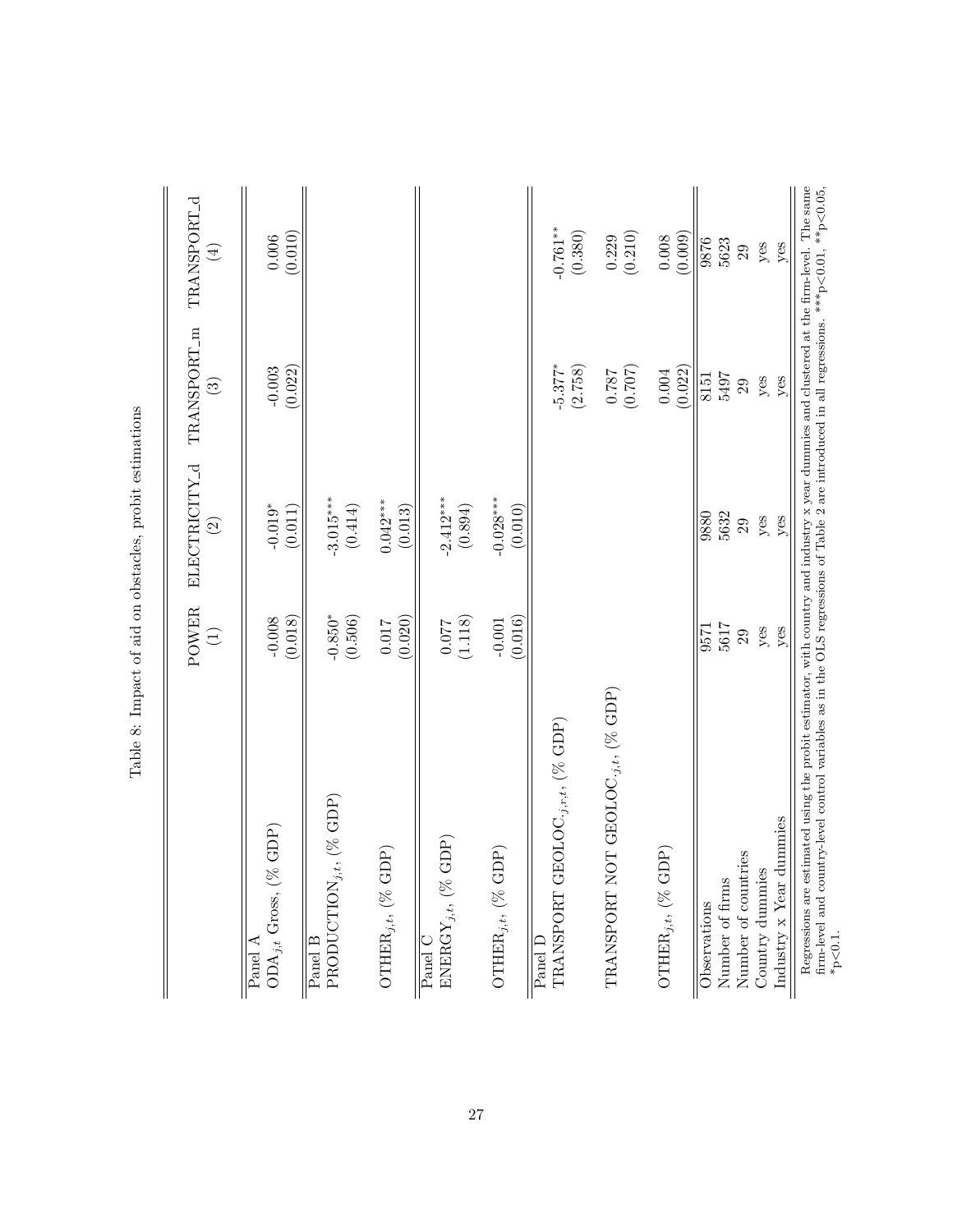## 7 Conclusion

This paper explores the impact of foreign aid on firms growth for a panel of 5,640 firms in 29 developing countries. Using the World Bank Enterprise Surveys data and controlling for firms fixed-effects, we find a positive impact of foreign aid on sales growth. This result is robust to various checks, notably to using the IV estimator and to dropping one country at the time.

Consistently with the positive impact of aid on firms' growth, we find no evidence of a Dutch disease effect of aid. More specifically, firms that do not fully utilize their productive capacity are positively affected by aid, while firms that fully utilize their capacity are negatively affected by aid disbursements. This result suggests that aid contributes to the supply-side adjustment to the increase in demand it provokes.

We then explore one specific channel through which aid may increase sales growth and the productive capacity of firms: the infrastructure channel. We identify the main infrastructure constraints weighting on firms growth and examine whether foreign aid contributes to relaxing those constraints. We provide evidence that electricity and transport obstacles are perceived as important constraints which tend to both decrease the growth rates of firms and limit their capacity utilization. We then show that total aid tends to decrease the electricity obstacle, as well as aid to the production and energy sectors. Our analysis does not provide any evidence of an impact of total aid on transport obstacles. However, once transport aid projects are partially geo-localized on the countries' territories, we find that they tend to decrease the transport obstacles of firms located in the targeted regions.

This article overall underlines that exploiting intra-country variation in the outcome on which aid effectiveness is assessed has many advantages. First, from a methodological point of view, this approach largely attenuates the endogeneity issues which have so far led to huge skepticism regarding the conclusions of the empirical analyses at the aggregate level. Second, this approach opens the way to a finer analysis of aid effectiveness. As is shown in this article, aid effectiveness may depend on the characteristics of firms, and notably whether they are outward-looking and fully utilizing their productive capacity. It may also depend on whether the regions are, or are not, targeted by specific sector aid.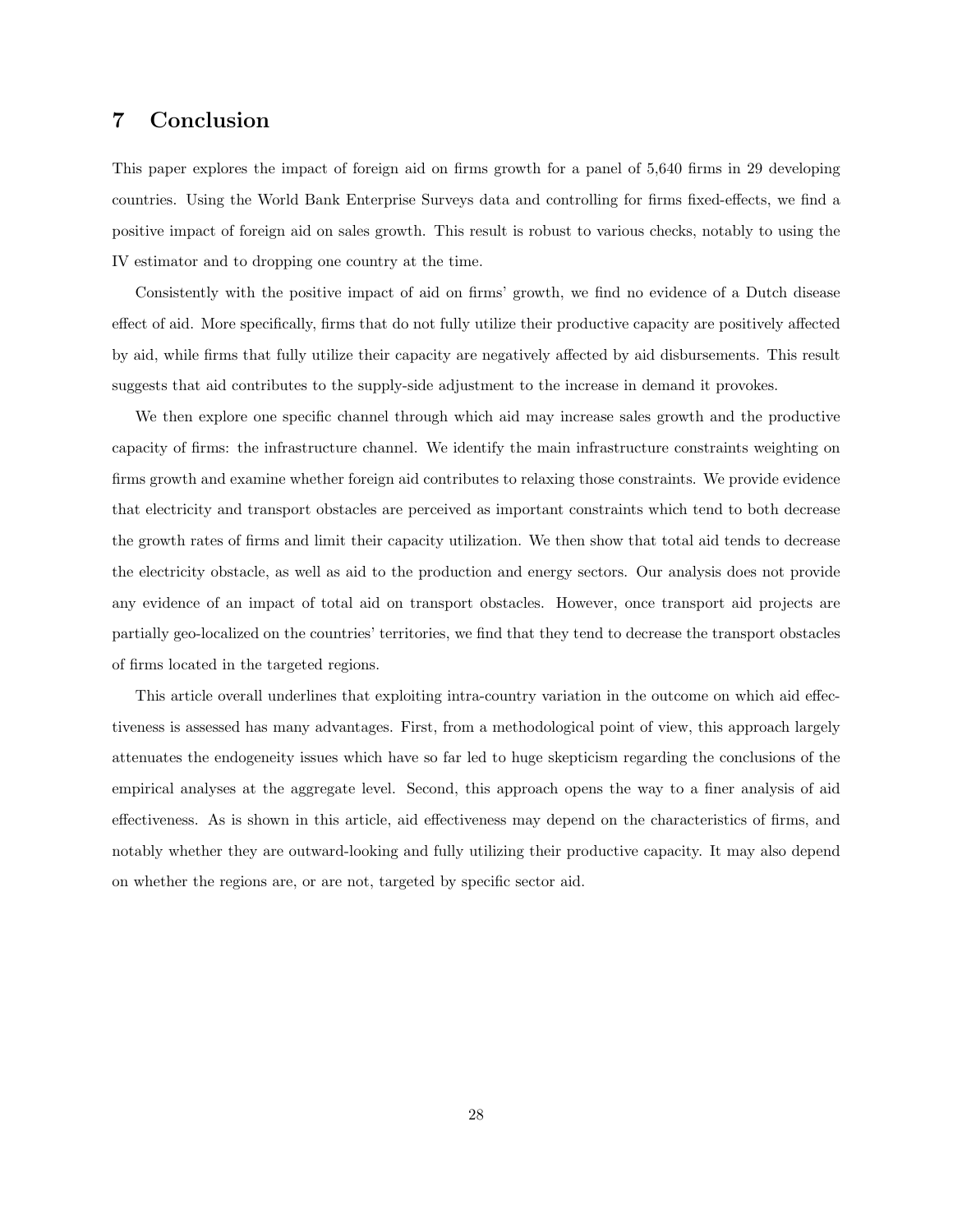# References

- ANGELES, L. and NEANIDIS, K. C. (2009), "Aid effectiveness: the role of the local elite", Journal of Development Economics, vol. 90  $n^{\circ}$  1: pp. 120–134.
- ARNDT, C., JONES, S. and TARP, F. (2010), "Aid, growth, and development: have we come full circle?", Journal of Globalization and Development, vol. 1  $n^{\circ}$  2: pp. 1–29.
- Bas, M. and Berthou, A. (2012), " The Decision to Import Capital Goods in India: Firms' Financial Factors Matter", The World Bank Economic Review, vol. 26 nº 3: pp. 486–513.
- BECK, T., DEMIRGUC-KUNT, A. and MAKSIMOVIC, V. (2005), "Financial and Legal Constraints to Growth: Does Firm Size Matter?", *Journal of Finance*, vol. 60 n<sup>o</sup> 1: pp. 137–177.
- BERMAN, N. and HÉRICOURT, J. (2010), "Financial factors and the margins of trade: Evidence from cross-country firm-level data ", Journal of Development Economics, vol. 93: pp. 206–217.
- Bjørnskov, C. (2010), " Do elites benefit from democracy and foreign aid in developing countries? ", Journal of Development Economics, vol. 92  $n^{\circ}$  2: pp. 115–124.
- BURNSIDE, C. and DOLLAR, D. (2000), "Aid, policies, and growth", American economic review, vol. 37 n <sup>o</sup> 6: pp. 847–868.
- Calderon, C. and Serven, L. (2008), " Infrastructure and economic development in Sub-Saharan Africa ", Policy Research Working Paper Series 4712, The World Bank.
- CHAUVET, L. and MESPLÉ-SOMPS, S. (2007), "Impact des financements internationaux sur les inégalités des pays en développement", Revue Economique, vol. 58 nº 3: pp. 735–744.
- CHAUVET, L., GUBERT, F. and MESPLÉ-SOMPS, S. (2013), "Aid, Remittances, Medical Brain Drain and Child Mortality: Evidence Using Inter and Intra-Country Data ", The Journal of Development Studies, vol. 49 nº 6: pp. 801-818.
- Chong, A. and Gradstein, M. (2009), " Volatility and firm growth ", Journal of Economic Growth, vol. 14 n <sup>o</sup> 1: pp. 1–25.
- Clemens, M. A., Radelet, S., Bhavnani, R. R. and Bazzi, S. (2012), " Counting Chickens when they Hatch: Timing and the Effects of Aid on Growth", *The Economic Journal*, vol. 122 n<sup>o</sup> 561: pp. 590–617.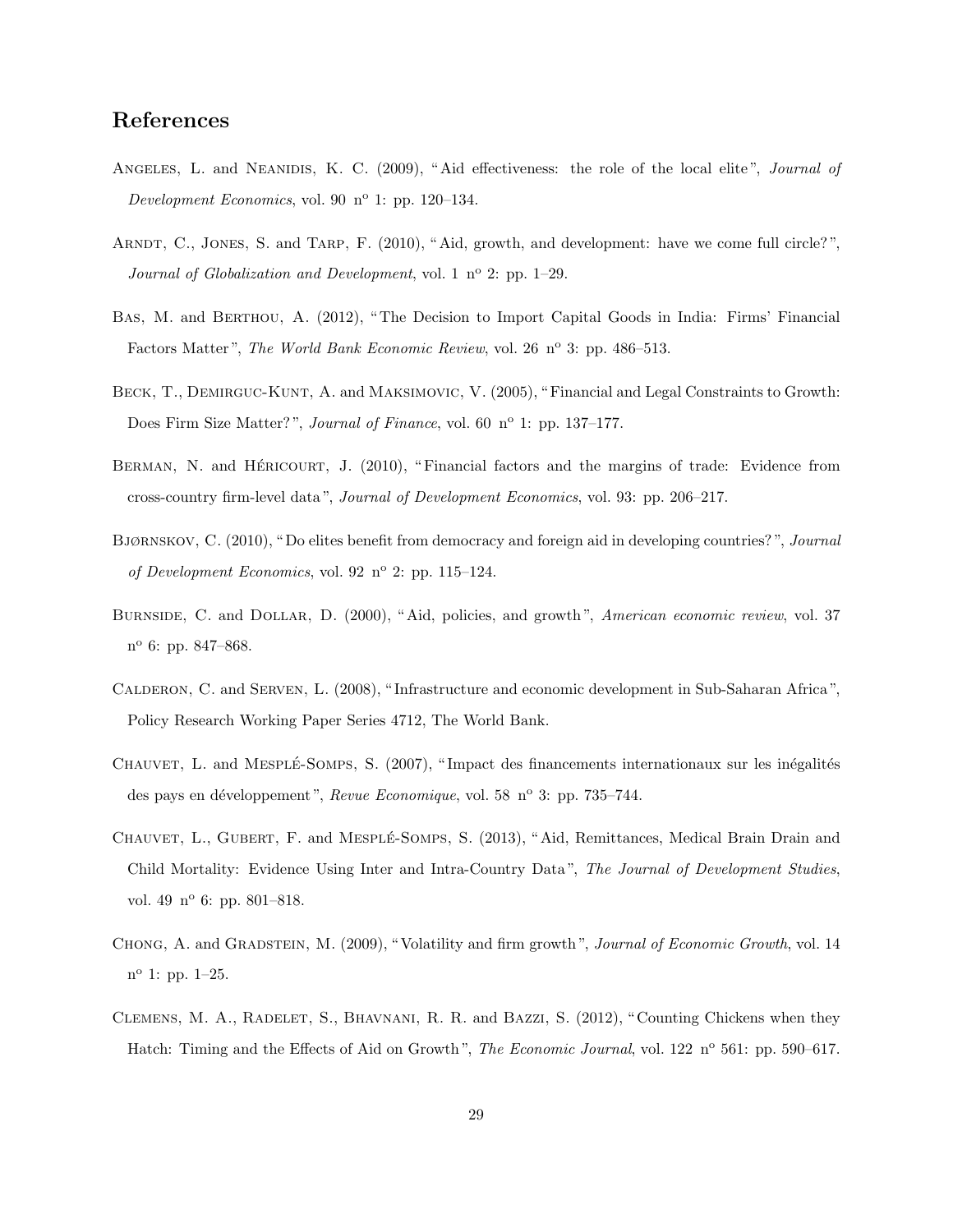- Collier, P. and Dehn, J. (2001), " Aid, shocks, and growth ", Policy Research Working Paper Series 2688, The World Bank.
- COLLIER, P. and HOEFFLER, A. (2004), "Aid, policy and growth in post-conflict societies", European Economic Review, vol. 48  $n^{\circ}$  5: pp. 1125–1145.
- DALGAARD, C.-J., HANSEN, H. and TARP, F. (2004), "On the empirics of foreign aid and growth", The Economic Journal, vol.  $114$  n°  $496$ : pp.  $F191-F216$ .
- DATTA, S. (2012), "The impact of improved highways on Indian firms", Journal of Development Economics, vol. 99  $n^{\circ}$  1: pp. 46–57.
- Dollar, D., Hallward-Driemeier, M. and Mengistae, T. (2005), " Investment Climate and Firm Performance in Developing Economies", *Economic Development and Cultural Change*, vol. 54 n<sup>o</sup> 1: pp. 1–31.
- DREHER, A., NUNNENKAMP, P. and THIELE, R. (2008), "Does aid for education educate children? Evidence from panel data", The World Bank Economic Review, vol. 22 n° 2: pp. 291-314.
- EBEKE, C. and DRABO, A. (2011), "Remittances, public health spending and foreign aid in the access to health care services in developing countries", Etudes et Documents du CERDI.
- EIFERT, B., GELB, A. and RAMACHANDRAN, V. (2008), "The Cost of Doing Business in Africa: Evidence from Enterprise Survey Data", World Development, vol. 36  $n^{\circ}$  9: pp. 1531–1546.
- Fisman, R. and Svensson, J. (2007), " Are corruption and taxation really harmful to growth? Firm level evidence", Journal of Development Economics, vol. 83 n<sup>o</sup> 1: pp. 63–75.
- GUILLAUMONT, P. and CHAUVET, L. (2001), "Aid and performance: a reassessment", Journal of Development Studies, vol. 37  $n^{\circ}$  6: pp. 66–92.
- GUILLAUMONT, P. and GUILLAUMONT JEANNENEY, S. (2007), Big push versus absorptive capacity: how to reconcile the two approaches, 2007/05, WIDER Discussion Papers, World Institute for Development Economics (UNU-WIDER).
- HANSEN, H. and TARP, F. (2000), "Aid effectiveness disputed", Foreign Aid and Development: Lessons Learnt and Directions for the Future, pp. 103–128.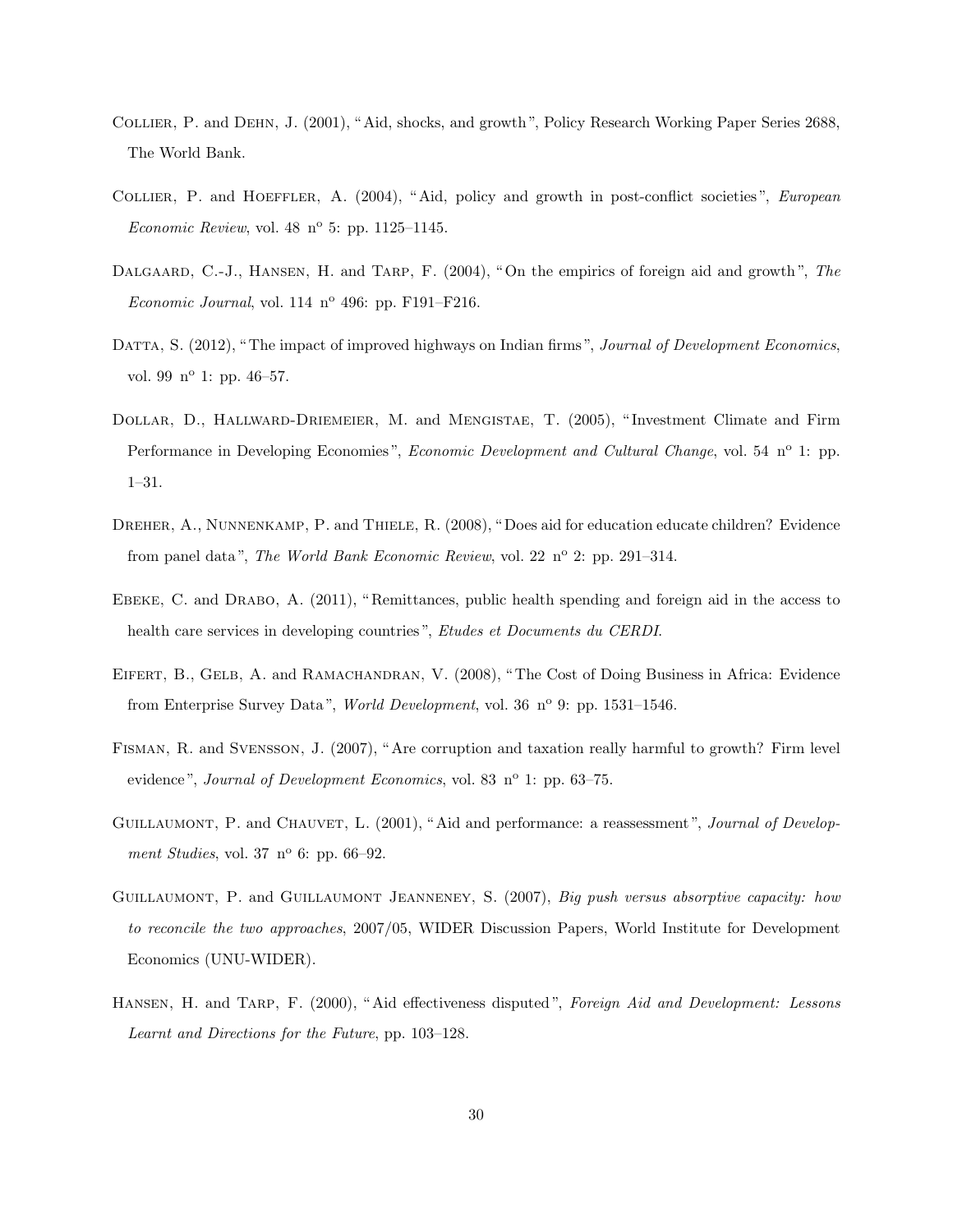- Hansen, H. and Tarp, F. (2001), " Aid and growth regressions ", Journal of Development Economics, vol. 64 n<sup>o</sup> 2: pp. 547–570.
- Harrison, A. E., Lin, J. Y. and Xu, L. C. (2013), " Explaining Africa's (Dis)advantage ", Technical report 18683, National Bureau of Economic Research.
- Kaufmann, D., Kraay, A. and Mastruzzi, M. (2011), " The worldwide governance indicators: methodology and analytical issues", *Haque Journal on the Rule of Law*, vol. 3  $n^{\circ}$  2: pp. 220–246.
- Limao, N. and Venables, A. J. (2001), " Infrastructure, Geographical Disadvantage, Transport Costs, and Trade", The World Bank Economic Review, vol. 15 nº 3: pp. 451–479.
- Michaelowa, K. and Weber, A. (2006), " Aid effectiveness in the education sector: A Dynamic panel analysis ", Frontiers of Economics and Globalization, vol. 1: pp. 357–385.
- Mitra, A., Varoudakis, A. and Veganzones-Varoudakis, M.-A. (2002), " Productivity and technical efficiency in Indian States' manufacturing: the role of infrastructure", Economic Development and Cultural Change, vol. 50: pp. 395–426.
- Rajan, R. G. and Subramanian, A. (2008), " Aid and growth: What does the cross-country evidence really show?", The Review of economics and Statistics, vol. 90  $\mathrm{n}^{\circ}$  4: pp. 643–665.
- RAJAN, R. G. and SUBRAMANIAN, A. (2011), "Aid, Dutch disease, and manufacturing growth", Journal of Development Economics, vol. 94  $n^{\circ}$  1: pp. 106–118.
- Rajan, R. G. and Zingales, L. (1998), " Financial Dependence and Growth ", American Economic Review, pp. 559–586.
- Roodman, D. (2007), " The anarchy of numbers: aid, development, and cross-country empirics ", The World Bank Economic Review, vol. 21  $n^{\circ}$  2: pp. 255–277.
- RUD, J. P. (2012), "Electricity provision and industrial development: Evidence from India", Journal of Development Economics, vol. 97  $n^{\circ}$  2: pp. 352–367.
- Straub, S. (2008), " Infrastructure and growth in developing countries : recent advances and research challenges ", Policy Research Working Paper Series 4460, The World Bank.
- TAVARES, J.  $(2003)$ , "Does foreign aid corrupt?", *Economics Letters*, vol. 79 n<sup>o</sup> 1: pp. 99–106.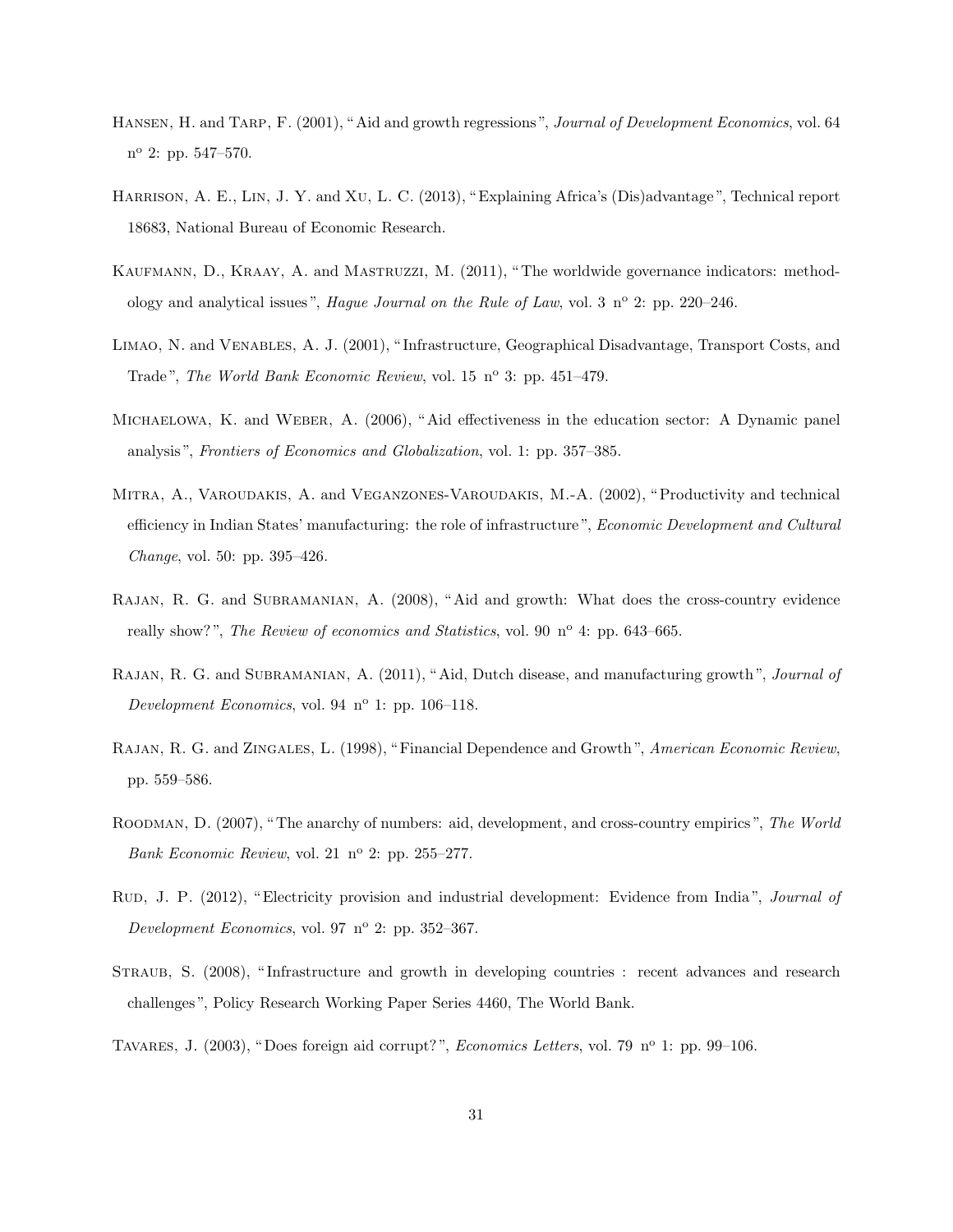| Latin America            | Africa                    | Asia                    |
|--------------------------|---------------------------|-------------------------|
| Argentina (2006, 2010)   | Burkina Faso (2006, 2009) | Bangladesh (2007, 2011) |
| Bolivia (2006, 2010)     | Botswana (2006, 2010)     | Pakistan (2002, 2007)   |
| Brazil (2003, 2009)      | Cameroun (2006, 2009)     |                         |
| Chile (2006, 2010)       | Cape Verde (2006, 2009)   |                         |
| Colombia (2006, 2010)    | Mali (2007, 2010)         |                         |
| Ecuador (2006, 2010)     | Malawi (2005, 2009)       |                         |
| El Salvador (2006, 2010) | Morocco (2004, 2007)      |                         |
| Guatemala (2006, 2010)   | Niger (2005, 2009)        |                         |
| Honduras (2003, 2006)    | Senegal (2003, 2007)      |                         |
| Mexico (2006, 2010)      | South Africa (2003, 2007) |                         |
| Nicaragua (2003, 2006)   | Zambia (2002, 2007)       |                         |
| Panama (2006, 2010)      |                           |                         |
| Peru (2006, 2010)        |                           |                         |
| Paraguay (2006, 2010)    |                           |                         |
| Uruguay (2006, 2010)     |                           |                         |
| Venezuela (2006, 2010)   |                           |                         |

Table 9: Appendix 1. List of countries and years of surveys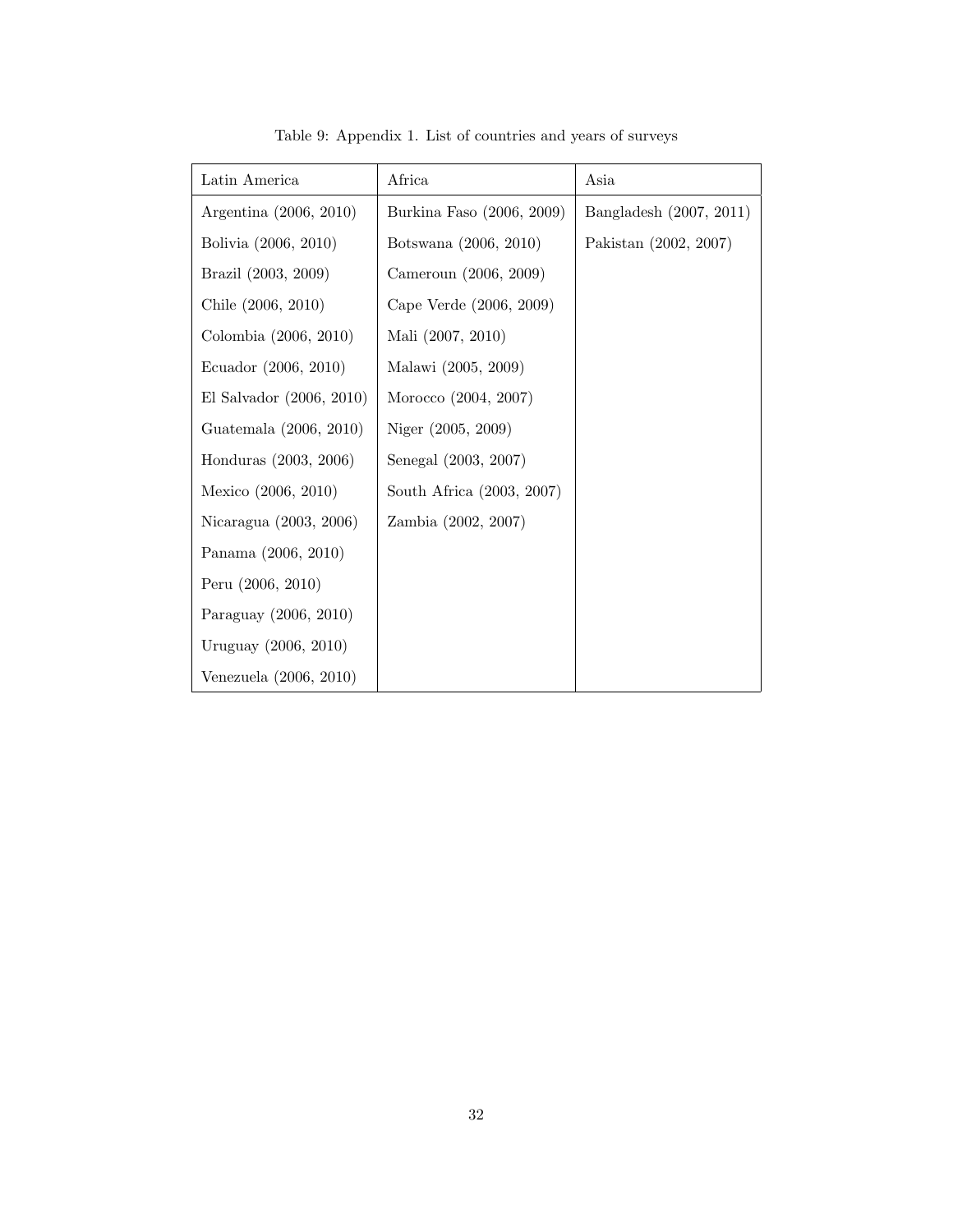|                           | (1)              |                      | $\overline{(2)}$ |         |            | $\overline{(3)}$     | (4)                |         |
|---------------------------|------------------|----------------------|------------------|---------|------------|----------------------|--------------------|---------|
|                           | Net Disbursments |                      | Net Disbursments |         |            | Gross Disbursments   | Gross Disbursments |         |
|                           | FE               |                      | <b>IVFE</b>      |         |            | FE                   | <b>IVFE</b>        |         |
| Full sample               | $1.770**$        | (0.641)              | $3.423**$        | (1.429) | $1.501***$ | (0.555)              | $1.665***$         | (0.649) |
| Observations              | 9970             |                      | 8660             |         | 9970       |                      | 8660               |         |
| $\overline{\text{ARG}}$   | $1.877***$       | (0.674)              | $3.133***$       | (1.457) | $1.608***$ | (0.528)              | $1.533***$         | (0.592) |
| Observations              | 9128             |                      | 7936             |         | 9128       |                      | 7936               |         |
| <b>BOL</b>                | $2.469***$       | (0.805)              | $3.918***$       | (1.723) | $1.650**$  | (0.659)              | $1.773**$          | (0.728) |
| Observations              | 9752             |                      | 8516             |         | 9752       |                      | 8516               |         |
| $\overline{\text{BRA}}$   | $1.819**$        | (0.704)              | $3.798***$       | (1.511) | $1.580**$  | (0.598)              | $1.843***$         | (0.713) |
| Observations              | 9142             |                      | 7894             |         | 9142       |                      | 7894               |         |
| <b>CHL</b>                | $2.003**$        | (0.800)              | $3.160**$        | (1.574) | $1.881***$ | (0.553)              | $1.572***$         | (0.587) |
| Observations              | 9238             |                      | 8032             |         | 9238       |                      | $8032\,$           |         |
| COL                       | $1.598***$       | (0.625)              | $3.206***$       | (1.469) | $1.476***$ | (0.526)              | $1.539**$          | (0.613) |
| Observations              | 9431             |                      | 8176             |         | 9431       |                      | 8176               |         |
| $\overline{\mathrm{ECU}}$ | $1.798**$        | (0.671)              | $3.631***$       | (1.358) | $1.455***$ | (0.564)              | $1.769**$          | (0.733) |
| Observations              | 9690             |                      | 8438             |         | 9690       |                      | 8438               |         |
| $\overline{\text{GTM}}$   | $1.773***$       | $\overline{(0.632)}$ | $3.333***$       | (1.444) | $1.508***$ | (0.561)              | $1.687**$          | (0.686) |
| Observations              | 9749             |                      | 8482             |         | 9749       |                      | 8482               |         |
| <b>HND</b>                | $1.726***$       | (0.626)              | $3.714***$       | (1.518) | $1.516***$ | $\overline{(0.563)}$ | $1.767***$         | (0.656) |
| Observations              | 9566             |                      | 8282             |         | 9566       |                      | 8282               |         |
| <b>MEX</b>                | $1.538*$         | (0.804)              | $3.945***$       | (1.339) | $1.338***$ | (0.522)              | $1.959**$          | (0.866) |
| Observations              | 9608             |                      | 8348             |         | 9608       |                      | 8348               |         |
| $\overline{\text{NIC}}$   | $2.158***$       | (0.679)              | $2.526***$       | (0.895) | $1.541**$  | (0.598)              | $1.441**$          | (0.583) |
| Observations              | 9515             |                      | 8232             |         | $9515\,$   |                      | 8232               |         |
| PAN                       | $1.790***$       | (0.615)              | $3.261***$       | (1.428) | $1.506***$ | (0.558)              | $1.588***$         | (0.638) |
| Observations              | 9827             |                      | 8570             |         | 9827       |                      | 8570               |         |
| <b>PER</b>                | $1.719***$       | $\overline{(0.572)}$ | $2.947**$        | (1.365) | $1.461**$  | $\overline{(0.533)}$ | $1.436***$         | (0.607) |
| Observations              | 9413             |                      | 8152             |         | 9413       |                      | $8152\,$           |         |
| PRY                       | $1.704**$        | (0.695)              | $3.508***$       | (1.432) | $1.499***$ | (0.541)              | $1.765***$         | (0.637) |
| Observations              | 9754             |                      | 8502             |         | 9754       |                      | 8502               |         |
| $\overline{\rm SLV}$      | $1.629**$        | (0.700)              | $3.348***$       | (1.299) | $1.437**$  | (0.553)              | $1.625**$          | (0.644) |
| Observations              | 9792             |                      | 8524             |         | 9792       |                      | 8524               |         |
| URY                       | $1.600**$        | (0.730)              | $3.339**$        | (1.419) | $1.445***$ | (0.533)              | $1.608***$         | (0.633) |
| Observations              | 9556             |                      | 8328             |         | 9556       |                      | 8328               |         |
| $\overline{\text{VEN}}$   | $1.703**$        | (0.674)              | $3.538***$       | (1.549) | $1.485***$ | (0.587)              | $1.712**$          | (0.691) |
| Observations              | 9790             |                      | 8552             |         | 9790       |                      | 8552               |         |
| $\overline{\mathrm{BGD}}$ | $1.773**$        | $\overline{(0.645)}$ | $3.451***$       | (1.450) | $1.507**$  | (0.560)              | $1.677***$         | (0.660) |
| Observations              | 9526             |                      | 8248             |         | 9526       |                      | 8248               |         |
| <b>PAK</b>                | $2.017***$       | (0.717)              | $3.591**$        | (1.528) | $1.429**$  | $\overline{(0.521)}$ | $1.690***$         | (0.649) |
| Observations              | 9226             |                      | 7966             |         | 9226       |                      | 7966               |         |

Table 10: Appendix 2. Stability of the results when each country is omitted.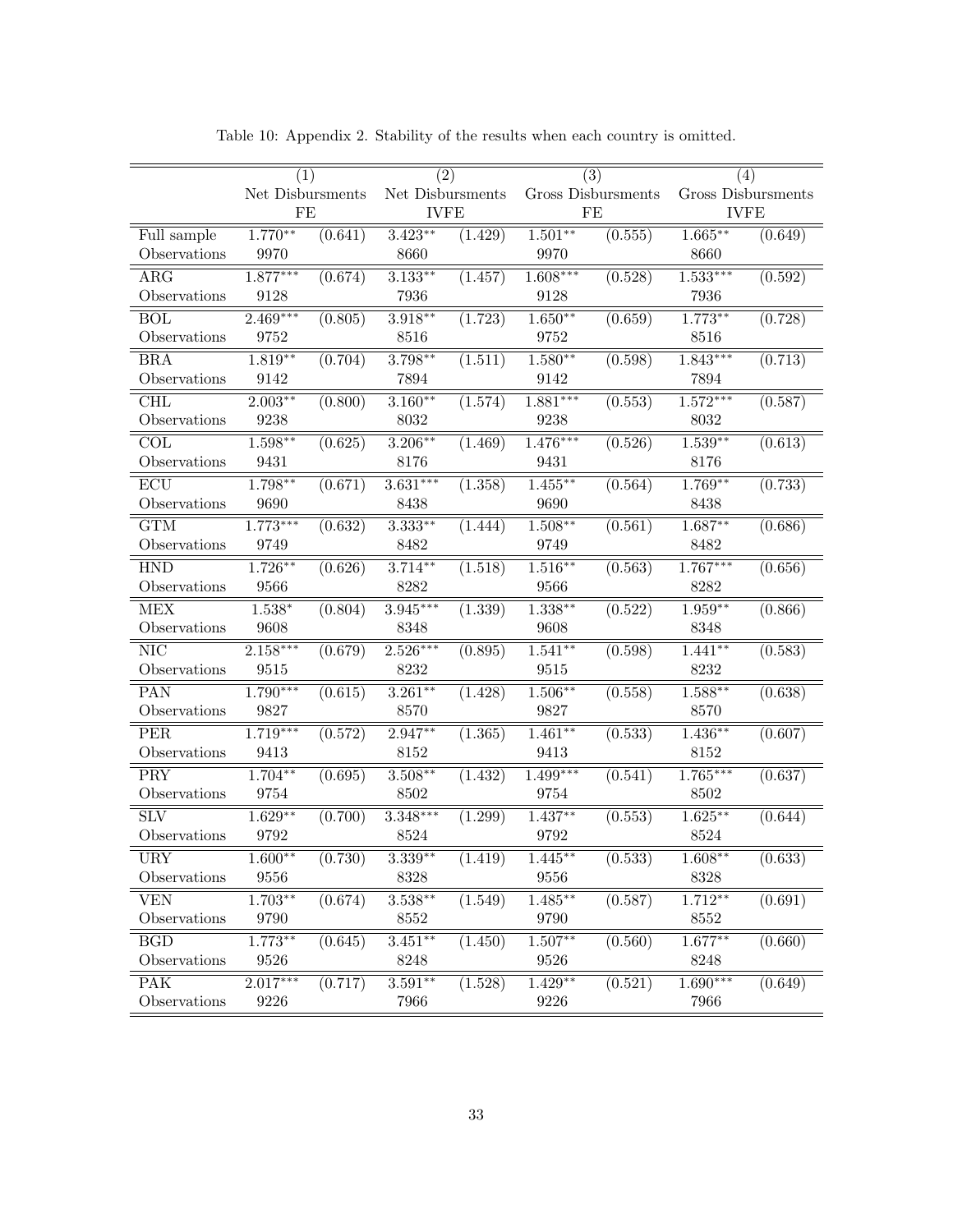|              | (1)              |         | (2)              |         |            | $\overline{(3)}$   | (4)                |         |
|--------------|------------------|---------|------------------|---------|------------|--------------------|--------------------|---------|
|              | Net Disbursments |         | Net Disbursments |         |            | Gross Disbursments | Gross Disbursments |         |
|              | FE               |         | <b>IVFE</b>      |         |            | FE                 | <b>IVFE</b>        |         |
| Full sample  | $1.770**$        | (0.641) | $3.423**$        | (1.429) | $1.501***$ | (0.555)            | $1.665***$         | (0.649) |
| Observations | 9970             |         | 8660             |         | 9970       |                    | 8660               |         |
| <b>BFA</b>   | $2.008***$       | (0.619) | $2.265***$       | (0.934) | $1.005***$ | (0.372)            | $1.217***$         | (0.472) |
| Observations | 9811             |         | 8512             |         | 9811       |                    | 8512               |         |
| <b>BWA</b>   | $1.683*$         | (0.867) | $5.453*$         | (3.000) | $1.483**$  | (0.595)            | $1.669*$           | (0.862) |
| Observations | 9763             |         | 8480             |         | 9763       |                    | 8480               |         |
| CMR.         | $1.369**$        | (0.632) | $3.209**$        | (1.500) | $1.417**$  | (0.633)            | $1.545***$         | (0.673) |
| Observations | 9828             |         | 8524             |         | 9828       |                    | 8524               |         |
| <b>CPV</b>   | $1.722**$        | (0.691) | $3.396***$       | (1.436) | $1.522**$  | (0.595)            | $1.648**$          | (0.651) |
| Observations | 9867             |         | 8560             |         | 9867       |                    | 8560               |         |
| <b>MAR</b>   | $1.998***$       | (0.523) | $3.578***$       | (1.490) | $1.491**$  | (0.586)            | $1.884**$          | (0.779) |
| Observations | 9442             |         | 8158             |         | 9442       |                    | 8158               |         |
| MЫ           | $1.742**$        | (0.698) | 2.956***         | (1.096) | $1.634**$  | (0.599)            | $1.089**$          | (0.539) |
| Observations | 9712             |         | 8444             |         | 9712       |                    | 8444               |         |
| <b>MWI</b>   | $1.629*$         | (0.835) | 4.419            | (2.953) | $2.731***$ | (0.976)            | 2.244              | (1.625) |
| Observations | 9836             |         | 8542             |         | 9836       |                    | 8542               |         |
| <b>NER</b>   | $1.612*$         | (0.838) | 4.397            | (2.945) | $2.674***$ | (0.959)            | 2.205              | (1.621) |
| Observations | 9874             |         | 8598             |         | 9874       |                    | 8598               |         |
| <b>SEN</b>   | $1.782**$        | (0.717) | $3.028***$       | (1.106) | $1.643**$  | (0.598)            | $1.132**$          | (0.543) |
| Observations | 9843             |         | 8554             |         | 9843       |                    | 8554               |         |
| ZAF          | $1.548**$        | (0.680) | 1.053            | (0.811) | $0.961**$  | (0.417)            | $0.757*$           | (0.454) |
| Observations | 9631             |         | 8364             |         | 9631       |                    | 8364               |         |
| ZMB          | $1.984**$        | (0.719) | $3.567**$        | (1.506) | $1.411***$ | (0.515)            | $1.688***$         | (0.643) |
| Observations | 9850             |         | 8566             |         | 9850       |                    | 8566               |         |

Table 10: Appendix 2. continued.

Columns (1) and (3) are estimated using the within estimator, with firms fixed-effects, industry x year dummies and clustered standard errors at the country level. Columns (2) and (4) are estimated using the TSLS estimator with firm fixed effects, industry x year dummies and clustered standard errors at the country level. \*\*\*p<0.01, \*\*p<0.05,  $^*\text{p}{<}0.1.$